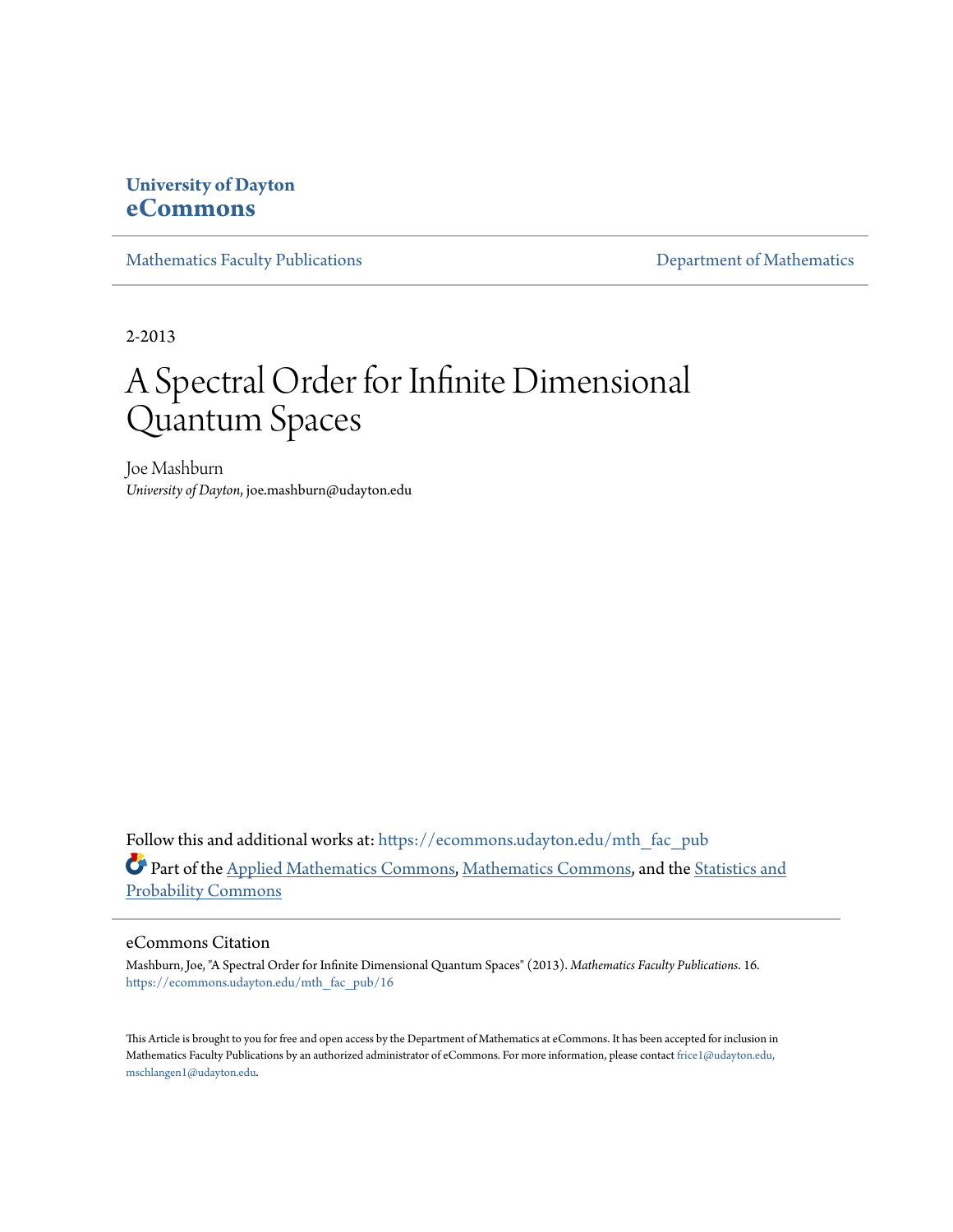## **A Spectral Order for Infinite Dimensional Quantum Spaces***†*

J o e M a s h b u r n *‡*

*Department of Mathematics, University of Dayton, Dayton OH 45469-2316, USA*

*joe.mashburn@udayton.edu*

*Received 1 October 2008;Revised 3 August 2010*

In this paper we extend the spectral order of Coecke and Martin to infinite dimensional quantum states. Many properties present in the finite dimensional case are preserved, but some of the most important are lost. The order is constructed and its properties analyzed. Most of the useful measurements of information content are lost. Shannon entropy is defined on only a part of the model, and that part is not a closed subset of the model. The finite parts of the lattices used by Birkhoff and von Neumann as models for classical and quantum logic appear as subsets of the models for infinite classical and quantum states.

#### **1. Introduction**

In the ongoing search for interpretations of quantum physics the idea of quantum states as information has gained significant interest. See, for example, (Brukner and Zeilinger 1999; Bub 2005; Clifton, Bub, and Halverson 2003; van Enk 2007; Fuchs 2002; Spekkens 2007). For a different view, see (Hagar and Hemmo 2006). Mathematical models of information which have not received much attention in this endeavor are domains, introduced by Dana Scott in (Scott 1970). A domain is an ordered set on which a special relation, the way-below relation, is defined. The order allows one to say which elements of the domain have a higher information content or a higher degree of certainty than others and the way-below relation allows one to see which elements are approximations of or essential to others. Martin (Martin 2000) introduced a class of functions which serve as measures of information content of the elements of a domain. In 2002 Coecke and Martin (Coecke and Martin 2002) created domain theoretic models for both finite dimensional classical physical states and finite dimensional quantum physical states. They called the order used for the classical states the Bayesian order, and that used for the quantum states the spectral order. Their models are not precisely domains, because the definition of the waybelow relation is slightly altered, but they retain most of the desirable characteristics of

*<sup>†</sup>* This paper is communicated by Keye Martin and Michael Mislove.

*<sup>‡</sup>* The author wishes to thank the referee for suggestions which greatly improved the quality of this paper.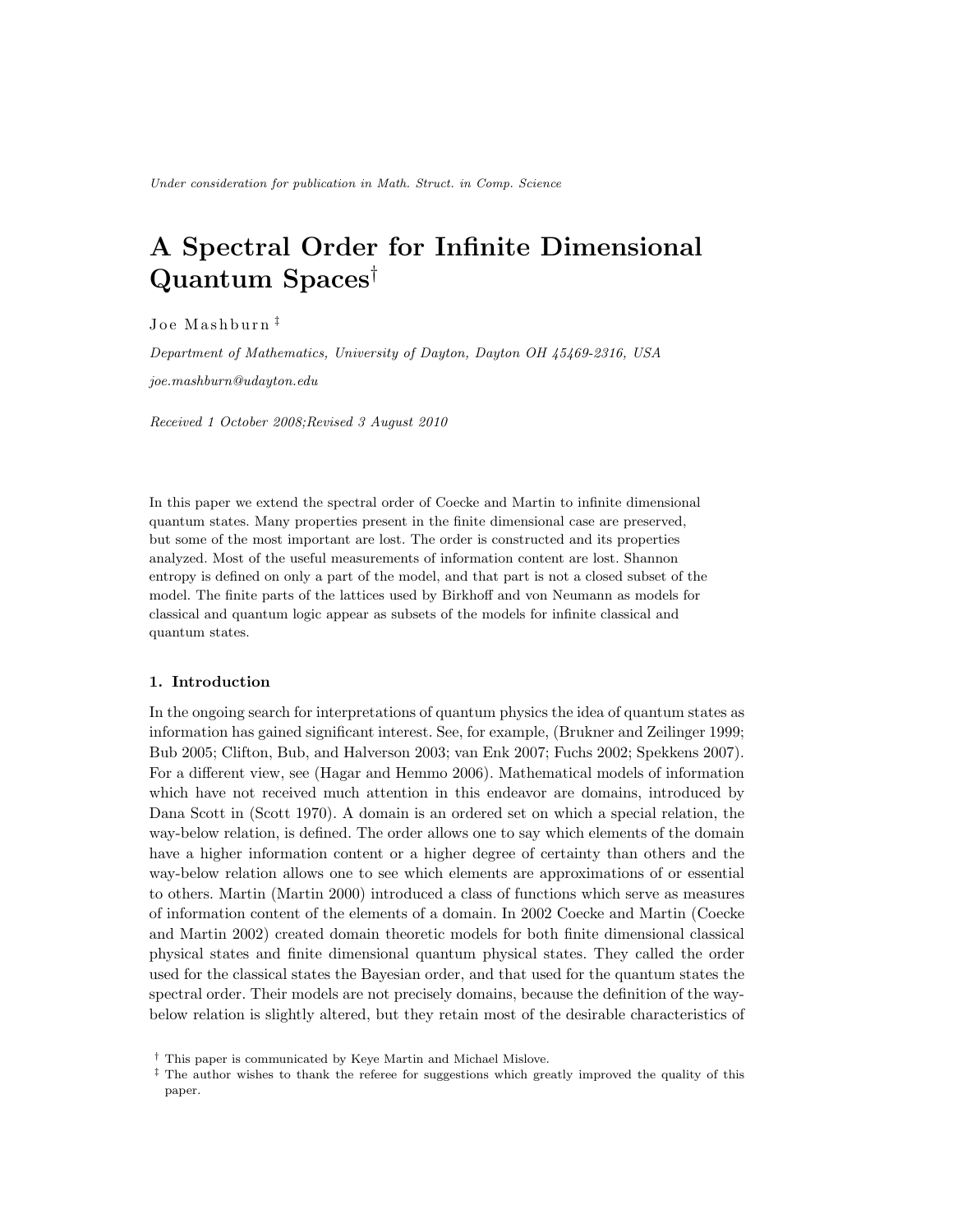the domain. These models exhibit the properties one would expect in a model of physical states. They have a minimum element corresponding to a state of minimum information in which all outcomes are equally likely. They have a set of maximal elements corresponding to pure states, and every element of the model lies below at least one of these maximal elements. Also, thermodynamic entropy, Shannon entropy, and von Neumann entropy fall into the category of measurements of information content as defined by Martin. Furthermore, the logics of Birkhoff and von Neumann (Birkhoff and von Neumann 1936) for classical and quantum systems are isomorphic to subsets of the models. In (Mashburn 2007b) the Bayesian order was extended to infinite dimensional classical states. Many of the properties of the model for finite dimensional states were retained, but some very important ones were lost. In particular, the model no longer exhibited the continuity property of a domain. In fact, all the ability to approximate or determine which states contained information essential to other states was lost. While thermodynamic entropy was still defined on the model it was no longer a measurement in the sense of Martin. Shannon entropy was no longer defined on the entire model.

In this paper we extend the spectral order to infinite dimensional quantum states. As might be expected, similar properties are lost and kept as were lost and kept in the transition from the finite dimensional Bayesian order to the infinite dimensional Bayesian order. In Section 2 we give some background information for domains and weak domains. In Section 3 we give some background on the finite-dimensional Bayesian and spectral order and in Section 4 we give a brief review of the infinite dimensional Bayesian order. In Section 5 we define the infinite dimensional spectral order and establish some of its basic properties. In Section 6 we see how unitary operators or operators that are almost unitary can be used to manipulate a fixed basis for the Hilbert space to provide structures for comparing density operators via the spectral order. We see in section 7 that the space of infinite dimensional quantum states can be decomposed into order isomorphic pieces in a fashion similar to the decompositions of the space of finite dimensional classical or quantum states. In section 8 we see that the space of infinite dimensional quantum states under the spectral order contains a subset, in fact many of them, which is order isomorphic to an important subset of the space of infinite dimensional classical states under the Bayesian order. We also see that these subsets are retracts of the whole space. Furthermore, we show that the space of infinite dimensional classical states itself is order isomorphic to a subset of the space of infinite dimensional quantum states. This is further evidence that the spectral order is a legitimate extension of the Bayesian order. In section 9 we investigate the domain properties of  $\Omega^{\omega}$  and show that, like  $\Delta^{\omega}$ , it fails miserably to be a weak domain. It is a directed complete ordered set, but is not nearly exact. In section 10 we see that reasonable measurements of entropy will preserve the spectral order, another indication that this order does indeed reflect the certainty of states. We also see that they cannot be measurements in the sense of Martin. In section 11 we consider projections of quantum states and show that the spectral order is preserved by projections. In fact, the spectral order can be determined by projections. Finally, in section 12 we show that the lattices used by Birkhoff and von Neumann to provide a structure for quantum logic arise naturally from the quantum states that are irreducible in the spectral order.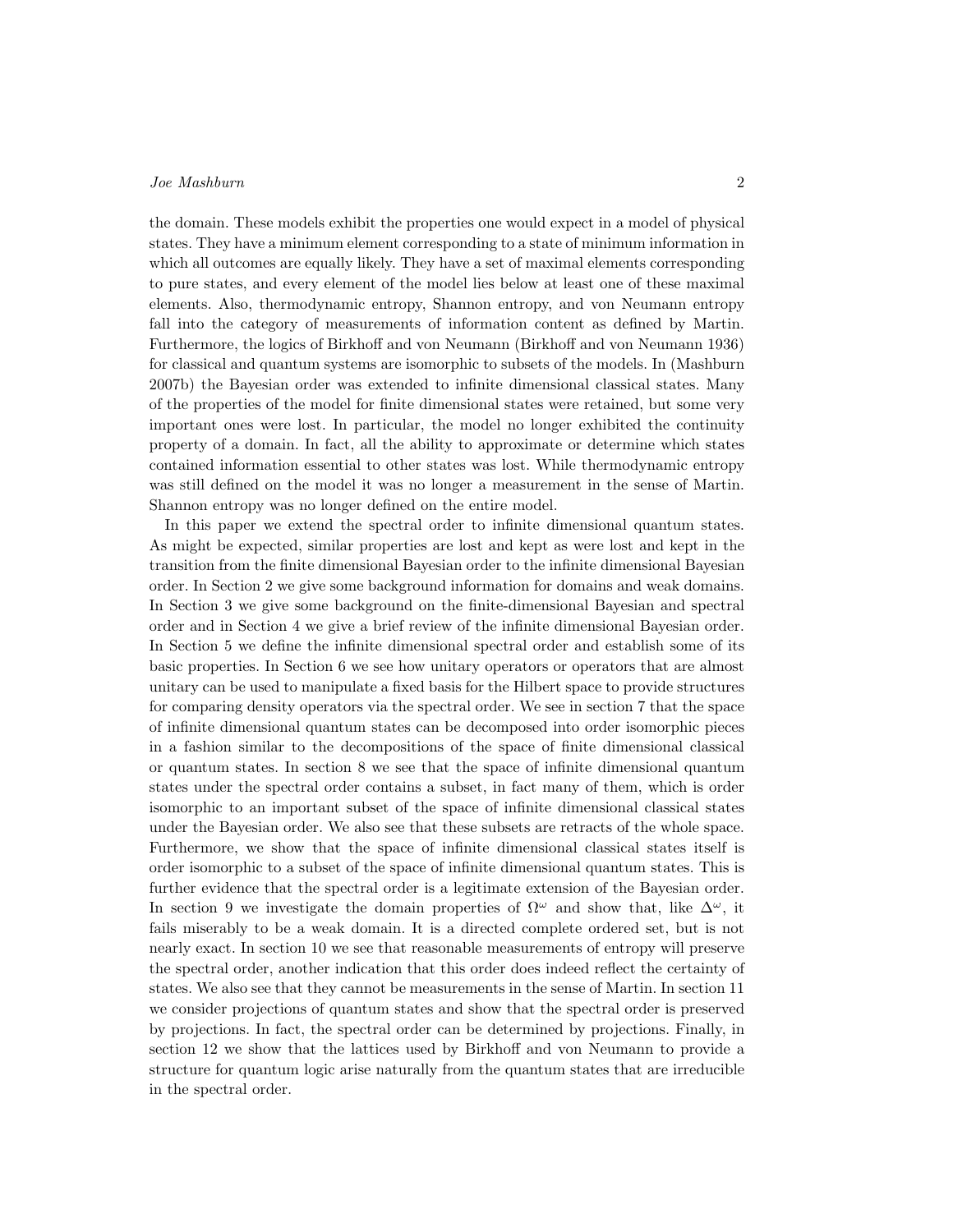Our notation is the usual mathematical (set-theoretic) notation. The set  $\omega$  of natural numbers is the set of all nonnegative integers and we will think of every  $n \in \omega$  as the set of all smaller elements of  $\omega$ . So  $0 = \emptyset$  and  $n = \{0, 1, \ldots, n-1\}$  when  $n > 0$ . A finite sequence is a function defined on a natural number and a (infinite) sequence is a function defined on  $\omega$ . If  $f$  is a function and  $A$  is a set then  $f[A] = \{f(x) : x \in A\}$ . A (partial) order is a relation that is reflexive, antisymmetric, and transitive. If *X* is an ordered set, we will use *X<sup>∗</sup>* to denote the set *X* with the reverse of its usual order.

#### **2. A Brief Review of Domains and Weak Domains**

Throughout this section, *X* is an ordered set. When an ordered set is used as a model for an information system it is standard to interpret  $a < b$  to mean that *b* contains more information than does *a*. During the rest of this section, *X* will be an ordered set with order  $\lt$ . A nonempty subset *D* of *X* is said to be directed if and only if for every  $a, b \in D$ there is  $c \in D$  such that  $a \leq c$  and  $b \leq c$ . *X* is said to be directed-complete if every directed set has a supremum.

The basic relation, besides the order, of a domain is the way-below relation.

**Definition 2.1.** For  $a, b \in X$ ,  $a \ll b$  if and only if for every directed subset *D* of *X* with sup  $D \geq b$ , there is  $c \in D$  such that  $a \leq c$ .

For every element a of X let  $\downarrow a = \{b \in X : b \ll a\}$  and  $\uparrow a = \{b \in X : a \ll b\}.$ 

**Definition 2.2.** The set *X* is said to be *continuous* if and only if for every  $a \in X$ ,  $\downarrow a$  is directed and  $\sup \phi a = a$ .

A domain is a continuous directed-complete ordered set, although some refer to it as a continuous domain.

A subset *U* of *X* is said to be Scott open if and only if for every directed subset *D* of *X*, if sup  $D \in U$  then  $D \cap U \neq \emptyset$ . The Scott topology is then the collection of all Scott open subsets of *X*. Every ordered set admits a Scott topology, but domains have a special relation with this topology because  $\{\hat{\uparrow}a : a \in X\}$  is a base for the Scott topology in a domain.

But the ordered sets used by Coecke and Martin as their models for physical states are not domains. They are not continuous. This is overcome in (Coecke and Martin 2002) by changing the definition of the way-below relation, although they still refer to the new relation as way-below. To distinguish between the two, we will call the new relation the weakly way below relation.

**Definition 2.3.** For all  $a, b \in X$ ,  $a$  is *weakly way-below*  $b$ , denoted  $a \ll_w b$ , if and only if for every directed subset *D* of *X*, if  $\sup D = b$  then there is  $c \in D$  with  $a \leq c$ .

Let  $\downarrow_w a = \{b \in X : b \ll_w a\}$  and  $\uparrow_w a = \{b \in X : a \ll_w b\}.$ 

**Definition 2.4.** *X* is *exact* if and only if for every  $a \in X$ ,  $\downarrow_w a$  is directed and sup  $\downarrow_w a =$ *a*.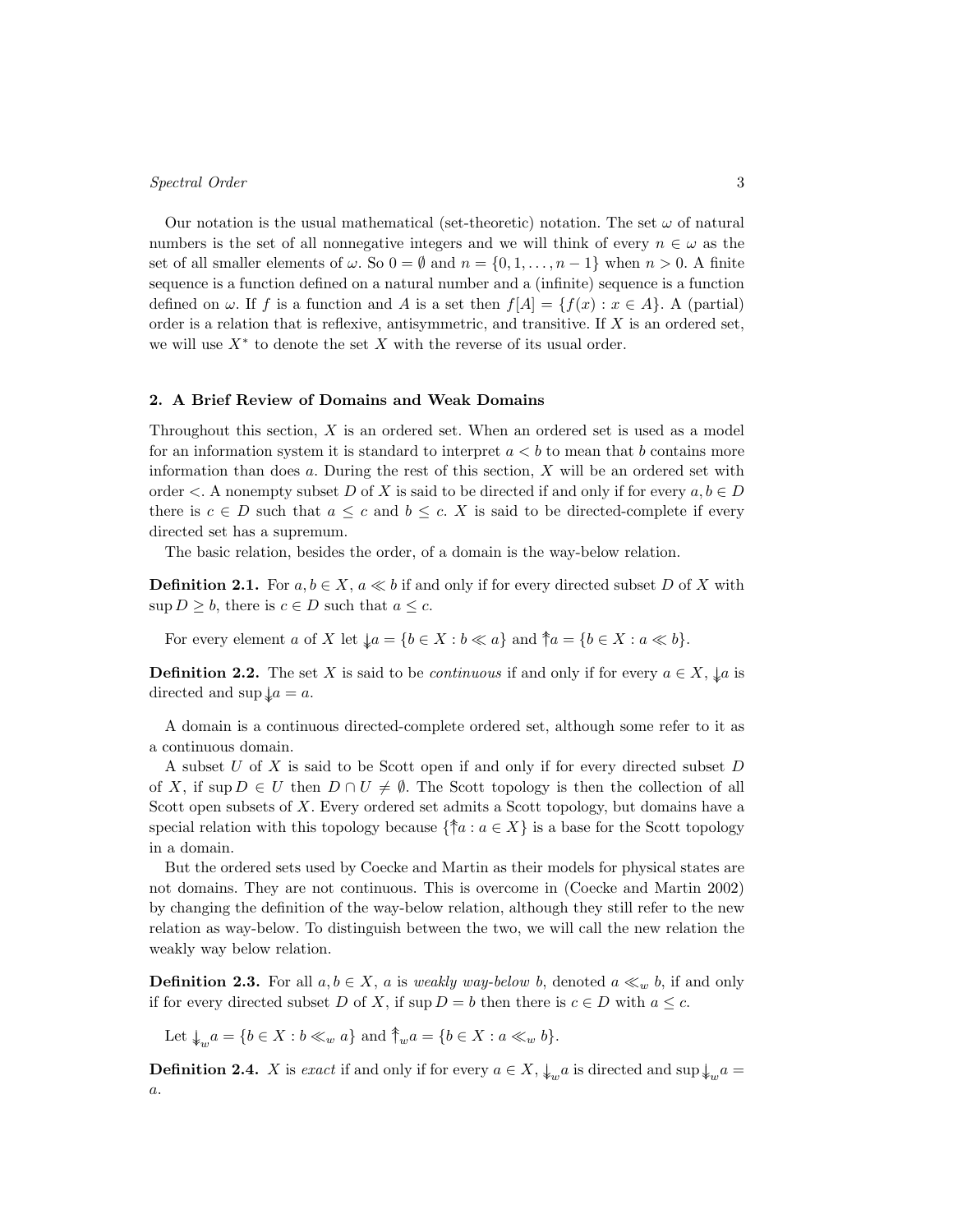One further property is required of the ordered set which is automatically present in domains. We require that if  $a \ll_w b \leq c$  and  $\uparrow_w c \neq \emptyset$  then  $a \ll_w c$ . A weak domain is an exact directed-complete ordered set which satisfies this last property. The models of Coecke and Martin are weak domains. Weak domains have, of course, a Scott topology, but  $\{\uparrow_w a : a \in X\}$  is no longer a basis for the Scott topology unless the weak domain is actually a domain. The set  $\{\uparrow_w a : a \in X\}$  is a basis for a different topology whose relation to the Scott topology is not completely understood.

## **3. A Brief Review of the Models of Finite Dimensional Classical and Quantum States**

We first give an overview of the Bayesian order and the model for finite dimensional classical states. The classical states are what one has when an observable is measured in a quantum system. So a classical state should give us probabilities of various possible outcomes. For every  $n \in \omega$  with  $n \geq 2$ 

$$
\Delta^n = \left\{ f \in \,^n\mathbb{R} : \forall k \in n(f(k) \ge 0) \text{ and } \sum_{k \in n} f(k) = 1 \right\}
$$

For every  $f, g \in \Delta^n$  set  $f \leq g$  if and only if there is a permutation  $\sigma : n \to n$  such that  $f \circ \sigma$  and  $g \circ \sigma$  are both decreasing and  $(f \circ \sigma)(k)(g \circ \sigma)(k+1) \leq (f \circ \sigma)(k+1)(g \circ \sigma)(k)$  for all  $k < n$ . This relation results in a legitimate order on  $\Delta^n$  for each *n*. The least element of  $\Delta^n$  is the sequence in which each coordinate has the same value, so one cannot say that any outcome is more likely than another. The maximal elements are the elements which assign a probability of 1 to one of the outcomes and a probability of 0 to all other outcomes.

Each  $\Delta^n$  is a weak domain or, in the terminology of Coecke and Martin, an exact domain under the Bayesian order. This allows the Bayesian order to distinguish between partial and total elements of ∆*<sup>n</sup>*. Intuitively, a partial state is one which provides only partial, not total, information about each outcome.

We next give a brief description of Martin's measurements of information content. For a more thorough description see (Coecke and Martin 2002) or (Martin 2000).

**Definition 3.1.** Let *D* be a domain and let  $x \in D$ . A Scott continuous function  $\mu : D \rightarrow$ [0*, ∞*) *∗* is said to *measure the content of x* if and only if for every Scott open subset *U* of D, if  $x \in U$  then there is  $\epsilon > 0$  such that  $\{y \in D : y \leq x \text{ and } |\mu(x) - \mu(y)| < \epsilon\} \subseteq U$ .

**Definition 3.2.** Let *X* be a subset of a domain *D*. A function is said to *measure X* if it measures the content of each element of *X*.

**Definition 3.3.** A *measurement* of a domain *D* is a function  $\mu$  which measures ker  $\mu$  ${x \in D : \mu(x) = 0}.$ 

These functions measure the content of the elements of *D* which are supposed to have the maximum information content. Among the measurements of  $\Delta^n$  are  $\mu(f) = 1 - f^+$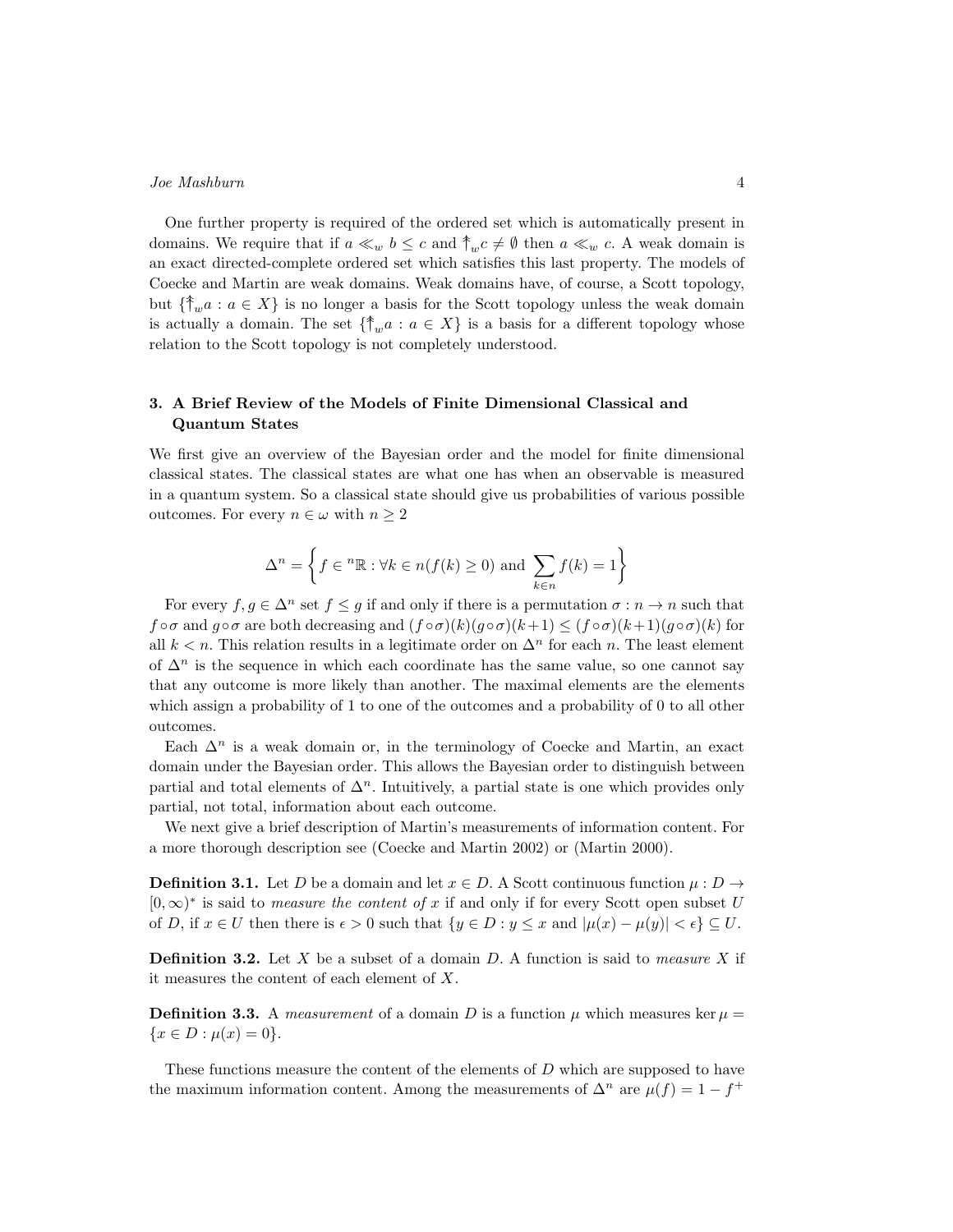where  $f^+$  is the maximum value of f, a thermodynamic measure of entropy  $\mu(f)$  =  $-\ln f^+$ , and Shannon entropy  $\mu(f) = -\sum_{j=1}^n f(j) \ln f(j)$ .

Of course, the reason for developing an order-theoretic model for the classical states is so that it can be used to develop an order-theoretic model for quantum states. In their development of the spectral order on quantum states, Coecke and Martin use density operators to represent the states. They use  $\Omega^n$  to represent the set of all density operators on the *n*-dimensional Hilbert space *H*. Their observables are self-adjoint linear operators. One can choose a sequence of *n* orthogonal unit eigenvectors of an observable, which will provide a basis by which to compare two states. An observable *e* is said to label a state *r* if and only if *e* and *r* commute, or *r* diagonalizes along the sequence of eigenvectors provided by *e*. These eigenvectors are used to produce a sequence of eigenvalues of *r*. The spectrum of  $r$  has now become an element of  $\Delta^n$ . This listing of the eigenvalues of  $r$ is denoted spec(*r*|*e*). The spectral order on  $\Omega^n$  is then defined as follows. For  $r, s \in \Omega^n$ set  $r \subseteq s$  if and only if there is a labeling *e* which is admitted by both *r* and *s* and  $\text{spec}(r|e) \leq \text{spec}(s|e) \text{ in } \Delta^n$ .

 $\Omega^n$  has many of the same structural properties as  $\Delta^n$ . It is shown by Coecke and Martin to be an effective qualitative model for finite-dimensional quantum states.

#### **4. A Brief Review of the Infinite Dimensional Bayesian Order**

In this section we highlight the main characteristics of the infinite dimensional Bayesian order that we will use to define and study the properties of the infinite dimensional spectral order. See (Mashburn 2007b) for details.

**Definition 4.1.**  $\Delta^{\omega} = \{f \in {}^{\omega} \mathbb{R} : \forall n \in \omega(f(n) \ge 0) \text{ and } \sum_{n \in \omega} f(n) = 1\}.$ 

These functions represent the classical physical states with  $f(n)$  being the probability that one obtains outcome *n*.

**Definition 4.2.** For every  $f, g \in \Delta^{\omega}$  set  $f \leq g$  if and only if there is a one-to-one function  $\sigma : \omega \to \omega$  such that the following three properties are satisfied.

- 1  $f \circ \sigma$  and  $g \circ \sigma$  are both decreasing.
- 2 If  $f(n) \neq 0$  or  $g(n) \neq 0$  then there is  $m \in \omega$  such that  $\sigma(m) = n$ .
- $3 \left( f \circ \sigma \right) (n) (g \circ \sigma)(n+1) \leq (f \circ \sigma)(n+1) (g \circ \sigma)(n).$

Note that  $\sigma$  is no longer a permutation, but merely a one-to-one function.

**Theorem 4.1.** Let  $f, g \in \Delta^{\omega}$ . If  $f \leq g$  and there is  $n \in \omega$  such that  $f(n) = 0$  then  $g(n) = 0$ . If  $\{m \in \omega : g(m) > 0\}$  is infinite and  $g(n) = 0$  then  $f(n) = 0$ . Furthermore, if there are  $m, n \in \omega$  such that  $g(m) = g(n) > 0$  then  $f(m) = f(n)$ .

This is the infinite dimensional version of the property called degeneracy by Coecke and Martin. But note that if *f* has an infinite number of positive coordinates and  $f \leq g$  then either *g* is positive on all of those same coordinates or *g* is zero on all but a finite number of them. We cannot change only a finite number of them to zero.

**Theorem 4.2.** Let  $f, g \in \Delta^{\omega}$ . If  $f \leq g$  and  $t \in (0,1)$  then  $f \leq (1-t)f + tg \leq g$ .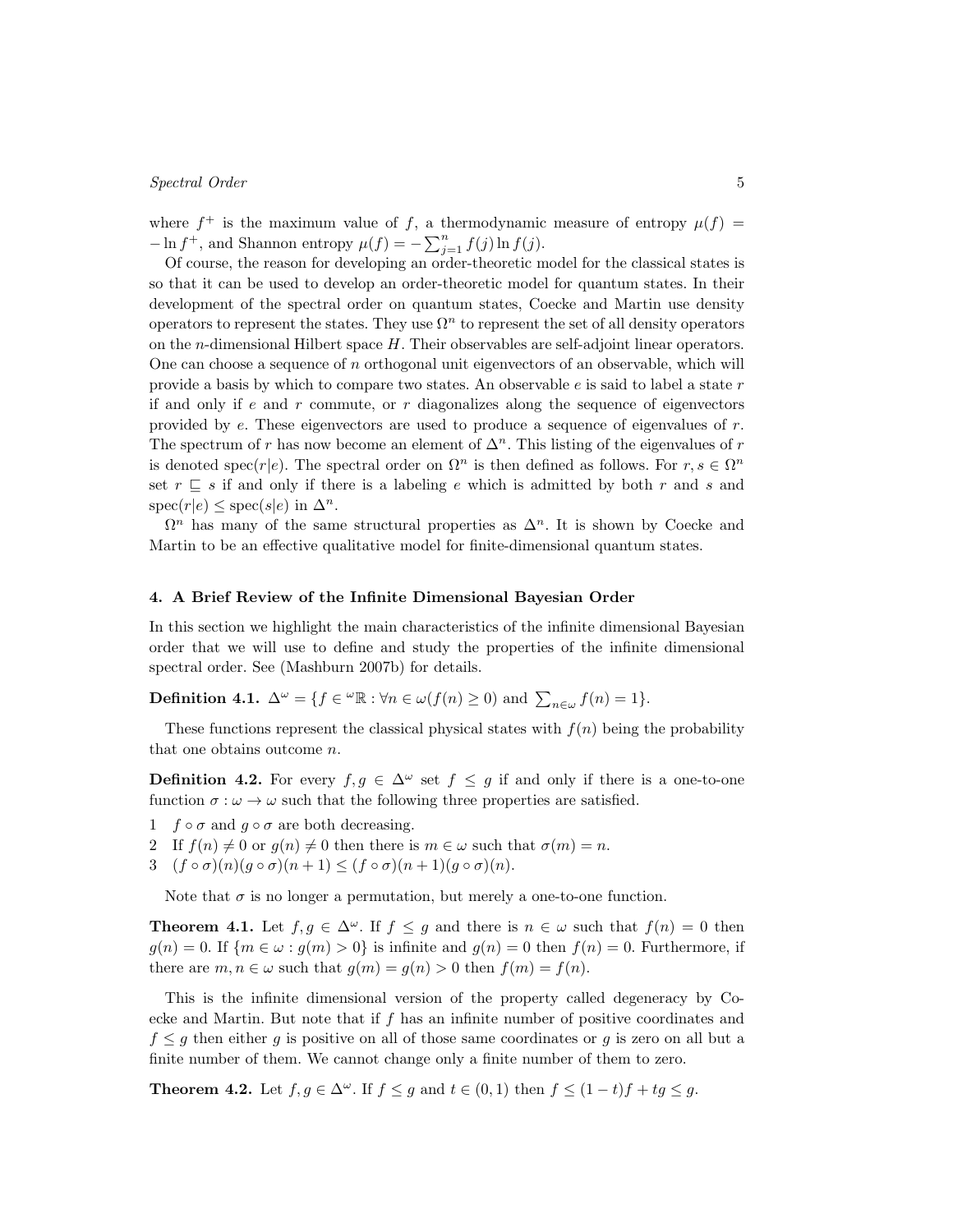For every  $m \in \omega$  let  $e_m(n) = 1$  when  $n = m$  and  $e_m(n) = 0$  when  $n \neq m$ .

**Theorem 4.3.** For every  $f \in \Delta^{\omega}$  and every  $m \in \omega$ ,  $f \leq e_m$  if and only if  $f(m) =$  $\max\{f(n): n \in \omega\}.$ 

The following theorem shows that the infinite dimensional Bayesian order also satisfies one of the basic properties needed to be a domain or weak domain: it is directed-complete.

**Theorem 4.4.**  $\Delta^{\omega}$  is a dcpo and every directed subset *D* of  $\Delta^{\omega}$  contains an increasing sequence  $\langle f_n : n \in \omega \rangle$  with  $\sup_{n \in \omega} f_n = \sup D$ .

But the infinite dimensional Bayesian order fails miserably to be even a weak domain. In fact, one cannot find a pair of elements of  $\Delta^{\omega}$  which are related by the weakly way below relation. See Theorem 32 of (Mashburn 2007b). So some of the most desirable aspects of domain theory are lost.

Unlike the finite dimensional states, the infinite dimensional states don't come in easily recognizable levels or dimensions. We can, nonetheless, use projections to our advantage in our study of  $\Delta^{\omega}$ . Let  $\mathcal{P}(f) = \{A \subseteq \omega : \sum_{n \in A} f(n) > 0\}$ . Note that  $\mathcal{P}(f) = \{A \subseteq \omega : \sum_{n \in A} f(n) > 0\}$ .  $\omega$  :  $\exists n \in A(f(n) > 0)$ *}*. If  $A \in \mathcal{P}(f)$  then the projection  $p_A(f)$  of *f* onto *A* is defined as follows.

**Definition 4.3.** 
$$
p_A(f) = \begin{cases} \frac{f(n)}{\sum_{m \in A} f(m)} & n \in A \\ 0 & n \notin A \end{cases}
$$

**Theorem 4.5.** For every  $f, g \in \Delta^{\omega}$ ,  $f \leq g$  if and only if  $p_A(f) \leq p_A(g)$  for every  $A ∈ P(f ∩ P(g).$ 

In particular, the infinite Bayesian order reflects back to the finite Bayesian order, so that the infinite Bayesian order can be considered *the* natural extension of the finite Bayesian order to infinite dimensional states.

**Definition 4.4.**  $\Delta_{+}^{\omega} = \{ f \in \Delta^{\omega} : \forall m \in \omega \ (f(m) > 0) \}.$  For every  $A \subseteq \omega$ ,  $\Delta^{\omega}(A) = \{ f \in A \}$  $\Delta^{\omega}$ :  $(\forall m \in \omega - A)(f(m) = 0)$ } and  $\Delta^{\omega}_{+}(A) = \{f \in \Delta^{\omega} : \forall m \in \omega \ (f(m) > 0 \iff m \in \Delta^{\omega})\}$ *A*)*}*.

**Theorem 4.6.** Let  $n \in \omega$  and  $A \subseteq \omega$ .

1 If  $|A| = n$  then  $\Delta^{\omega}(A)$  is order isomorphic to  $\Delta^{n}$ .

2 If  $|A| = \omega$  then  $\Delta^{\omega}(A)$  is order isomorphic to  $\Delta^{\omega}$ .

3 If  $|A| = \omega$  then  $\Delta_+^{\omega}(A)$  is order isomorphic to  $\Delta_+^{\omega}$ .

**Definition 4.5.** For every one-to-one function  $\sigma : \omega \to \omega$  let  $\Delta^{\omega}_{\sigma}$  be the set of all  $f \in \Delta^{\omega}$ such that  $f \circ \sigma$  is decreasing. The set determined in this way by the identity function, that is the set of decreasing elements of  $\Delta^{\omega}$ , is denoted  $\Lambda^{\omega}$ .

**Theorem 4.7.** For every one-to-one function  $\sigma : \omega \to \omega$ ,  $\Delta_{\sigma}^{\omega}$  is order isomorphic to  $\Lambda^{\omega}$ .

The function  $s(f) = -\ln(f^+)$ , where  $f^+$  is the maximum value of f, provides a reasonable thermodynamic style measurement of entropy on  $\Delta^{\omega}$ . But Shannon entropy is not defined on all of ∆*<sup>ω</sup>* due to the infinite number of coordinates. We say that *f* has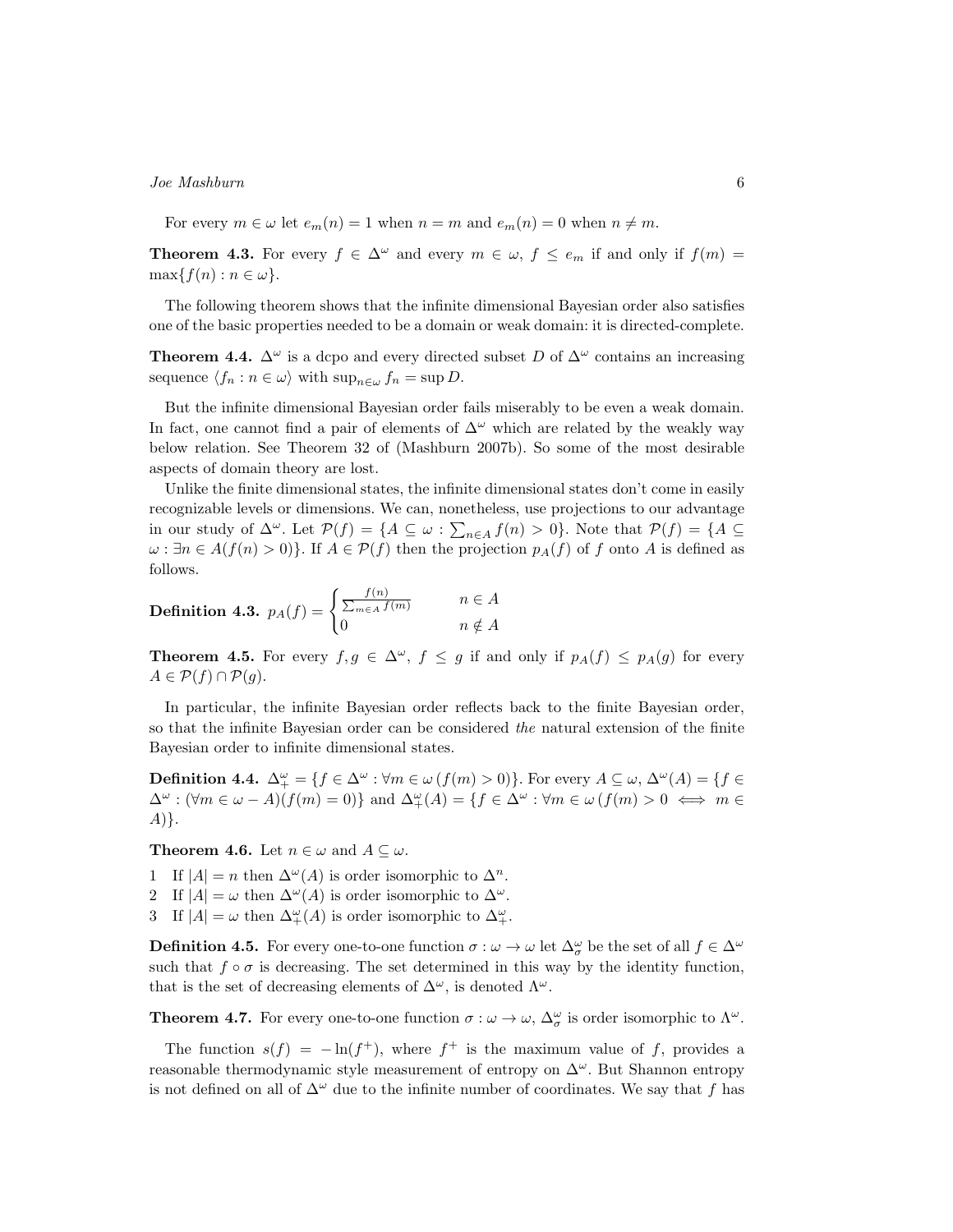finite Shannon entropy when the infinite series  $S(f) = -\sum f(n) \ln f(n)$  converges, and that it has infinite Shannon entropy when the series diverges.

**Theorem 4.8.** Let  $f, g \in \Delta^{\omega}$  with  $f < g$ . If *f* has finite Shannon entropy then *g* has finite Shannon entropy and  $S(f) > S(g)$ .

Every maximal element of  $\Delta^{\omega}$ , which automatically has Shannon entropy 0, is the limit of an increasing sequence of elements of ∆*<sup>ω</sup>* which have infinite Shannon entropy.

A function  $\phi$  defined on  $\Delta^{\omega}$  is said to be symmetric if and only if  $\phi(f) = \phi(f \circ \sigma)$ for every one-to-one function  $\sigma$  from  $\omega$  onto  $\omega$ . In other words, we can rearrange the coordinates of *f* without changing the value of  $\phi(f)$ .

**Theorem 4.9.** If  $\mu : \Delta^{\omega} \to [0, \infty)^*$  is symmetric and ker  $\mu = \max \Delta^{\omega}$  then  $\mu$  is not a measurement of  $\Delta^{\omega}$  in the sense of Martin.

This means that neither of the types of entropy mentioned above are measurements in the sense of Martin.

#### **5. Definition of the Spectral Order for Infinite Dimensional States**

Let *H* be a countably infinite dimensional Hilbert space. We represent the states based on *H* as density operators (self-adjoint, positive linear operators of trace 1) on *H*. Let Ω *<sup>ω</sup>* be the set of density operators on *H*. We want to follow the approach of Coecke and Martin in creating a sequence of eigenvalues of these operators which can then be treated as elements of ∆*<sup>ω</sup>*. The problem is that different operators with the same eigenvalues could have very different eigenvectors. To differentiate between these different operators we will use orthonormal subsets of *H* arranged as sequences.

**Definition 5.1.** An *orthonormal sequence* is a one-to-one function  $B: \omega \to H$  such that ran *B* is an orthonormal subset of *H*.

We sometimes abuse the notation by identifying the sequence with its range. Note that every orthonormal sequence can be extended to an orthonormal basis for *H*. If  $r \in \Omega^{\omega}$ then we will use  $E(r, \lambda)$  to denote the eigenspace of r corresponding to the eigenvalue  $\lambda$ . To fully understand the density operator we want to know its positive eigenvalues and their multiplicity.

**Definition 5.2.** Let  $r \in \Omega^{\omega}$  and  $B : \omega \to H$ . The *coordinate function of r relative to B* is the function  $f_B^r$  given by  $f_B^r(n) = \langle r(B(n))|B(n) \rangle$ .

If  $B(n)$  is an eigenvector of  $r$  then  $f_B^r(n)$  is the eigenvalue of  $r$  corresponding to  $B(n)$ .

**Definition 5.3.** The orthonormal sequence *B* is said to *label* the density operator *r* if and only if the following conditions are satisfied.

- 1 For every  $n \in \omega$ ,  $B(n)$  is an eigenvector of *r*.
- 2 For every  $\lambda \in \text{spec}^+(r)$  there is  $M \subseteq \omega$  such that  $B[M]$  is a basis for  $E(r, \lambda)$ .
- 3  $f_B^r \in \Lambda^\omega$ .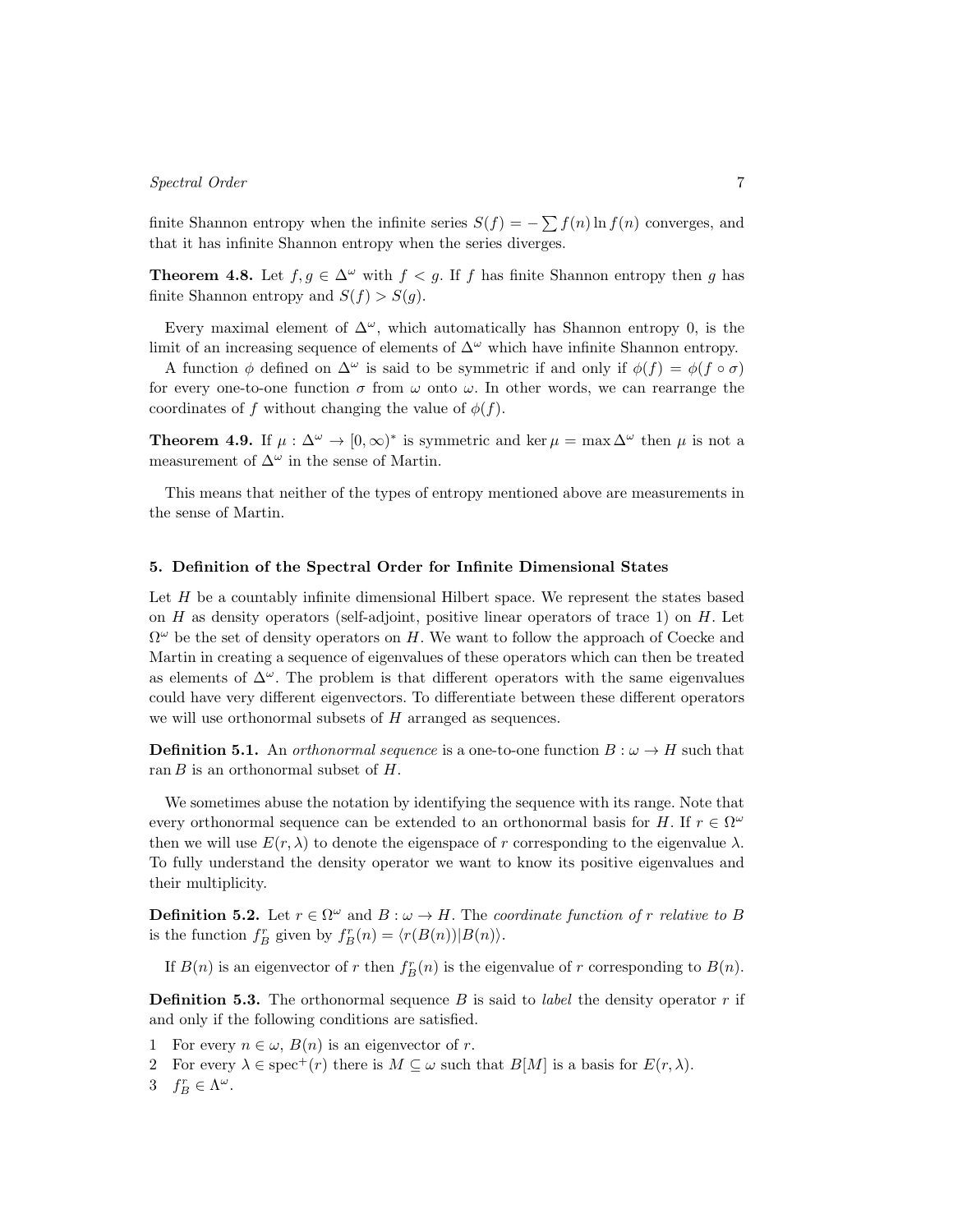Part 1 means that  $f_B^r$  is a list of eigenvalues of  $r$ . Part 2 means that the list contains every positive eigenvalue of *r* and that the number of times that a positive eigenvalue appears in the list equals the multiplicity of the eigenvalue. Part 3 means that the list is descending.

**Theorem 5.1.** Every element of  $\Omega^{\omega}$  is labeled by some orthonormal sequence.

*Proof.* This follows from the fact that every density function is compact. See (Fano 1971), page 291 and 376.  $\Box$ 

Since  $f_B^r$  is an element of  $\Lambda^\omega$  we can now use the Bayesian order to compare various coordinate functions. For every density operator  $r$  let  $L(r)$  denote the set of all orthonormal sequences that label *r*. Note that if *B* labels *r* and is not a basis for *H* then if *A* is a basis for *H* and  $B \subseteq A$  every element of *A* which is not in *B* is an eigenvalue of *r* corresponding to 0. Also note that if  $A, B \in L(r)$  for some  $r \in \Omega^{\omega}$  then  $f_A^r = f_B^r$ .

**Theorem 5.2.** For every orthonormal sequence *A* of *H* and every  $f \in \Delta^{\omega}$  there is  $r \in \Omega^{\omega}$  such that *A* labels *r* and  $f_A^r = f$ .

*Proof.* Let *r* be the linear operator on *H* defined by setting  $r(A(n)) = f(n)A(n)$  for all  $n \in \omega$  and  $f(\alpha) = 0$  if  $\alpha \perp A$ . Then r is obviously a positive linear operator on *H* and if we extend *A* to an orthonormal basis *B* for *H* then the trace of *r* along *B* is  $\sum f(n) = 1$ . It is easy to show that *r* is self-adjoint, therefore  $r \in \Omega^{\omega}$ . It is also easy to see that  $f_A^r = f$ .  $\Box$ 

**Definition 5.4.** The *spectral order* on  $\Omega^{\omega}$  is the relation  $\subseteq$  on  $\Omega^{\omega}$  defined by setting *r*  $\subseteq$  *s* if and only if there is *A* ∈ *L*(*r*) ∩ *L*(*s*) such that  $f_A^r \le f_A^s$ , where  $\le$  is the Bayesian order on ∆*<sup>ω</sup>*.

We say that an orthonormal sequence *A* witnesses  $r \subseteq s$  when *A* labels both *r* and *s* and  $f_A^r \leq f_A^s$ .

The following theorem comes directly from the fact, noted above, that every orthonormal sequence which labels a given density operator *r* produces the same coordinate function for *r*.

**Theorem 5.3.** Let  $r, s \in \Omega^\omega$ . If  $r \subseteq s$  and *B* is an orthonormal sequence that labels both *r* and *s* then  $f_B^r \leq f_B^s$ .

We follow the terminology of (Coecke and Martin 2002) and refer to the properties in the following theorem as degeneracy.

**Theorem 5.4.** For every  $r, s \in \Omega^\omega$ , if  $r \subseteq s$  then the following three properties hold.

- 1  $E(r, 0) \subseteq E(s, 0).$
- 2 For every  $\mu \in \text{spec}^+ s$  there is  $\lambda \in \text{spec}^+ r$  such that  $E(s, \mu) \subseteq E(r, \lambda)$ .
- 3 If the subspace of *H* generated by the eigenvectors of *s* corresponding to positive eigenvalues is infinite dimensional then  $E(s, 0) \subseteq E(r, 0)$ .

*Proof.* Let *A* be an orthonormal sequence that witnesses  $r \subseteq s$ . If  $E(r, 0) = \emptyset$  then Part 1 follows immediately, so assume that  $E(r, 0) \neq \emptyset$ . Let  $M = \{n \in \omega : A(n) \in$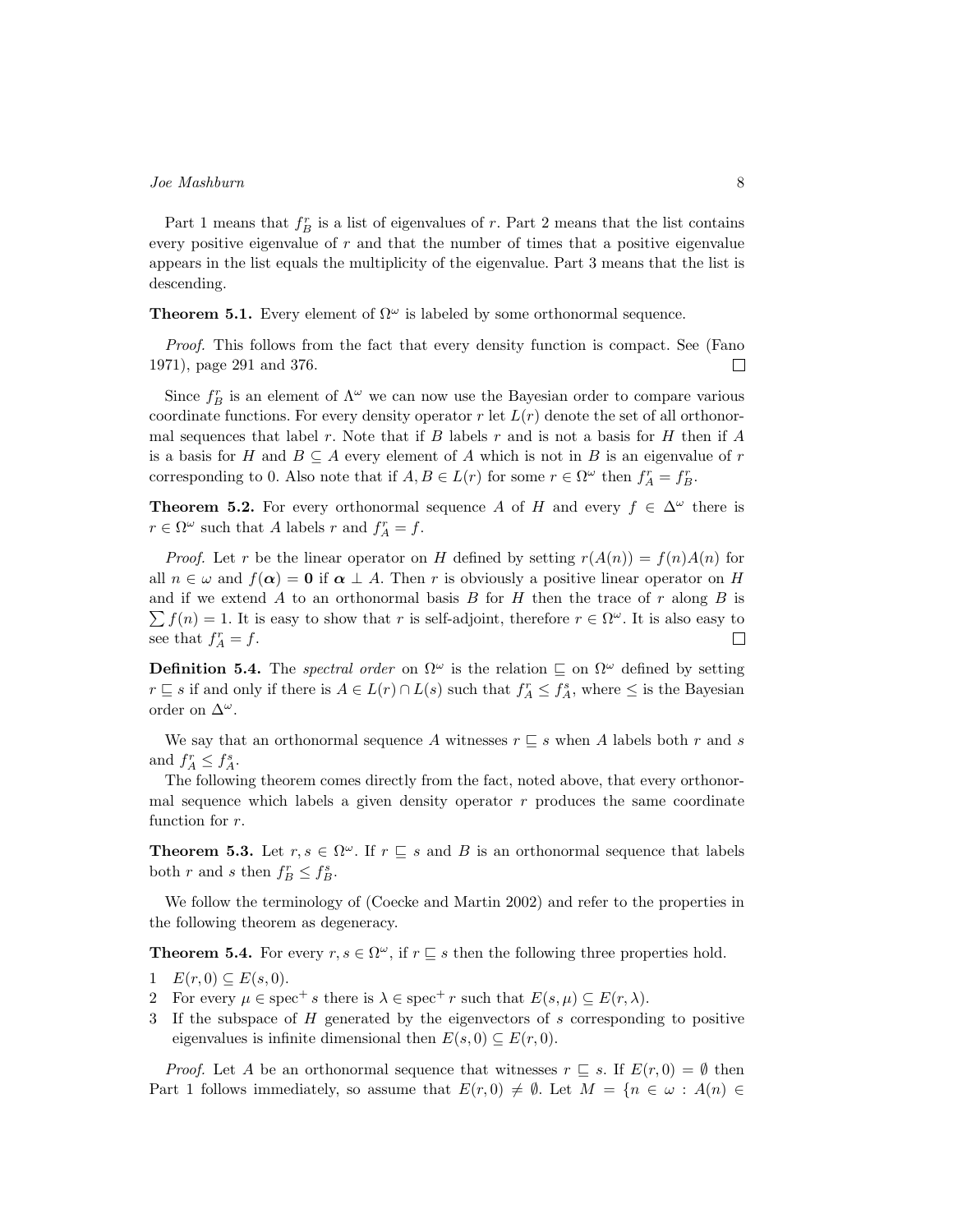$E(r,0)$ . Of course, *M* could be empty. Regardless, we can expand  $A|M|$  to an orthonormal basis B for  $E(r,0)$ . If  $n \in M$  then  $f_A^r(n) = 0$  and therefore  $f_A^s(n) = 0$  since  $f_A^r \le f_A^s$ . If  $\alpha \in B - A[M]$  then  $\alpha \perp A(n)$  for all  $n \in \omega$ . Therefore  $s(\alpha) = 0$  and  $\alpha \in E(s, 0)$ . It follows that  $E(r, 0) \subseteq E(s, 0)$ .

Now let  $\mu \in \text{spec}^+ s$  and let  $M \subseteq \omega$  such that  $A[M]$  is a basis for  $E(s, \mu)$ . Then  $f_A^s(n) = \mu$  for all  $n \in M$ . If *M* contains only one element then Part 2 follows immediately, so assume that *M* contains more than one element. Because  $f_A^r \leq f_A^s$  Theorem 4.1 implies that  $f_A^r$  is also constant on *M*. So there is  $\lambda \in \text{spec}^+ r$  such that  $f_A^r(n) = \lambda$  for all  $n \in M$ . Thus  $A[M] \subseteq E(r, \lambda)$  and  $E(s, \mu) \subseteq E(r, \lambda)$ .

Finally, assume that the subspace of *H* generated by the eigenvectors of *s* corresponding to positive eigenvalues is infinite dimensional. Then  $f_A^s(n) > 0$  for every  $n \in \omega$ . If  $\alpha \in E(s, 0)$  then  $\alpha \perp A(n)$  for every  $n \in \omega$ . If follows that  $r(\alpha) = 0$  so  $\alpha \in E(r, 0)$ . Therefore  $E(s, 0) \subseteq E(r, 0)$ .  $\Box$ 

Note that the proof of part 2 above shows that if  $f_A^s(n) > 0$  then  $E(s, f_A^s(n)) \subseteq$  $E(r, f_A^r(n)).$ 

#### **Theorem 5.5.** The relation *⊑* is an order.

*Proof.* The reflexivity and antisymmetry of  $\subseteq$  follow from the reflexivity and antisymmetry of the Bayesian order on ∆*<sup>ω</sup>*. We just need to show that *⊑* is transitive. Let *r*, *s*, *t* ∈  $\Omega^{\omega}$  with *r*  $\subseteq$  *s* and *s*  $\subseteq$  *t*, and let *A* and *B* be orthonormal sequences that witness *r ⊑ s* and *s ⊑ t* respectively. We construct an orthonormal sequence *C* that labels all of r, s, and t. Since  $f_C^r = f_A^r \leq f_A^s = f_B^s \leq f_B^t = f_C^t$  we will then have  $r \subseteq t$ . For every  $\mu \in \text{spec}^+ t$  let  $N(t, \mu) \subseteq \omega$  such that  $B[N(t, \mu)]$  is a basis for  $E(t, \mu)$ . For every  $\lambda \in \text{spec}^+ \, s \text{ let } N(s, \lambda) \subseteq \omega \text{ such that } B[N(s, \lambda)] \text{ is a basis for } E(s, \lambda)$ . Since  $f_A^s = f_B^s$  we also know that  $A[N(s,\lambda)]$  is a basis for  $E(s,\lambda)$ . For every  $\kappa \in \operatorname{spec}^+ r$  let  $N(r,\kappa) \subseteq \omega$ such that  $A[N(r, \kappa)]$  is a basis for  $E(r, \kappa)$ .

Let  $n \in \omega$ . If there is  $\lambda \in \text{spec}^+ s$  such that  $n \in N(s, \lambda)$  then set  $C(n) = B(n)$ . If not, then set  $C(n) = A(n)$ . The function *C* is one-to-one on  $\bigcup \{ N(s, \lambda) : \lambda \in \text{spec}^+ s \}$  and on  $\omega - \bigcup \{ N(s, \lambda) : \lambda \in \text{spec}^+ \, s \}.$  Also,  $C[\bigcup \{ N(s, \lambda) : \lambda \in \text{spec}^+ \, s \}]$  and  $C[\omega - \bigcup \{ N(s, \lambda) : \lambda \in \text{spec}^+ \, s \}]$  $\lambda \in \text{spec}^+ s$ } are both orthonormal subsets of *H*.

Let  $N = \bigcup \{N(s,\lambda) : \lambda \in \text{spec}^+ s\}$  and let  $n \in \omega - N$ . If  $C(n) = A(n) \in E(r,0)$ then  $A(n) \in E(s, 0)$  so  $C(n) \perp C[N]$ . Assume that there is  $\kappa \in \text{spec}^+ r$  such that  $C(n) \in E(r, \kappa)$ . Let  $m \in N$  and let  $\lambda \in \text{spec}^+ s$  such that  $C(m) = B(m) \in E(s, \lambda)$ . We show that  $C(n) \perp C(m)$ . By Theorem 5.4 there is  $\gamma \in \text{spec}^+$  *r* such that  $E(s, \lambda) \subseteq E(r, \gamma)$ . If  $\gamma \neq \kappa$  then  $E(r, \gamma) \perp E(r, \kappa)$  so  $C(n) \perp C(m)$ . Assume that  $\gamma = \kappa$ . Now  $A[N(s, \lambda)]$ is a basis for  $E(s, \lambda)$ ,  $A[N(r, \kappa)]$  is a basis for  $E(r, \kappa)$ , and  $E(s, \lambda) \subseteq E(r, \kappa)$ . Therefore  $N(s,\lambda) \subseteq N(r,\kappa)$ . Since  $n \notin N(s,\lambda)$  and  $m \in N(s,\lambda)$  we have  $A(n) \in E(r,\kappa) - E(s,\lambda)$ and  $B(m) \in E(s, \lambda)$ . Thus  $C(m) = B(m) \perp A(n) = C(n)$ . It follows that C is one-to-one and that ran *C* is an orthonormal subset of *H*.

Let  $\mu \in \text{spec}^+ t$ . There is  $\lambda \in \text{spec}^+ s$  such that  $E(t, \mu) \subseteq E(s, \lambda)$ . Then  $N(t, \mu) \subseteq$  $N(s, \lambda)$  so  $C[N(t, \mu)] = B[N(t, \mu)]$  is a basis for  $E(t, \mu)$ . Obviously, if  $\lambda \in \text{spec}^+ s$  then  $C[N(s,\lambda)] = B[N(s,\lambda)]$  is a basis for  $E(s,\lambda)$ .

Let  $\kappa \in \text{spec}^+ r$ . Let  $M_0 = \{n \in N(r, \kappa) : \exists \lambda \in \text{spec}^+ s (n \in N(s, \lambda))\} = N(r, \kappa) \cap N$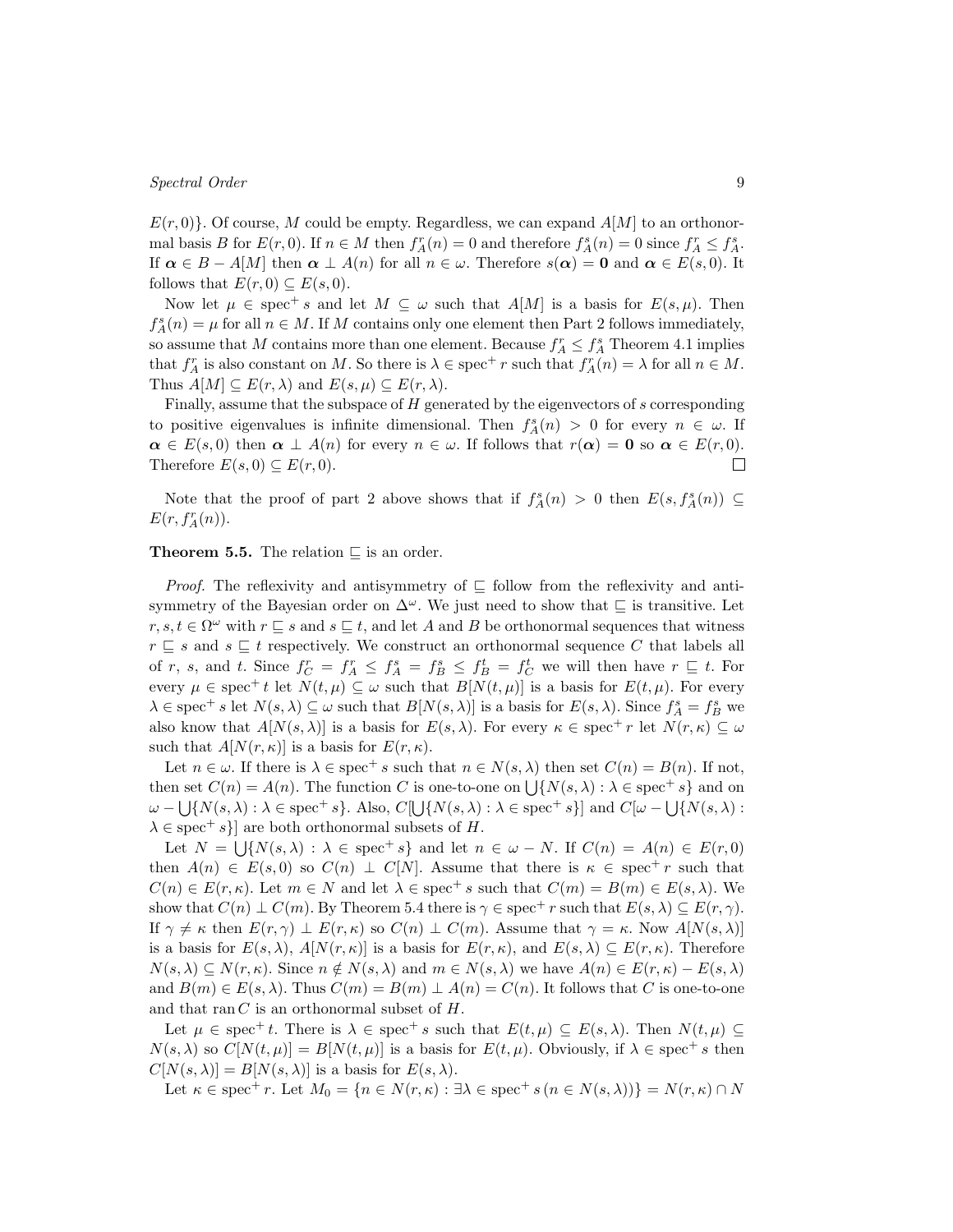and let  $M_1 = M(r, \kappa) - M_0$ . Note that if  $N(r, \kappa) \cap N(s, \lambda) \neq \emptyset$  then  $E(s, \lambda) \subseteq E(r, \kappa)$ . Now  $A[M_0]$  and  $C[M_0] = B[M_0]$  are both bases for the subspace of *H* generated by the union of all  $E(s, \lambda)$  such that  $\lambda \in \text{spec}^+ s$  and  $E(s, \lambda) \subseteq E(r, \kappa)$ . Therefore  $C[M_0 \cup M_1] =$  $B[M_0] \cup A[M_1]$  is a basis for  $E(r, \kappa)$ .

So far we have shown that *C* satisfies parts 1 and 2 of the definition of a label for *r*, *s*, and *t*. It follows that  $\sum f_C^r$ ,  $\sum f_C^s$ , and  $\sum f_C^t$  all equal 1. To complete the proof we must show that  $f_C^r, f_C^s$ , and  $f_C^t$  are all decreasing. First,  $f_C^s = f_B^s$  so  $f_C^s$  is obviously decreasing. Let  $n \in \omega$ . If  $f_C^s(n) = 0$  then  $n \in \omega - N$  so  $C(n) = A(n)$ . Therefore  $f_C^r(n) = f_A^r(n)$ . Also,  $f_A^s(n) = f_B^s(n) = 0$ , so  $f_B^t(n) = 0$  and  $A(n) \in E(s, 0) \subseteq E(t, 0)$ . Thus  $C(n) \in E(t, 0)$  and  $f_C^t(n) = 0 = f_B^t(n)$ . If  $f_C(n) > 0$  then  $n \in N$  so  $C(n) = B(n)$ . Therefore  $f_C^t(n) = f_B^t(n)$ . Let  $\lambda = f_C^s(n)$ . Since  $\lambda > 0$  there is  $\kappa \in \text{spec}^+ r$  such that  $E(s, \lambda) \subseteq E(r, \kappa)$ . Then  $C(n) \in E(r,\kappa)$  so  $f_c^r(n) = \kappa = f_A^r(n)$ . Thus  $f_C^r = f_A^r$  and  $f_C^t = f_B^t$  so  $f_C^r$  and  $f_C^t$  are both decreasing. П

**Definition 5.5.** For every nonzero  $\alpha \in H$  let  $e_{\alpha}$  be the density operator on *H* defined by setting  $e_{\alpha}(\alpha) = \alpha$  and  $e_{\alpha}(\beta) = 0$  for all  $\beta \in H$  that are orthogonal to  $\alpha$ .

**Theorem 5.6.** For every  $r \in \Omega^{\omega}$  and every nonzero  $\alpha \in H$ ,  $r \subseteq e_{\alpha}$  if and only if  $\alpha \in E(r, \lambda)$  where  $\lambda = \max \operatorname{spec}^+ r$ .

The proof is easy. This means that the  $e_{\alpha}$ 's are maximal in  $\Omega^{\omega}$  and every element in  $\Omega^{\omega}$  is less than or equal to at least one  $e_{\alpha}$ . The maximal elements of  $\Omega^{\omega}$  can also be described as the density operators having an eigenvalue of 1.

#### **6. Unitary Operators and the Spectral Order**

The definition of the spectral order does not use a fixed basis for *H* because the eigenvectors of density operators do not come from a fixed set. It is possible to base the comparison of density operators on a single fixed basis. This process involves either rearranging the basis to fit certain operators (the passive approach), or rearranging the operators to fit the basis (the active approach). The rearranging is done by operators which are almost, but not quite, unitary.

**Definition 6.1.** A linear operator  $U : H \to H$  is a *pseudo-unitary operator* if and only if  $\langle U(\alpha)|U(\beta)\rangle = \langle \alpha|\beta\rangle$  for all  $\alpha, \beta \in H$ .

A pseudo-unitary operator is one-to-one, and therefore is invertible, but it need not be onto when *H* is infinite dimensional, which is why it need not be unitary. If *A* is an orthonormal subset of *H* then so is *U*[*A*].

**Definition 6.2.** Let *A* and *B* be orthonormal subsets of *H* with *B* a basis for *H*. Let  $f : B \to A$  be a bijection. Then  $U_{BA}$  is the linear operator defined by setting  $U_{BA}(\alpha) = f(\alpha)$  for every  $\alpha \in B$ .

When *A* and *B* are orthonormal sequences of *H* the bijection we use is given by  $f(B(n)) = A(n)$ . The following lemma follows easily from the definition.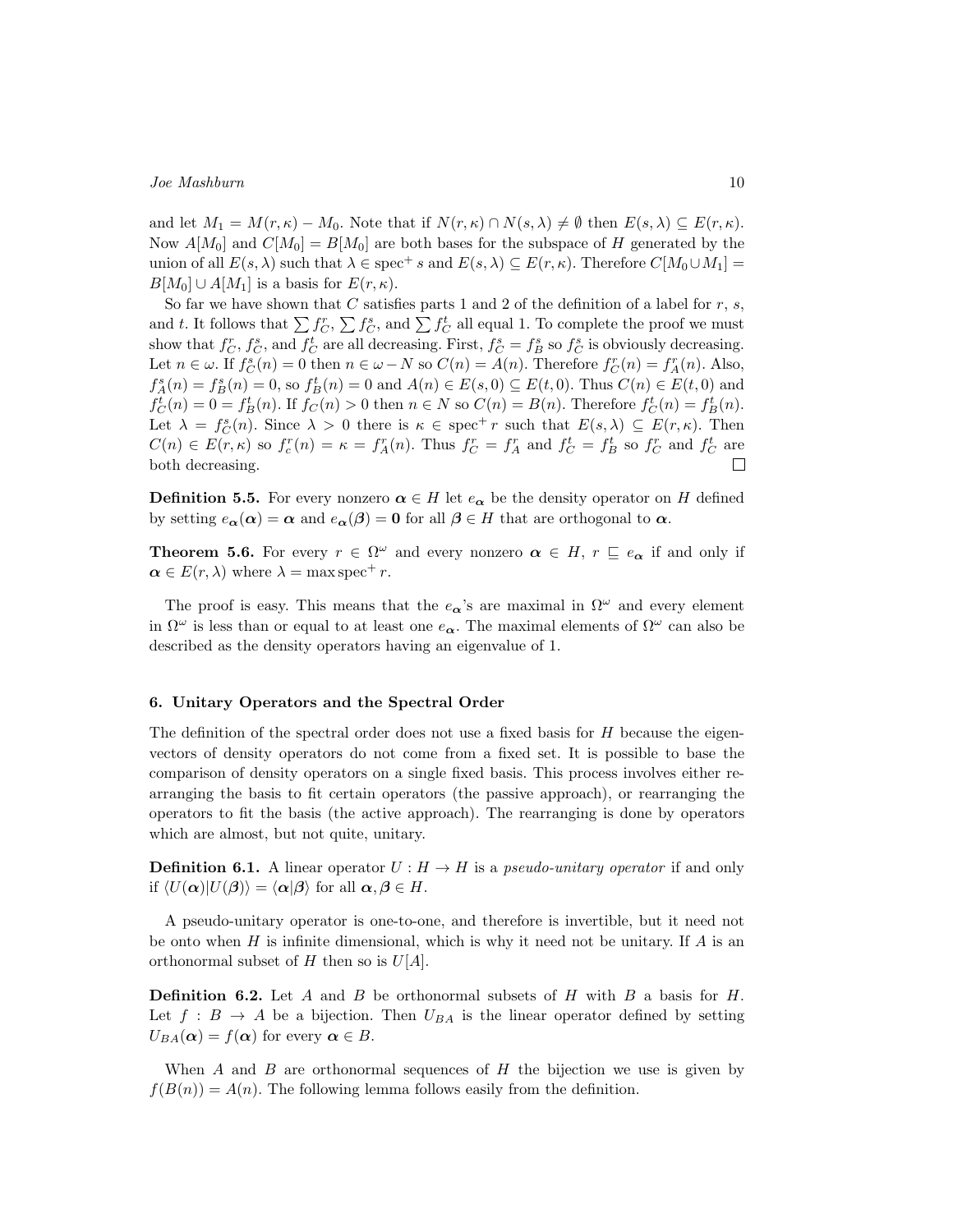**Lemma 6.1.** Let *A* and *B* be orthonormal subsets of *H* with *B* a basis for *H*. If *f* :  $B \to A$  is a bijection then  $U_{BA}$  is a pseudo-unitary operator.

**Theorem 6.1 (Passive).** Fix an orthonormal sequence *B* which is a basis for *H*. For every  $r, s \in \Omega^\omega$ ,  $r \sqsubseteq s$  if and only if there is a pseudo-unitary operator  $U : H \to H$  such that  $U \circ B$  witnesses  $r \sqsubseteq s$ .

*Proof.* Assume that  $r \subseteq s$  and let *A* witness this fact. Then  $U_{BA}$  is a pseudo-unitary operator and  $U_{BA} \circ B = A$ . The other direction is obvious.  $\Box$ 

This means that  $r \circ (U \circ B)$  and  $s \circ (U \circ B)$  are both decreasing and satisfy the following inequality which defines the Bayesian order.

$$
[r \circ (U \circ B)](n)[s \circ (U \circ B)](n+1) \leq [r \circ (U \circ B)](n+1)[s \circ (U \circ B)](n)
$$

So, except for the orthogonal sequence *B* which is needed to give structure to *H*, the situation is the same as that for  $f \circ \sigma$  and  $g \circ \sigma$  in  $\Delta^{\omega}$ . The pseudo-unitary operator *U* performs the same function for *r* and *s* that  $\sigma$  does for *f* and *q*.

**Lemma 6.2.** Fix an orthonormal sequence *B* which is a basis of *H*. For every  $r \in \Omega^{\omega}$ there is  $r_B \in \Omega^{\omega}$  such that *B* labels  $r_B$ , spec<sup>+</sup>  $r_B$  = spec<sup>+</sup> *r*, and dim( $E(r_B, \lambda)$ ) =  $\dim(E(r,\lambda))$  for all  $\lambda \in \text{spec}^+ r$ .

*Proof.* If spec<sup>+</sup> *r* is infinite let  $\lambda(n)$  be a decreasing sequence whose range is spec<sup>+</sup> *r* and has the property that the number of times each  $\lambda \in \text{spec}^+ r$  appears in the sequence equals  $\dim(E(r,\lambda))$ . If spec<sup>+</sup> *r* is finite let  $\lambda(n)$  be an infinite deceasing sequence of nonnegative real numbers whose range is spec *r* and which has the property that the number of times each  $\mu \in \text{spec } r$  appears in the sequence equals dim( $E(r, \mu)$ ). The sequence  $\lambda(n)$ is eventually zero. Let  $r_B$  be the linear operator determined by setting  $r_B(B(n))$  =  $\lambda(n)B(n)$  for all  $n \in \omega$ . Then spec<sup>+</sup>  $r_B$  = spec<sup>+</sup>  $r$ </sup> and dim( $E(r_B, \lambda)$ ) = dim( $E(r, \lambda)$ ) for all  $\lambda \in \text{spec}^+ r$ . It is also easy to see that *B* labels  $r_B$ .  $\Box$ 

If  $r \subseteq s$  and A labels both r and s then  $f_B^{r_B} = f_A^r \leq f_A^s = f_B^{s_B}$ , so  $r_B \subseteq s_B$ . But  $r_B \subseteq s_B$  is not enough to give  $r \subseteq s$  because *r* and *s* could be based on very different orthonormal sequences even when their eigenvalues form sequences that are comparable in ∆*<sup>ω</sup>*. The following theorem overcomes this difficulty and shows the role played by pseudo-unitary operators.

**Theorem 6.2 (Active).** Fix an orthonormal sequence *B* which is a basis for *H*. For every  $r, s \in \Omega^{\omega}, r \sqsubseteq s$  if and only if there is a pseudo-unitary operator *U* on *H* such that  $U^{-1}$ о $r$ о $U$  and  $U^{-1}$ о $s$ о $U$  are density operators and  $B$  witnesses  $U^{-1}$ о $r$ о $U \sqsubseteq U^{-1}$ о $s$ о $U.$ 

*Proof.* Let *A* be an orthonormal sequence which witnesses  $r \subseteq s$  and set  $U = U_{BA}$ . Let  $r_U = U^{-1} \circ r \circ U$  and  $s_U = U^{-1} \circ s \circ U$ . Then  $B(n) \in \text{spec } r_U$  for every  $n \in \omega$ . Furthermore, if  $\lambda \in \operatorname{spec}^+ r$  there is  $n \in \omega$  such that  $A(n) \in E(r, \lambda)$ . Then  $r_U(B(n)) = \lambda B(n)$  so  $B(n) \in E(r, \lambda)$ . *E*( $r_U, \lambda$ ). Therefore spec<sup>+</sup>  $r \subseteq$  spec<sup>+</sup>  $r_U$ . If  $\lambda \in$  spec<sup>+</sup>  $r_U$  then  $U^{-1}(r(U(\alpha))) = \lambda \alpha$  for some  $\alpha \in H$ . But then  $r(U(\alpha)) = \lambda U(\alpha)$  so  $\lambda \in \text{spec}^+ r$ . Thus spec<sup>+</sup>  $r_U = \text{spec}^+ r$ . Essentially the same argument shows that  $\dim(E(r_U, \lambda)) = \dim(E(r, \lambda))$  for all  $\lambda \in$ spec<sup>+</sup> *r*. Thus the trace of  $r<sub>U</sub>$  is 1. It is also clear that  $r<sub>U</sub>$  is a positive operator. It is a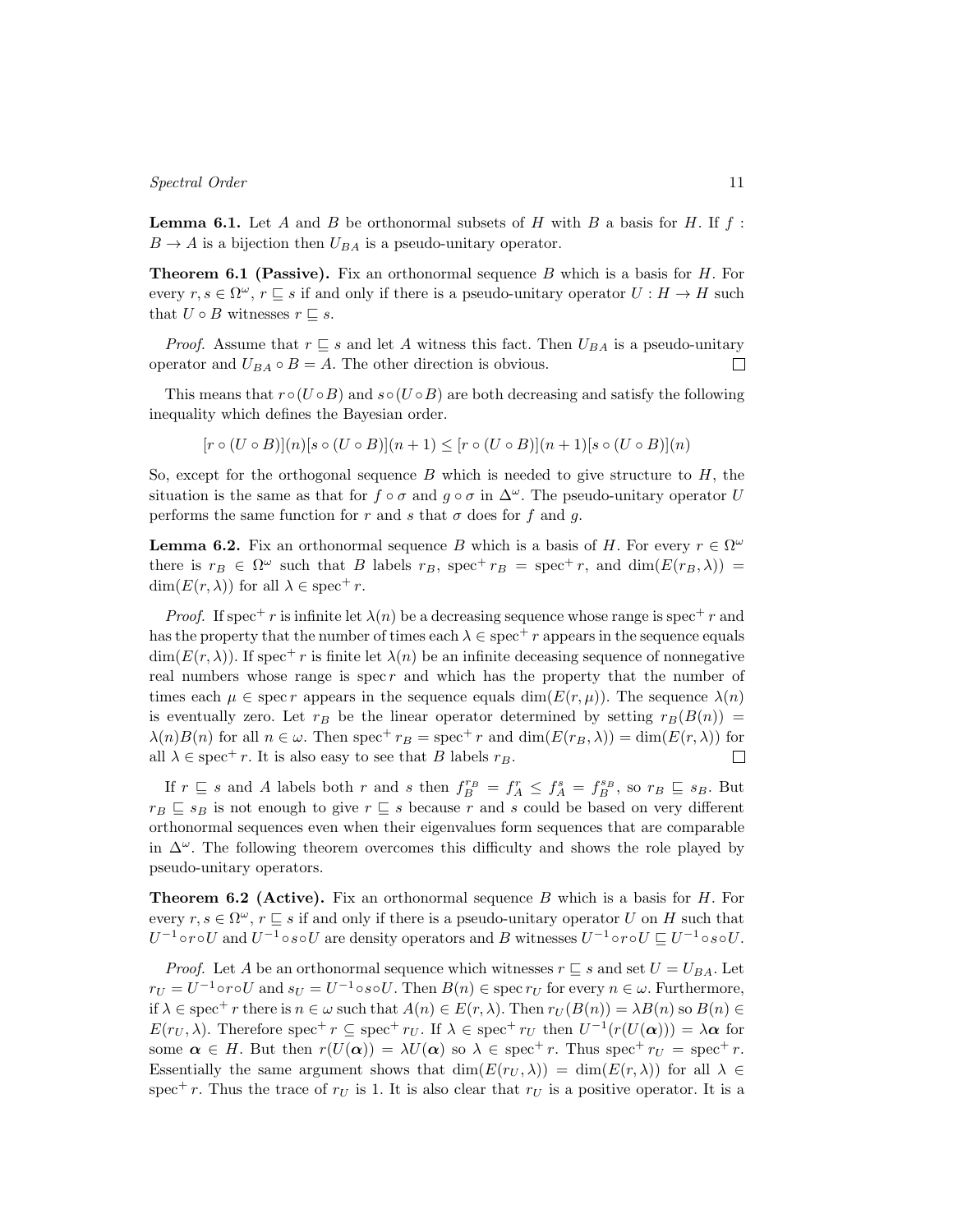straightforward exercise to show that  $r_U$  is self-adjoint, so  $r_U \in \Omega^\omega$ . In the same way we can show that  $s_U \in \Omega^\omega$ .

It is clear from what we have done that  $f_B^{rv} = f_A^r$  and that  $f_B^{sv} = f_A^s$ , so  $f_B^{rv}, f_B^{sv} \in \Lambda^\omega$ . Let  $\lambda \in \text{spec}^+ r$ . There is  $M \subseteq \omega$  such that  $A[M]$  is a basis for  $E(r, \lambda)$ . But  $B[M] \subseteq$  $E(r_U, \lambda)$  and  $\dim(E(r_U, \lambda)) = \dim(E(r, \lambda))$  so  $B[M]$  is a basis for  $E(r_U, \lambda)$ . Thus *B* labels  $r_U$ . Similarly B labels  $s_U$ . Finally,  $f_B^{r_U} = f_A^r \leq f_A^s = f_B^{s_U}$  so B witnesses  $r_U \sqsubseteq s_U$ .

To prove the other direction assume that there is a pseudo-unitary operator *U* such that  $U^{-1} \circ r \circ U$  and  $U^{-1} \circ s \circ U$  are both density operators and B witnesses  $U^{-1} \circ r \circ U \sqsubseteq$  $U^{-1} \circ s \circ U$ . Again let  $r_U = U^{-1} \circ r \circ U$  and  $s_U = U^{-1} \circ s \circ U$ , and set  $A = U \circ B$ . Then *A* is an orthonormal sequence. One can easily show that if  $\lambda > 0$  then, for every  $n \in \omega$ ,  $A(n) \in E(r, \lambda)$  if and only if  $B(n) \in E(r_U, \lambda)$ . Therefore spec<sup>+</sup>  $r =$  spec<sup>+</sup>  $r_U$ and dim  $E(r, \lambda) = \dim E(r_U, \lambda)$  for all  $\lambda \in \text{spec}^+ r$ . It follows that *A* contains a basis for  $E(r, \lambda)$  for all  $\lambda \in \text{spec}^+ r$ . Also  $f_A^r = f_B^{r_U} \in \Lambda^\omega$ . Therefore *A* labels *r*. The same argument shows that *A* labels *s* and that  $f_A^s = f_B^{s_U}$ . Therefore *A* witnesses  $r \subseteq s$ .  $\Box$ 

**Theorem 6.3.** If  $U : H \to H$  is a unitary operator then the function defined by  $\phi_U(r)$  $U \circ r \circ U^{-1}$  is an order isomorphism from  $\Omega^{\omega}$  onto  $\Omega^{\omega}$ .

*Proof.* We first show that  $\text{ran } \phi_U \subseteq \Omega^\omega$ . Let  $r \in \Omega^\omega$  and set  $t = \phi_U(r)$ . It is straightforward to show that *t* is self-adjoint. If  $\mu$  is an eigenvalue of *t* and  $\beta \in E(t, \mu)$  then  $U(r(U^{-1}(\beta))) = \mu \beta$  or  $r(U^{-1}(\beta)) = \mu U^{-1}(\beta)$ . Therefore  $\mu$  is an eigenvalue of *r*. It follows that *t* is a positive operator. If  $\lambda$  is an eigenvalue of *r* and  $\alpha \in E(r, \lambda)$  then  $t(U(\alpha)) = U(r(U^{-1}(U(\alpha)))) = U(r(\alpha)) = \lambda U(\alpha)$ . So *r* and *t* have the same eigenvalues. In order to show that the trace of *t* is 1 we show that dim  $E(t, \lambda) = \dim E(r, \lambda)$  for every  $\lambda \in \text{spec}^+ r$ .

Let *A* be an orthonormal sequence that labels *r* and set  $B = U \circ A$ . Since *U* is unitary we know that  $B$  is an orthonormal sequence. We have already seen in the previous paragraph that the range of *B* consists of eigenvectors of *t*. Furthermore,  $f_B^t = f_A^r$  so that  $f_B^t \in \Lambda^\omega$ .

If  $\lambda \in \text{spec}^+ t$  then  $\lambda \in \text{spec}^+ r$  and there is  $M \subseteq \omega$  such that  $A[M]$  is a basis for  $E(r, \lambda)$ . Since  $f_B^t = f_A^r$  we know that  $B[M] \subseteq E(t, \lambda)$ . If  $\alpha \in E(t, \lambda)$  and  $\alpha \notin \text{span}(B[M])$  then  $U^{-1}(\alpha) \in E(r, \lambda)$  and  $U^{-1}(\alpha) \notin \text{span}(A[M])$ , which is impossible. Therefore *B*[*M*] is a basis for  $E(t, \lambda)$ . We get two results from this. First, *B* labels *t*. Second, dim  $E(t, \lambda) =$  $|B[M]| = |A[M]| = \dim E(r, \lambda)$ . As a consequence of the second result we get that the trace of *t* is 1. Thus  $t \in \Omega^{\omega}$ . Since these properties hold for  $\phi_{U^{-1}}$  we have ran  $\phi_{U} = \Omega^{\omega}$ .

It is obvious that  $\phi_U$  is one-to-one and that  $\phi_U^{-1} = \phi_{U^{-1}}$ . Let  $r, s \in \Omega^\omega$  with  $r \sqsubseteq s$ . Let  $t = \phi_U(r)$  and  $v = \phi_U(s)$ . Let *A* be an orthonormal sequence that witnesses  $r \subseteq s$  and set  $B = U \circ A$ . Then B labels both t and v. Furthermore, since  $f_B^t = f_A^r$  and  $f_B^v = f_A^s$ we have  $f_B^t \leq f_B^v$  in  $\Delta^\omega$ . Thus  $t \sqsubseteq v$ . It follows that both  $\phi_U$  and  $\phi_U^{-1}$  are increasing, so  $\phi_{U}$  is an order isomorphism.  $\Box$ 

So unitary and pseudo-unitary operators simply rearrange the elements of  $\Omega^{\omega}$  while preserving the order relationship between the elements.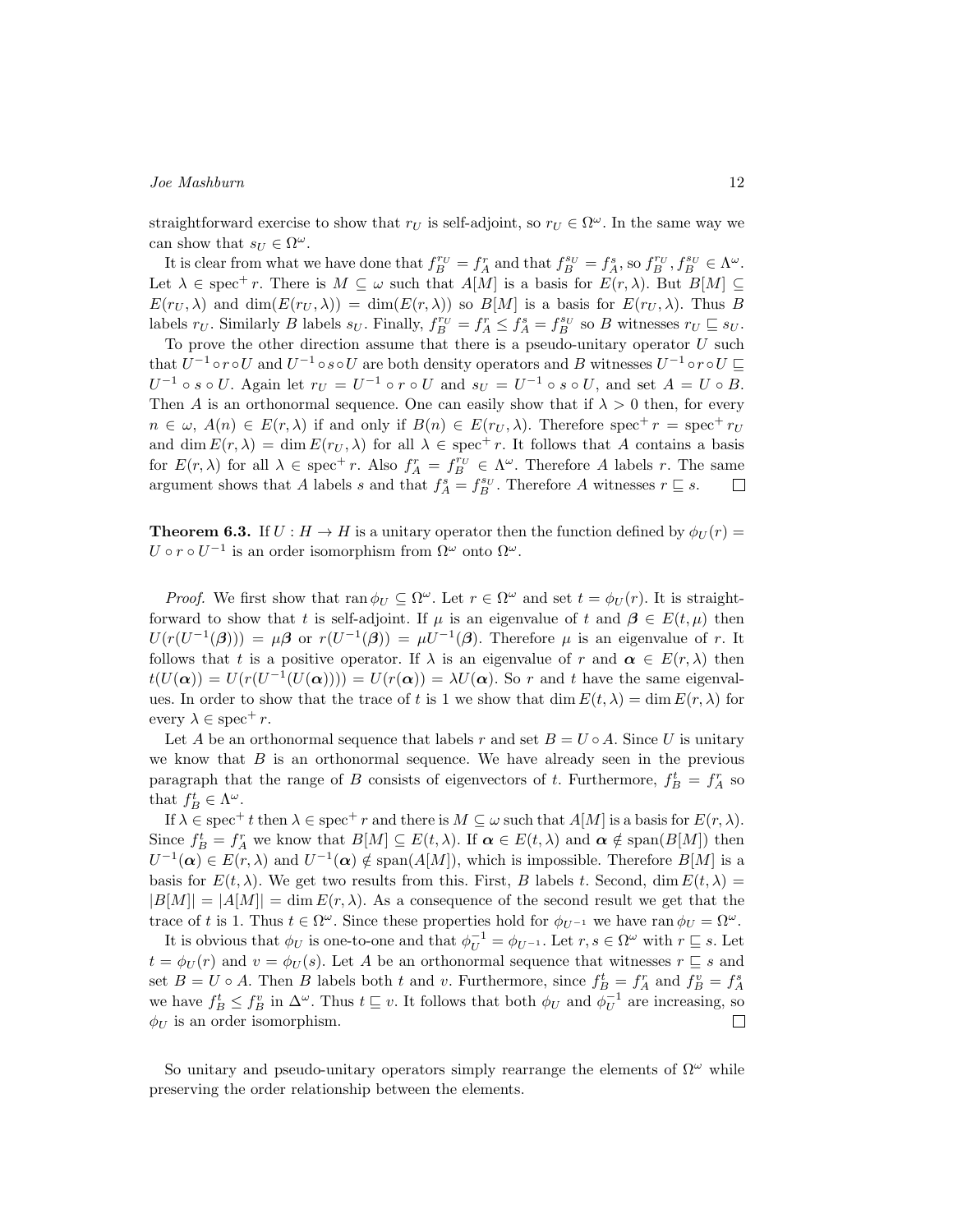## **7. Decompositions of** Ω *ω*

∆*<sup>ω</sup>* can be decomposed into subsets consisting of sequences all of which can be made decreasing through the same rearrangement of their coordinates. These subsets are all order isomorphic to one another. In this section we will show that something similar can be done for  $\Omega^{\omega}$ .

**Definition 7.1.** For every orthonormal sequence *B* let  $\Omega_B^{\omega} = \{r \in \Omega^{\omega} : B \in L(r)\}.$ 

**Theorem 7.1.** If *A* and *B* are orthonormal sequences then  $\Omega^{\omega}_A$  and  $\Omega^{\omega}_B$  are order isomorphic.

*Proof.* For every  $r \in \Omega_A^{\omega}$  let  $\psi_{AB}(r)$  be the linear operator on *H* determined by setting  $\psi_{AB}(r)(\alpha) = f_A^r(n)B(n)$  if  $\alpha = B(n)$  and  $\psi_{AB}(\alpha) = 0$  if  $\alpha$  is orthogonal to  $B[\omega]$ . Consider an arbitrary  $r \in \Omega_A^{\omega}$  and to simplify the notation set  $t = \psi_{AB}(r)$ . By extending *B* to an orthonormal basis *B*<sup>*′*</sup> if necessary and recalling that  $t(\alpha) = 0$  for all  $\alpha \in B' - B$ , one can show that *t* is self-adjoint.

It follows easily from the definition of  $\psi_{AB}(r)$  that spec<sup>+</sup>  $t =$  spec<sup>+</sup>  $r$  and we also see that dim  $E(t, \lambda) = \dim E(r, \lambda)$  for all  $\lambda \in \text{spec}^+ t$ . Thus *t* is a positive operator of trace 1. It is also obvious that *B* labels *t* and that  $f_B^t = f_A^r$ . Therefore ran  $\psi_{AB} \subseteq \Omega_B^{\omega}$ .

Now let  $s \in \Omega_B^{\omega}$ . It follows from our preceding arguments that  $r = \psi_{BA}(s) \in \Omega_A^{\omega}$ and that  $f_A^r = f_B^s$ . Extend *A* to an orthonormal basis *A'* of *H*. If  $\alpha = A(n)$  for some *n* then  $\psi_{AB}(r)(\alpha) = f_A^r(n)B(n) = f_B^s(n)B(n) = s(\alpha)$ . If  $\alpha$  is orthogonal to  $B[\omega]$  then  $\psi_{AB}(r)(\alpha) = \mathbf{0} = s(\alpha)$ . Therefore  $\psi_{AB}(r) = s$  and ran  $\psi_{AB} = \Omega_B^{\omega}$ . We have also shown that  $\psi_{BA} = \psi_{AB}^{-1}$  so  $\psi_{AB}$  is one-to-one.

Let  $r, s \in \Omega_A^{\omega}$  with  $r \subseteq s$ . Let  $t = \psi_{AB}(r)$  and  $u = \psi_{AB}(s)$ . Then  $f_B^t = f_A^r \le f_A^s = f_B^u$ , so  $\psi_{AB}(r) \sqsubseteq \psi_{AB}(s)$ . We can apply this result to  $\psi_{BA}$ , so  $\psi_{AB}$  is an order isomorphism.  $\Box$ 

So  $\Omega^{\omega}_A$  plays the same sort of role for  $\Omega^{\omega}$  that  $\Delta^{\omega}_{\sigma}$  does for  $\Delta^{\omega}$ .

**Corollary 7.1.** Fix an orthonormal sequence *B* of *H*. If *U* and *V* are pseudo-unitary operators on *H* then  $\Omega^{\omega}_{U \circ B}$  is order isomorphic to  $\Omega^{\omega}_{V \circ B}$ .

There is also a decomposition of  $\Omega^{\omega}$  which follows the active approach to using pseudounitary operators to compare density operators.

**Definition 7.2.** Fix an orthonormal sequence *B* of *H*. If *U* is a pseudo-unitary operator on *H* then  $\Omega_U^{\omega} = \{r \in \Omega^{\omega} : B \in L(U^{-1} \circ r \circ U)\}.$ 

**Theorem 7.2.** Fix an orthonormal sequence *B* for *H*. If *U* is a pseudo-unitary operator on *H* then  $\Omega_U^{\omega} = \Omega_{U \circ B}^{\omega}$ .

*Proof.* Let  $r \in \Omega_U^{\omega}$ . Then *B* labels  $U^{-1} \circ r \circ U$ . To simplify the notation let  $s =$  $U^{-1} \circ r \circ U$ . Using an argument similar to that in the proof of Theorem 6.2 one can show that  $(U \circ B)(n) \in E(r, f_B^s(n))$  for all  $n \in \omega$ . This means that  $f_{U \circ B}^r = f_B^s$ . Since  $\sum_{n\in\omega}f_{U\circ B}^r(n) = \sum_{n\in\omega}f_B^s(n) = 1 = \sum_{\lambda\in\text{spec}^+} \lambda \dim E(r,\lambda)$ , it follows that  $U\circ B$ labels *r* and that  $r \in \Omega_{U \circ B}^{\omega}$ .

Now let  $r \in \Omega_{U \circ B}^{\omega}$ . Then  $U \circ B$  labels  $r$ . Again set  $s = U^{-1} \circ r \circ U$ . One can then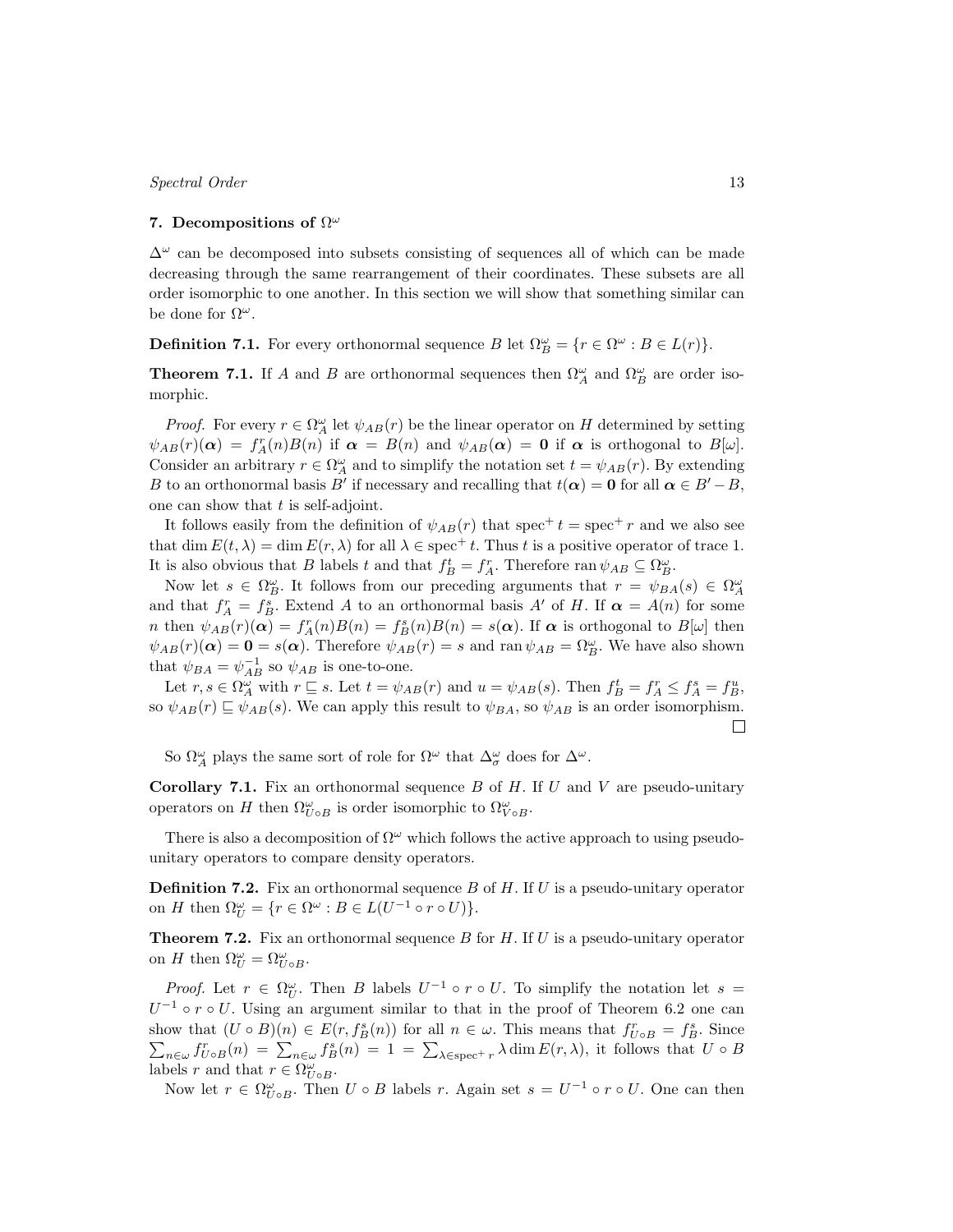show that  $B(n) \in E(s, f_{U \circ B}^r(n))$ . This means that  $f_B^s = f_{U \circ B}^r$ . Since  $\sum_{n \in \omega} f_B^s(n) =$  $\sum_{n\in\omega}f_{U\circ B}^r(n)=1=\sum_{\lambda\in\text{spec}^+}\lambda\dim E(s,\lambda)$  it follows that B labels s and that  $r\in\Omega^{\omega}_{U}$ .  $\Box$ 

**Corollary 7.2.** Fix an orthonormal sequence *B* in *H*. If *U* and *V* are pseudo-unitary operators on *H* then  $\Omega_U^{\omega}$  is order isomorphic to  $\Omega_V^{\omega}$ .

## **8. A Comparison of** Ω *<sup>ω</sup>* **and** ∆*<sup>ω</sup>*

The set  $\Lambda^{\omega}$  is an important subset of  $\Delta^{\omega}$  because it is prototypical of subsets which decompose  $\Delta^{\omega}$ . If we can prove that  $\Lambda^{\omega}$  satisfies a certain property then the property can generally be extended to all of  $\Delta^{\omega}$ . In this section we see that the subsets we used in the previous section to decompose  $\Omega^{\omega}$  are order isomorphic to  $\Lambda^{\omega}$ .

**Theorem 8.1.** For every orthonormal sequence *A* of *H*,  $\Omega^{\omega}_A$  is order isomorphic to  $\Lambda^{\omega}$ .

*Proof.* For every  $r \in \Omega_A^{\omega}$  let  $\phi(r) = f_A^r$ . Then  $\text{ran } \phi = \Lambda^{\omega}$ . If  $r, s \in \Omega_A^{\omega}$  and  $r \neq s$  then  $f_A^r \neq f_A^s$ . Thus  $\phi$  is one-to-one. Also,  $r \subseteq s$  if and only if  $f_A^r \leq f_A^s$ . Therefore  $\phi$  is an  $\Box$ order isomorphism.

**Corollary 8.1.** Fix an orthonormal sequence *B* in *H*. For every pseudo-unitary operator *U* on *H*,  $\Omega_U^{\omega}$  is order isomorphic to  $\Lambda^{\omega}$ .

We next show that  $\Delta^{\omega}$  itself is order isomorphic to a subset of  $\Omega^{\omega}$ .

**Definition 8.1.** For every orthonormal sequence *A* in *H* set  $\Gamma_A$  equal to the set of all density operators *r* on *H* which satisfy the following properties.

- 1 *A*(*n*) is an eigenvector of *r* for every  $n \in \omega$ .
- 2 For every  $\lambda \in \text{spec}^+ r$  there is  $M \subseteq \omega$  such that  $A[M]$  is a basis for  $E(r, \lambda)$ .

The set Γ*<sup>A</sup>* contains all density operators labeled by *A*, and hence is nonempty, but also contains some operators not labeled by *A*. If *r* is such an operator then  $f_A^r$  will contain the eigenvalues that we want in the sequence, but won't list them in descending order.

**Theorem 8.2.** For every orthonormal sequence *A* in *H*,  $\Gamma_A$  is order isomorphic to  $\Delta^\omega$ .

*Proof.* For every  $r \in \Gamma_A$  let  $\Phi(r) = f_A^r$ . That  $\Delta^{\omega} = \text{ran } \Phi$  follows from Theorem 5.2. For every  $n \in \omega$ ,  $A(n) \in \text{spec } r$  so  $f_A^r(n) \in \mathbb{R}$  and  $f_A^r(n) \geq 0$ . Also,  $\sum_{n \in \omega} f_A^r(n) \leq$  $\sum_{\lambda \in \text{spec } r} \lambda \dim E(r, \lambda) = 1$ . But there is a one-to-one function  $\rho : \omega \to \omega$  such that  $A \circ \rho \in L(r)$ . Therefore  $\sum_{n \in \omega} f_A^n(n) \geq \sum_{n \in \omega} f_A^n(\rho(n)) = 1$ . Thus  $f_A^n \in \Delta^{\omega}$ 

Let  $r, s \in \Gamma_A$  such that  $\Phi(r) = \Phi(s)$ , or  $f_A^r = f_A^s$ . Let  $\rho$  and  $\sigma$  be one-to-one functions from  $\omega$  to  $\omega$  such that  $A \circ \rho$  labels  $r$  and  $A \circ \sigma$  labels  $s$ . Now ran( $A \circ \rho$ )  $\subseteq$  ran  $A$  and  $r\text{tan}(A \circ \sigma) \subseteq \text{ran } A$  so  $r(\alpha) = 0$  for all  $\alpha$  orthogonal to  $\text{ran}(A \circ \rho)$  and  $s(\alpha) = 0$  for all *α* orthogonal to ran(*A* ◦ *σ*). Therefore

$$
r(\alpha) = \sum_{n \in \omega} f_A^n(n) \langle \alpha | A(n) \rangle = \sum_{n \in \omega} f_A^s(n) \langle \alpha | A(n) \rangle = s(\alpha)
$$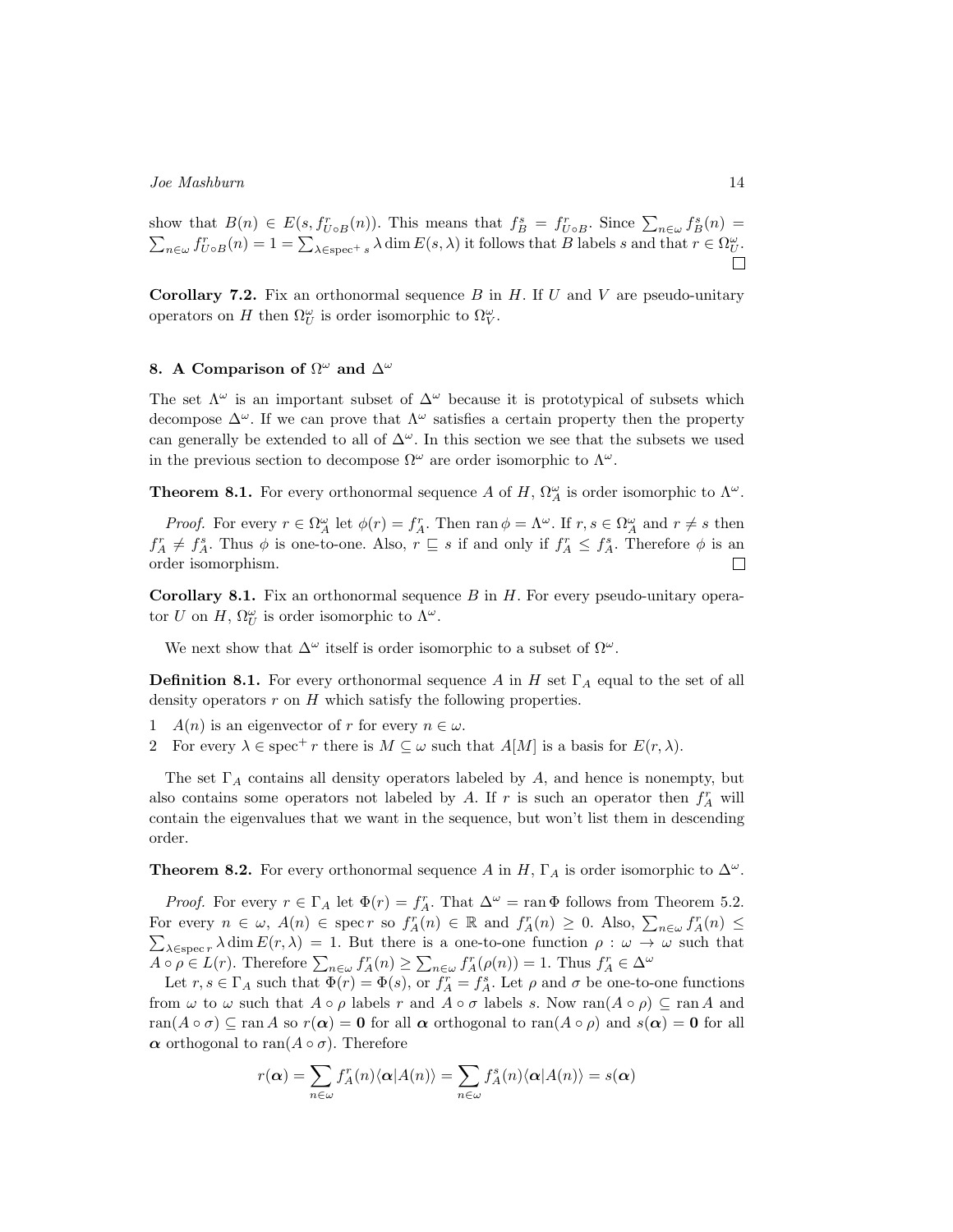for all  $\alpha \in H$  and  $\Phi$  is one-to-one.

Let  $r, s \in \Gamma_A$  such that  $r \sqsubseteq s$ . Let *B* be an orthonormal sequence that witnesses  $r \sqsubseteq s$ . Also, let  $\rho$  and  $\sigma$  be one-to-one functions from  $\omega$  into  $\omega$  such that  $A \circ \rho$  labels  $r$  and *A*  $\circ$  *σ* labels *s*. In order to show that  $\Phi(r) \leq \Phi(s)$  we must show that  $f_A^r \leq f_A^s$ . As a first step towards this result we show that when  $f_A^s$  is constant and positive on a number of coordinates, then  $f_A^r$  is also constant and positive on those same coordinates.

For every  $\lambda \in \text{spec}^+ r$  there is  $M_\lambda \subseteq \omega$  such that  $B[M_\lambda]$  is a basis for  $E(r, \lambda)$ . If  $n \in M_{\lambda}$  then  $f_{A \circ \rho}^{r}(n) = f_{B}^{r}(n) = \lambda$  so  $(A \circ \rho)(n) \in E(r, \lambda)$ . Since  $A \circ \rho$  is an orthonormal sequence, this means that  $(A \circ \rho)[M_\lambda]$  is a basis for  $E(r, \lambda)$ .

We next show that if  $n \in M_\lambda$  and  $f_{A\circ\sigma}^s(n) > 0$  then  $(A \circ \sigma)(n) \in (A \circ \rho)[M_\lambda]$ . Let  $n \in M_{\lambda}$  and let  $f_{A\circ\sigma}^{s}(n) = \mu > 0$ . Because  $f_{A\circ\rho}^{s}(n) = f_{B}^{s}(n)$  we know that  $B(n) \in$  $E(s, \mu) \cap E(r, \lambda)$ . Therefore, by part 2 of Theorem 5.4,  $E(s, \mu) \subseteq E(r, \lambda)$  and  $(A \circ \mu)$  $\sigma(n) \in E(r, \lambda)$ . But if  $(A \circ \sigma)(n) \notin (A \circ \rho)[M_{\lambda}]$  then  $(A \circ \sigma)(n) \perp (A \circ \rho)[M_{\lambda}]$  which is impossible. Thus  $(A \circ \sigma)(n) \in (A \circ \rho)[M_\lambda]$ . Let  $N_\lambda = \{n \in M_\lambda : f^s_{A \circ \sigma}(n) > 0\}$ . Then  $(A \circ \sigma)[N_{\lambda}] \subseteq (A \circ \rho)[M_{\lambda}]$  or  $\sigma[N_{\lambda}] \subseteq \rho[M_{\lambda}]$ .

Now we can begin rearranging the sequences. For every  $\lambda \in \text{spec}^+ r$  let  $\tau_{\lambda\sigma}$  be the function  $\sigma$  restricted to the set  $N_\lambda$  and let  $\tau_{\lambda\rho}$  be a one-to-one function from  $M_\lambda - N_\lambda$ onto  $\rho[M_{\lambda}] - \sigma[N_{\lambda}]$ . Set  $\tau_{\lambda} = \tau_{\lambda\sigma} \cup \tau_{\lambda\rho}$  and  $M = \bigcup \{M_{\lambda} : \lambda \in \text{spec}^+ r\}$ . If  $n \in \omega - M$ then  $f_B^r(n) = 0$  and, since  $f_B^r \leq f_B^s$ ,  $f_B^s(n) = 0$ . Let  $\tau_0$  be a one-to-one function from  $\omega-M$  onto  $\omega-\bigcup{\{\tau_{\lambda}[M_{\lambda}]\lambda \in \text{spec}^+ r\}}$ . Set  $\tau=\left(\cup_{\lambda \in \text{spec}^+ r}\tau_{\lambda}\right) \cup \tau_0$ .

If  $\lambda, \mu \in \text{spec}^+ r$  with  $\lambda \neq \mu$  then  $M_\lambda \cap M_\mu = \emptyset$  and  $\rho[M_\lambda] \cap \rho[M_\mu] = \emptyset$ . Also,  $M_{\lambda} \cap M = \emptyset$ . Therefore  $\tau$  is a one-to-one function from  $\omega$  into  $\omega$ . We show that  $\tau$ witnesses  $f_A^r \leq f_A^s$ . We can do this by showing that  $f_A^r \circ \tau = f_A^r \circ \rho$  and  $f_A^s \circ \tau = f_A^s \circ \sigma$ . Let  $n \in \omega$ . If  $f_{A \circ \sigma}^s(n) > 0$  then  $f_B^s(n) > 0$  so  $f_{A \circ \rho}^r(n) = f_B^r(n) > 0$ . Therefore  $n \in M_{\lambda}$ 

for some  $\lambda \in \text{spec}^+ r$  and  $n \in N_\lambda$ . So  $\tau(n) = \sigma(n)$ .

Assume that  $f_{A\circ \sigma}^s(n) = 0$ . We show that  $f_A^s(\tau(n)) = 0$ . First consider the case when  $f_A^r(\rho(n)) > 0$ . There is  $\lambda \in \text{spec}^+ r$  such that  $n \in M_\lambda$ . Since  $f_A^s(\sigma(n)) = 0$  we know that  $n \in M_{\lambda} - N_{\lambda}$ . Therefore  $\tau(n) = \tau_{\lambda \rho}(n) \in \rho[M_{\lambda}] - \sigma[N_{\lambda}]$ .

If  $f_A^s(\tau(n)) > 0$  then there is  $k \in \omega$  such that  $\sigma(k) = \tau(n)$ . Since  $f_A^s(\sigma(k)) > 0$  there is  $\mu \in \text{spec}^+$  *s* such that  $A(\sigma(k)) \in E(s, \mu)$ . Let  $\kappa \in \text{spec}^+$  *r* such that  $E(s, \mu) \subseteq E(r, \kappa)$ . But  $A(\sigma(k)) = A(\tau(n)) \in (A \circ \rho)[M_{\lambda}] \subseteq E(r,\lambda)$  so  $\kappa = \lambda$ . Therefore  $k \in N_{\lambda}$  and *τ*(*n*) = *σ*(*k*)  $\in$  *σ*[*N*<sub> $\lambda$ </sub>], a contradiction. It follows that  $f_A^s(\tau(n)) = 0$ .

Now assume that  $f_A^r(\rho(n)) = 0$ . Then  $n \in \omega - M$  and  $\tau(n) = \tau_0(n) \in \omega - \bigcup \{\tau_\lambda[M_\lambda]:$  $\lambda \in \text{spec}^+ r$ . If  $f_A^s(\tau(n)) > 0$  then there is  $k \in \omega$  such that  $\sigma(k) = \tau(n)$ . Since  $f_A^s(\sigma(k)) >$ 0 there is  $\mu \in \text{spec}^+ s$  such that  $A(\sigma(k)) \in E(s, \mu)$ . Let  $\lambda \in \text{spec}^+ r$  such that  $E(s, \mu) \subseteq$  $E(r, \lambda)$ . Then  $A(\sigma(k)) \in E(r, \lambda)$  and  $A(\sigma(k)) \in (A \circ \rho)[M_{\lambda}]$ . Thus  $\tau(n) = \sigma(n) \in \rho[M_{\lambda}]$ *τ*<sub>*λ*</sub>[*M*<sub>*λ*</sub>], a contradiction. It follows that  $f_A^s(\tau(n)) = 0$ .

We next show that  $f_A^r \circ \tau = f_A^r \circ \rho$ . Let  $n \in \omega$ . If  $f_A^r(\rho(n)) > 0$  then there is  $\lambda \in \text{spec}^+ r$ such that  $n \in M_\lambda$ . So  $\tau(n) = \tau_\lambda(n) \in \rho[M_\lambda]$  and  $f_A^r(\tau(n)) = \lambda = f_A^r(\rho(n))$ . If  $f_A^r(\rho(n)) =$ 0 then  $n \in \omega - M$  so  $\tau(n) = \tau_0(n) \in \omega - \bigcup {\tau_\lambda[M_\lambda]} : \lambda \in \text{spec}^+ r$  =  $\omega - \bigcup {\rho[M_\lambda]} : \lambda \in$ spec<sup>+</sup> *r*}. Therefore  $f_A^r(\tau(n)) = 0$ .

Now we have  $f_A^r \circ \tau = f_{A \circ \rho}^r = f_B^r$  and  $f_A^s \circ \tau = f_{A \circ \sigma}^s = f_B^s$ . As a consequence,  $\tau$ witnesses  $f_A^r \leq f_A^s$  so  $\Phi(r) \leq \Phi(s)$ .

Finally, we must show that if  $r, s \in \Gamma_A$  and  $\Phi(r) \leq \Phi(s)$  then  $r \sqsubseteq s$ . If  $\Phi(r) \leq \Phi(s)$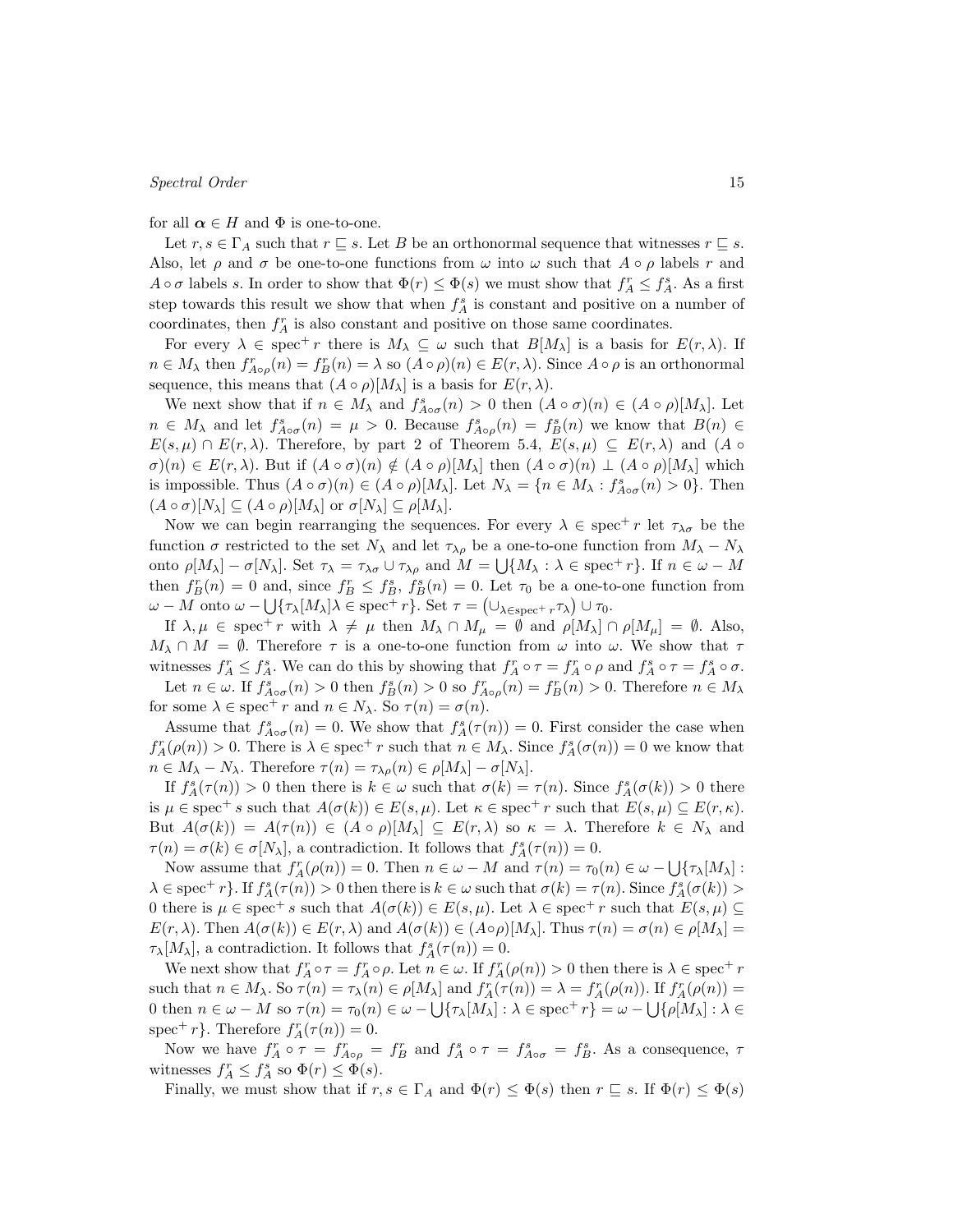then  $f_A^r \leq f_A^s$ . Let  $\sigma : \omega \to \omega$  be a one-to-one function which witnesses this relation. In particular,  $f_A^s \circ \sigma$ ,  $f_A^s \circ \sigma \in \Lambda^\omega$  and if  $n \in \omega$  and either  $f_A^r(n) > 0$  or  $f_A^s(n) > 0$  then there is  $m \in \omega$  such that  $\sigma(m) = n$ . We show that  $A \circ \sigma$  witnesses  $r \subseteq s$ . First we must show that  $A \circ \sigma$  labels *r*. We already know that the range of *A* consists of eigenvectors of *r*, so the range of  $A \circ \sigma$  is also a set of eigenvectors of *r*. Let  $\lambda \in \text{spec}^+ r$ . There is a one-to-one function  $\rho : \omega \to \omega$  such that  $A \circ \rho \in L(r)$ . So if  $M_{\lambda} = \{n \in \omega : A(\rho(n)) \in E(r, \lambda)\}\$  then  $(A \circ \rho)[M_{\lambda}]$  is a basis for  $E(r, \lambda)$ . But  $f_A^r(\rho(n)) = \lambda$  for all  $n \in M_{\lambda}$ , so  $\rho[M_{\lambda}] \subseteq \sigma[\omega]$ . Therefore, if we let  $N_{\lambda} = \sigma^{-1}[\rho[M_{\lambda}]]$  then  $(A \circ \sigma)[N_{\lambda}]$  is a basis for  $E(r, \lambda)$ . Thus  $A \circ \sigma$ labels *r*. The same argument shows that  $A \circ \sigma$  also labels *s*, so  $A \circ \sigma$  witnesses  $r \sqsubseteq s$ .

So Ω*<sup>ω</sup>* contains many copies of ∆*<sup>ω</sup>*. But how do these copies sit within Ω*<sup>ω</sup>*? They obviously overlap. But could they be open subsets or closed subsets of Ω*<sup>ω</sup>*? The answer to both possibilities is no because  $\Gamma_A$  is neither increasing nor decreasing.

Let *A* be an orthonormal sequence in *H* and let  $r \in \Gamma_A$  such that  $f_A^r(0) = f_A^r(1) = 1/2$ and  $f_A^r(n) = 0$  for all  $n > 1$ . Let *B* be the orthonormal sequence given by  $B(0) = \frac{f_A^r(n)}{2}$  $(1/\sqrt{2})A(0) + (1/\sqrt{2})A(1), B(1) = (1/\sqrt{2})A(0) - (1/\sqrt{2})A(1), \text{ and } B(n) = A(n)$  for  $n > 1$ . Let *s* be the linear operator defined by setting  $s(B(0)) = (3/4)B(0), s(B(1)) =$  $(1/4)B(1)$ , and  $s(\alpha) = 0$  for every  $\alpha \in H$  that is orthogonal to  $B(0)$  and  $B(1)$ . Then *B* is a labeling of both *r* and *s* which witnesses  $r \subseteq s$  but  $s \notin \Gamma_A$  because  $A(0)$  and  $A(1)$ are not eigenvectors of *s*. The same sort of approach can be used to show that  $\Gamma_A$  is not decreasing. As we will see, Γ*<sup>A</sup>* is closed under the suprema of directed subsets. But it can be reached by directed sets outside of Γ*A*.

**Theorem 8.3.** For every orthonormal sequence *B* in *H* there is a function  $\Psi_B : \Omega^{\omega} \to$  $\Omega_B^{\omega}$  with the following properties.

- 1  $\Psi_B$  is strictly increasing.
- 2  $\Psi_B$  is Scott continuous.
- 3  $\Psi_B$  is the identity function on  $\Omega_B^{\omega}$ .

Lemma 10.1 below shows that the Scott topology on  $\Omega_B^{\omega}$  is the same as the topology it inherits as a subspace of  $\Omega^{\omega}$ , so Properties 2 and 3 imply that  $\Psi_B$  is a retraction.

*Proof.* Fix an orthonormal sequence *B*. Let  $r \in \Omega^{\omega}$ . There is an orthonormal sequence *A* in *H* such that  $r \in \Omega_A^{\omega}$ . Set  $\Psi_B(r) = \psi_{AB}(r)$ , where  $\psi_{AB}$  is the function from  $\Omega^{\omega}_A$  onto  $\Omega^{\omega}_B$  defined in Theorem 7.1. So  $\Psi_B(r)(\alpha) = f_A^r(n)B(n)$  if  $\alpha = B(n)$  and  $\psi_{AB}(r)(\alpha) = 0$  if  $\alpha$  is orthogonal to  $B[\omega]$ . It was shown that  $\psi_{AB}$  is strictly increasing. We now show that  $\Psi_B$  is a function. Let  $A, C \in L(r)$ . Then  $f_A^r(n) = f_C^r(n)$  for all  $n \in \omega$ . If  $\alpha = B(n)$  for some *n* then  $\psi_{AB}(r)(\alpha) = f_A^r(n)B(n) = f_C^r(n)B(n) = \psi_{CB}(r)(\alpha)$ , and if  $\alpha$  is orthogonal to  $B[\omega]$  then  $\psi_{AB}(\alpha) = \mathbf{0} = \psi_{CB}(r)(\alpha)$ . So  $\psi_{AB}(r) = \psi_{CB}(r)$  and  $\Psi_B$ is a function.

That  $\Psi_B$  is strictly increasing follows from the fact that each  $\psi_{AB}$  is strictly increasing. It is also obvious that  $\Psi_B$  is the identity on  $\Omega_B^{\omega}$ . In order to show that  $\Psi_B$  is Scott continuous we need only show that it preserves the suprema of directed sets. Let *D* be a directed subset of  $\Omega^{\omega}$  with supremum *s*. Then  $\Psi_B(s)$  is an upper bound of  $\Psi_B[D]$ . Let *t* be an upper bound of  $\Psi_B[D]$  in  $\Omega_B^{\omega}$ . We construct  $u \in \Omega^{\omega}$  such that *u* is an upper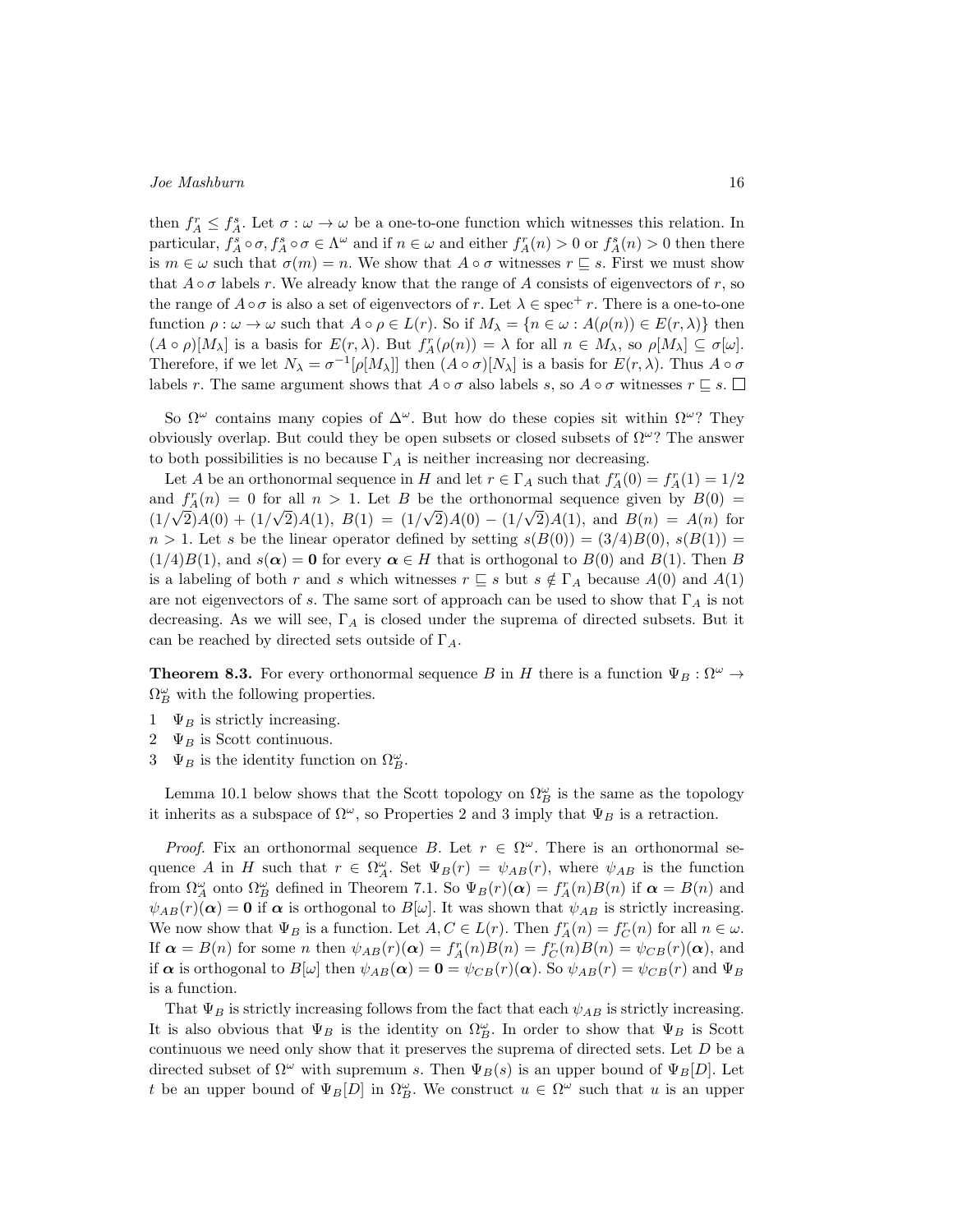bound of *D* and  $\Psi_B(u) = t$ . Then  $s \sqsubseteq u$  and therefore  $\Psi_B(s) \sqsubseteq \Psi_B(u) = t$ . It follows that  $\Psi_B(s) = \sup \Psi_B[D]$  and that  $\Psi_B$  is Scott continuous.

For every  $r \in D$  let  $A_r \in L(r)$ . To simplify our notation set  $\lambda_r(n) = f_{A_r}^r(n)$  for all  $n \in \omega$ . Then  $\langle \lambda_r(n) : n \in \omega \rangle$  is a decreasing sequence of eigenvalues of *r*. Every positive eigenvalue appears in the sequence and the number of times it appears equals its multiplicity. If  $\lambda_r(n) > 0$  for all  $r \in D$  and all  $n \in \omega$  then set  $m = \omega$ . Otherwise let *m* be the least natural number at which  $\lambda_r$  takes the value 0. Note that  $m > 0$  in either case.

For every  $n < m$  the set  $\{E(r, \lambda_r(n)) : r \in D\}$  is a set of nontrivial finite dimensional subspaces of *H* which is directed under  $\supseteq$ . Therefore  $H_n = \bigcap \{E(r, \lambda_r(n)) : r \in D\}$ is a nontrivial finite dimensional subspace of *H*. In fact, there is  $r_n \in D$  such that  $H_n = E(r_n, \lambda_{r_n}(n)).$ 

Let  $i < j < m$ . If  $\lambda_{r_j}(i) = \lambda_{r_i}(j)$  then  $H_j = E(r_j, \lambda_{r_j}(i))$ , so  $H_i \subseteq E(r_j, \lambda_{r_j}(i)) =$  $H_j$ . Now  $E(r_i, \lambda_{r_i}(i)) = H_i \subseteq H_j \subseteq E(r_i, \lambda_{r_i}(j))$  so  $\lambda_{r_j}(i) = \lambda_{r_i}(j)$ . But then  $H_j \subseteq$  $E(r_i, \lambda_{r_i}(j)) = E(r_i, \lambda_{r_i}(i)) = H_i$ . Therefore  $H_i = H_j$ . If  $\lambda_{r_j}(i) > \lambda_{r_j}(j)$  then we have  $E(r_j, \lambda_{r_j}(i)) \perp E(r_j, \lambda_{r_j}(j))$  so  $H_i \perp H_j$ .

It may be that many of the subspaces we have defined are duplicates of other ones. We now pick out only those that we really need. Set  $n_0 = 0$ . Let  $j \in \omega$  and assume that  $n_j < m$ . If  $H_i = H_{n_j}$  for  $n_j \le i < m$  then set  $k = j + 1$  and  $n_{j+1} = m$  and stop. If not, then let  $n_{j+1} = \min\{i : n_i \le i \text{ and } H_i \ne H_{n_j}\}$ . If the sequence  $\langle n_j \rangle$  is unbounded then set  $k = \omega$ . If  $j < k$  and  $n_j < i < n_{j+1}$  then  $H_i = H_{n_j}$ . We also know from the previous paragraph that if  $i < j < k$  then  $r_{n_i}(n_i) \neq r_{n_j}(n_j)$  and  $H_{n_i} \perp H_{n_j}$ .

We next show that the spacing of the  $n_j$ 's is determined by the dimensions of the  $H_{n_j}$ 's. Fix an  $n_j$ . If  $i < n_j$  then  $H_i \neq H_{n_j}$  so  $\lambda_{r_{n_j}}(i) \neq \lambda_{r_{n_j}}(n_j)$ . If  $n_j \leq i < n_{j+1}$  then  $H_i = H_{n_j}$  so  $\lambda_{r_{n_j}}(i) = \lambda_{r_{n_j}}(n_j)$ . If  $n_{j+1} \leq i$  then  $H_i \neq H_{n_j}$ . Therefore  $A_{r_{n_j}}(i) \in H_{n_j}$  if and only if  $n_j \le i < n_{j+1}$ . So dim  $H_{n_j} = n_{j+1} - n_j$ .

For every  $j < k$  and every *i* with  $n_j \leq i < n_{j+1}$  set  $F(i) = A_{r_{n_j}}(i)$ . Then  $\{F(i) : n_j \leq j \leq n_{j+1} \}$  $i < n_{j+1}$  is an orthonormal basis for  $H_{n_j}$ . Define a linear operator *u* on *H* by setting  $u(F(i)) = f_B^t(i)F(i)$  for all  $i < m$  and  $u(\alpha) = 0$  when  $\alpha$  is orthogonal to  $\{F(i) : i < m\}$ . Then *u* is a self-adjoint positive linear operator. If  $m \leq i$  then there is  $r \in D$  such that  $f_{A_r}^r(i) = 0$ . But  $f_B^{\Psi_B(r)}(i) = f_{A_r}^r(i) = 0$  and  $\Psi_B(r) \sqsubseteq t$  so  $f_B^t(i) = 0$ . Therefore, if  $f_B^t(i) > 0$  then  $i < m$ . Expand  $\{F(i) : i < m\}$  to an orthonormal basis *G* for *H*. Then  $\sum_{\alpha \in G} \langle r(\alpha) | \alpha \rangle = \sum_{i=0}^{m-1} f_B^t(i) = 1$ . Therefore  $u \in \Omega^\omega$ . Let  $r \in D$ . If  $m = \omega$  then  $C = \langle F(i) : i < m \rangle$  is an orthonormal sequence that labels both *u* and *r*. Also,  $f_C^u = f_B^t$ and  $f_C^r = f_{A_r}^r$ , so  $f_C^r \leq f_C^u$  and  $r \sqsubseteq u$ . Assume that  $m < \omega$ . For all  $i < m$  set  $C(i) = F(i)$ . If  $\lambda_r(m-1) > \lambda_r(m)$  then  $C(i) = A_r(i)$  for all  $i \geq m$ . Assume that  $\lambda_r(m-1) = \lambda_r(m)$ and let  $m_0 = \max\{n \in \omega : \lambda_r(n) = \lambda_r(m)\}$ . We can choose an orthonormal set  $\{C(i) :$  $m \leq i \leq m_0$  so that  $(\bigcup \{F(i) : \lambda_r(i) = \lambda_r(m)\}) \cup \{C(i) : m \leq i \leq m_0\}$  is a basis for  $E(r, \lambda_r(m))$ . Then set  $C(i) = A_r(i)$  for all  $i > m_0$ . The resulting orthonormal sequence labels both *r* and *u*, and  $f_C^r = f_B^{\Psi_B(r)} \leq f_B^t = f_C^u$ . Therefore  $r \sqsubseteq u$ .

If *C* is an orthonormal sequence that labels *u* then  $f_C^u(i) = f_B^t(i)$  for all  $i < m$  and  $f_C^u(i) = 0 = f_B^t(i)$  for all  $i \leq m$ . Thus  $\Psi_B(u) = t$ .  $\Box$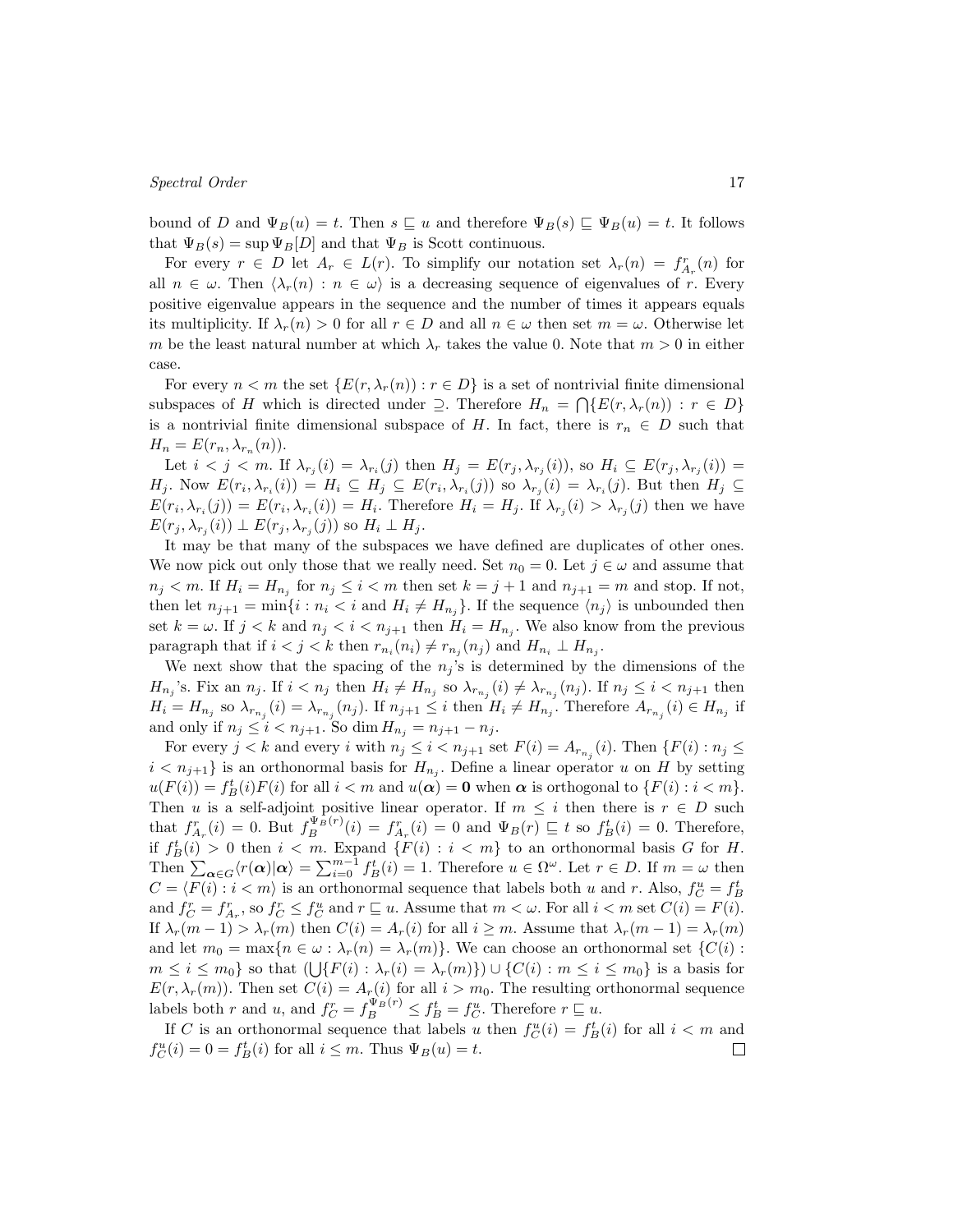## **9. Domain Properties of** Ω *ω*

We are now ready to determine which of the domain-like properties  $\Omega^{\omega}$  satisfies. To do this we need the following lemma.

**Lemma 9.1.** Let  $\delta$  be an ordinal number. If  $\rho : \delta \to \Omega^\omega$  is increasing then there is an orthonormal sequence *A* which labels  $\rho(\alpha)$  for every  $\alpha \in \delta$ .

*Proof.* For every  $\alpha \in \beta$  let  $A_{\alpha}$  be an orthonormal sequence which labels  $\rho(\alpha)$ . For every  $\alpha \in \delta$  and every  $k \in \omega$  let  $\lambda_{\alpha}(k) = f_{A_{\alpha}}^{\rho(\alpha)}$  $A_\alpha^{\rho(\alpha)}(k).$ 

Let  $\beta, \gamma \in \delta$  with  $\beta < \gamma$  and let  $B \in L(\rho(\beta)) \cap L(\rho(\gamma))$ . Since  $\rho(\beta) \subseteq \rho(\gamma)$  we know from Theorem 5.4 that if  $f_B^{\rho(\gamma)}(k) > 0$  then  $f_B^{\rho(\beta)}(k) > 0$  and  $E(\rho(\gamma), f_B^{\rho(\gamma)}(k)) \subseteq$  $E(\rho(\beta), f_{B}^{\rho(\beta)}(k)),$  or  $E(\rho(\gamma), \lambda_{\gamma}(k)) \subseteq E(\rho(\beta), \lambda_{\beta}(k)).$  Therefore if  $\lambda_{\beta}(k) > 0$  for some  $\beta \in \delta$  then the intersection of all  $E(\rho(\beta), \lambda_{\beta}(k))$  such that  $\beta \in \delta$  and  $\lambda_{\beta}(k) > 0$  is a subspace of *H* with a positive finite dimension. In fact, there is  $\alpha \in \delta$  such that this subspace equals  $E(\rho(\alpha), \lambda_{\alpha}(k))$ .

We define the orthonormal sequence *A* recursively. Since  $\lambda_{\alpha}(0) > 0$  for all  $\alpha \in$ *δ* we know that  $\bigcap$ { $E(\rho(\alpha), \lambda_\alpha(0))$  : *α* ∈ *δ*}  $\neq$  *Ø*. Let *A*(0) be a unit vector from  $\bigcap \{E(\rho(\alpha), \lambda_\alpha(0)) : \alpha \in \delta\}$ . Let  $k \in \omega$  and assume that  $A(j)$  is a unit vector of *H* for all  $j \leq k$ . Furthermore assume that if  $j \leq k$  and  $\alpha \in \delta$  such that  $\lambda_{\alpha}(j) > 0$  then  $A(j) \in E(\rho(\alpha), \lambda_{\alpha}(j))$ . If  $\lambda_{\alpha}(k+1) = 0$  for all  $\alpha \in \delta$  then let  $A(k+1)$  be a unit vector of *H* which is orthogonal to  $A(j)$  for all  $j < k$ .

Assume that there is  $\alpha \in \delta$  such that  $\lambda_{\alpha}(k+1) > 0$ . Choose  $\beta \in \delta$  such that  $E(\rho(\beta), \lambda_{\beta}(k+1)) = \bigcap \{E(\rho(\alpha), \lambda_{\alpha}(k+1)) \text{ and } \lambda_{\alpha}(k+1) > 0\}.$  Set  $M = \{j \leq k :$  $A(j) \in E(\rho(\beta), \lambda_{\beta(k+1)})\}.$  If  $j \leq k$  and  $j \notin M$  then  $A(j) \in E(\rho(\beta), \lambda)$  for some  $\lambda \in \text{spec}^+$   $\rho(\beta)$  other than  $\lambda_\beta(k+1)$ . So every element of  $E(\rho(\beta), \lambda_\beta(k+1))$  is orthogonal to  $A(j)$ . But  $|M| < \dim E(\rho(\beta), \lambda_{\beta}(k+1))$  so we can choose a unit vector  $A(k+1)$  from  $E(\rho(\beta), \lambda_{\beta}(k+1))$  which is orthogonal to  $\{A(j) : j \leq k\}.$ 

We now show that the orthonormal sequence *A* that we have defined labels each  $\rho(\alpha)$ . Let  $\alpha \in \delta$  and let  $k \in \omega$ . If  $\lambda_{\alpha}(k) > 0$  then  $A(k) \in E(\rho(\alpha), \lambda_{\alpha}(k))$  so  $A(k)$  is an eigenvector of  $\rho(\alpha)$  corresponding to  $\lambda_{\alpha}(k)$ . Assume that  $\lambda_{\alpha}(k) = 0$ . If  $\lambda \in \text{spec}^+$   $\rho(\alpha)$ then there is  $j < k$  such that  $\lambda = \lambda_{\alpha}(j)$ . But  $A(k)$  is orthogonal to  $\{A(j) : j < k\}$  so  $A(k)$ must be an eigenvector of  $\rho(\alpha)$  corresponding to 0. It follows that  $\{A(k): \lambda_{\alpha}(k) = \lambda\}$  is a basis for  $E(\rho(\alpha), \lambda)$  for all  $\lambda \in \text{spec}^+$   $\rho(\alpha)$  and that  $f_A^{\rho(\alpha)} = \lambda_\alpha \in \Lambda^\omega$ .  $\Box$ 

**Theorem 9.1.** If  $\rho : \omega \to \Omega^{\omega}$  is increasing then ran  $\rho$  has a supremum.

*Proof.* By Lemma 9.1 there is an orthogonal sequence A which labels every  $\rho(n)$ . It follows from Theorem 19 of (Mashburn 2007b) that we can define an element *f* of ∆*<sup>ω</sup>* by setting  $f(k) = \lim_{n \to \infty} f_A^{\rho(n)}(k)$  for every  $k \in \omega$ . Furthermore,  $f_A^{\rho(n)} \leq f$  for all  $n \in \omega$ . Define  $r \in \Omega^{\omega}$  by setting  $r(A(k)) = f(k)A(k)$  for every  $k \in \omega$  and  $r(\alpha) = 0$  for every  $\alpha \in H$  which is orthogonal to ran *A*. Then  $r \in \Omega^{\omega}$  and *A* labels *r*. We show that  $r = \sup \operatorname{ran} \rho$ , but first we establish a property which is useful in this endeavor.

Let  $k \in \omega$  such that  $f(k) > 0$ . Let  $M \subseteq \omega$  such that  $f[M]$  is a basis for  $E(r, f(k))$ . Now  $f_A^{\rho(n)}(k) > 0$  and there is  $M_n \subseteq \omega$  such that  $f_A^{\rho(n)}[M_n]$  is a basis for  $E(\rho(n), f_A^{\rho(n)}(k))$ . If  $j \in M$  then  $f(j) = f(k)$  and, by Theorem 5.4,  $f_A^{\rho(n)}(j) = f_A^{\rho(n)}(k)$ . So  $A(j) \in$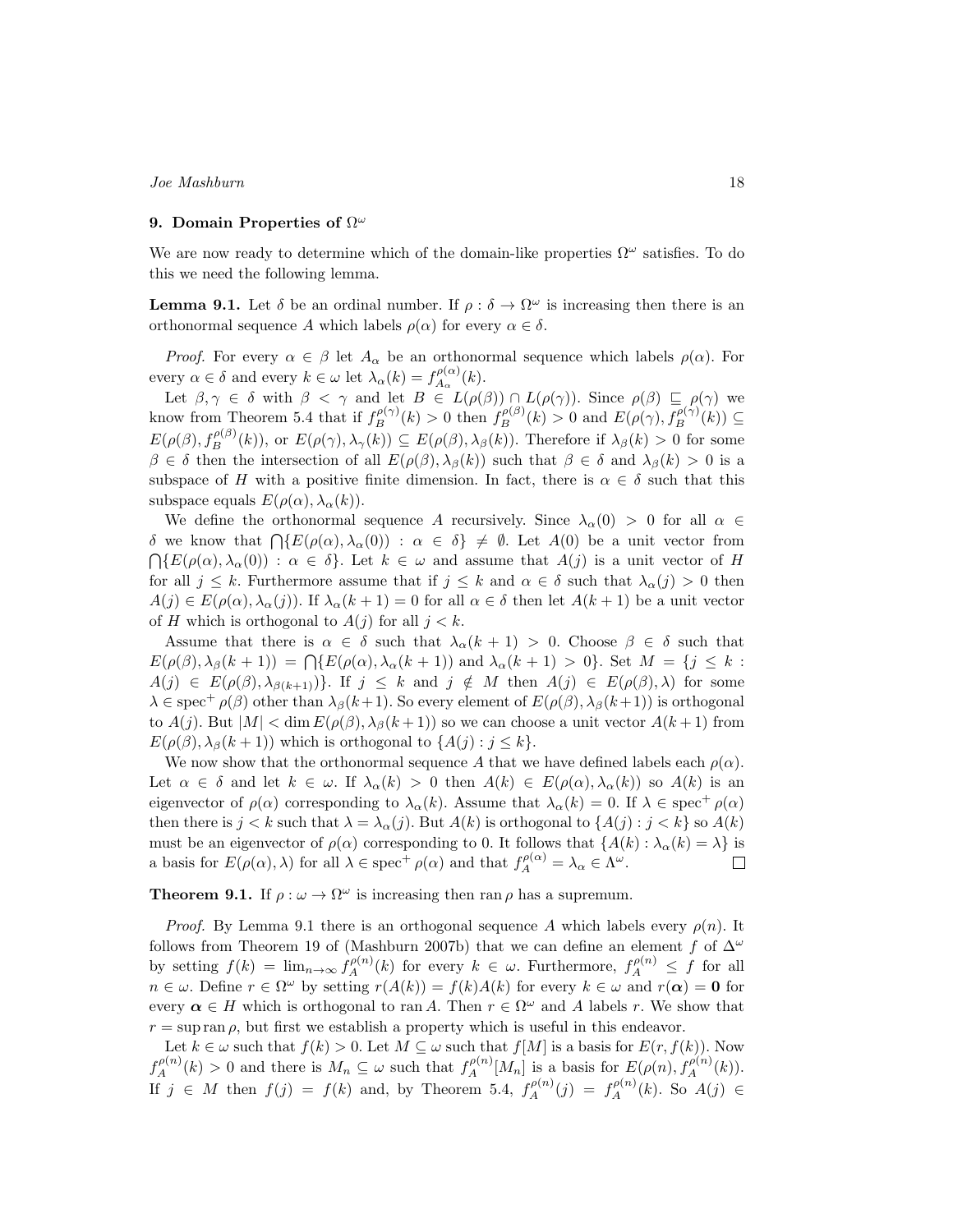$E(\rho(n), f_A^{\rho(n)}(k))$  and  $j \in M_n$ . Therefore  $M \subseteq M_n$  for all  $n \in \omega$ . Assume that  $\bigcap_{n \in \omega} M_n \nsubseteq$ M and let  $j \in \bigcap_{n \in \omega} M_n - M$ . Then  $f_A^{\rho(n)}(j) = f_A^{\rho(n)}(k)$  for all  $n \in \omega$ .

$$
r(A(j)) = \left(\lim_{n \to \infty} f_A^{\rho(n)}(j)\right) A(j) = \left(\lim_{n \to \infty} f_A^{\rho(n)}(k)\right) A(j) = f(k)A(j)
$$

Thus  $A(j) \in E(r, f(k))$  and  $j \in M$ , a contradiction. Therefore  $M = \bigcap_{n \in \omega} M_n$ . This means that *A*[*M*] is a basis for  $\bigcap_{n\in\omega} E(\rho(n), f_A^{\rho(n)})$ , so

$$
E(r, f(k)) = \bigcap_{n \in \omega} E(\rho(n), f_A^{\rho(n)}(k))
$$

Now we show that  $r = \sup \operatorname{ran} \rho$ . We already know that r is an upper bound for ran  $\rho$ . Let *s* be an upper bound of ran  $\rho$  in  $\Omega^{\omega}$ . By Lemma 9.1 there is an orthonormal sequence *B* which labels *s* and every  $\rho(n)$ . We show that *B* also labels *r*.

Let  $k \in \omega$  such that  $f_A^r(k) > 0$ . Now  $B(k) \in E(\rho(n), f_B^{\rho(n)}(k))$  and this set equals  $E(\rho(n), f_A^{\rho(n)}(k))$  for every  $n \in \omega$ , so  $B(k) \in \bigcap_{n \in \omega} E(\rho(n), f_A^{\rho(n)}(k)) = E(r, f(k))$ . Therefore  $B(k)$  is an eigenvector of *r* corresponding to  $f(k)$  and  $f_B^r(k) = f(k)$ . So if  $\lambda \in \text{spec}^+ r$ and  $M \subseteq \omega$  such that  $A[M]$  is a basis for  $E(r, \lambda)$  then  $B[M]$  is a basis for  $E(r, \lambda)$  as well.

Let  $k \in \omega$  such that  $f(k) = 0$ . Now  $B(k)$  is orthogonal to  $B(j)$  for all  $j < k$ . We know that if  $f(i) > 0$  then  $j < k$ . Furthermore, if  $\lambda \in \text{spec}^+ r$  then a basis for  $E(r, \lambda)$  can be found among  $\{B(j) : j < k\}$ . Thus  $B(k)$  must be an eigenvector of *r* corresponding to 0, and  $f_B^r(k) = f(k) = 0$ .

We have established that  $B(k)$  is an eigenvector of *r* for all  $k \in \omega$  and that if  $\lambda \in$ spec<sup>+</sup> *r* then there is  $M \subseteq \omega$  such that  $B[M]$  is a basis for  $E(r, \lambda)$ . Since  $f_B^r = f$ , we know that B labels r. Also,  $f_B^r(k) = f(k) = \lim_{n \to \infty} f_A^{\rho(n)}(k) = \lim_{n \to \infty} f_B^{\rho(n)}(k)$ , so  $f_B^r = \sup\{f_B^{\rho(n)} : n \in \omega\}$ . But  $f_B^s$  is an upper bound of  $\{f_B^{\rho(n)} : n \in \omega\}$  so  $f_B^r \leq f_B^s$ . Therefore  $r \sqsubseteq s$  and  $r = \sup \operatorname{ran} \rho$ .

It is shown in (Mashburn 2007b) that if  $f < g$  in  $\Delta^{\omega}$  then max ran  $f < \max f$ . It follows that the function  $\xi : \Omega^{\omega} \to [0, \infty)^*$  given by  $\xi(r) = 1 - \max \text{spec } r$  is a strictly increasing function which preserves the suprema of increasing sequences in  $\Omega^{\omega}$ . The next theorem is a consequence of Theorem 2.2.1 of (Martin 2000).

**Theorem 9.2.**  $\Omega^{\omega}$  is directed complete and every nonempty directed subset *D* of  $\Omega^{\omega}$ contains a sequence whose supremum is the supremum of *D*.

In order to study exactness in  $\Omega^{\omega}$  we need to know some things about paths in  $\Omega^{\omega}$ .

**Definition 9.1.** Let  $r, s \in \Omega^{\omega}$  with  $r \subseteq s$ . The *path* from *r* to *s* is the function  $\pi_{rs}$ :  $[0,1] \rightarrow \Omega^{\omega}$  given by  $\pi_{rs}(i) = (1-i)r + is$ .

**Lemma 9.2.** Let  $r, s \in \Omega^\omega$ . If  $r \subseteq s$  then for every  $i \in [0,1]$ ,  $\pi_{rs}(i) \in \Omega^\omega$  and  $r \subseteq$  $\pi_{rs}(i) \sqsubseteq s$ .

*Proof.* Let  $i \in [0,1]$  and set  $t = \pi_{rs}(i)$ . It is straightforward to show that t is selfadjoint operator with trace 1. Let *A* be an orthonormal sequence that witnesses  $r \subseteq s$ . Every vector that appears in *A* is an eigenvector of both *r* and *s*, and so is also an eigenvector of *t*. Furthermore, if *A* is not already a basis for *H* it can be extended to one,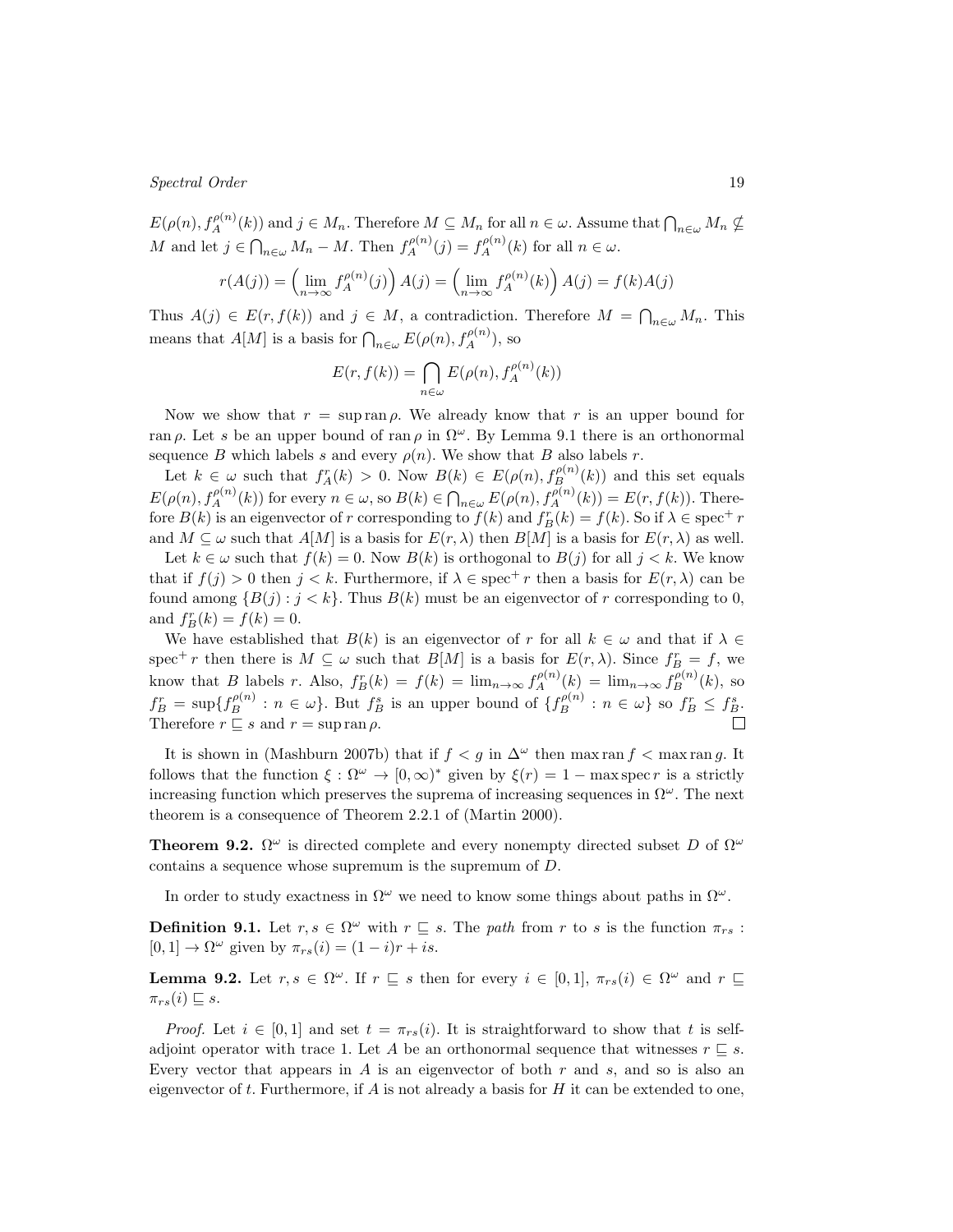*B*, by the addition of elements of *H* that are all orthogonal to the elements of *A*. If  $\lambda$  is an eigenvalue of *t* with corresponding eigenvector  $\alpha$  then  $t(\alpha) = \lambda \alpha$  can be written as a linear combination of the operators *r* and *s* applied to the elements of *B*. But *r* and *s* are both **0** at all vectors orthogonal to the elements of *A*, so this linear combination reduces to one of r and s applied to the elements of A. If  $\lambda \neq 0$  this means that  $\alpha$  is in the span of *A*. But the elements of *A* are already known to be eigenvectors of *t* so  $\lambda$  must equal the eigenvalue of some of these eigenvectors. Therefore *t* is a positive operator, and hence an element of  $\Omega^{\omega}$ . Also, every positive eigenvalue of t has a basis in A. Therefore A labels t. That  $f_A^r \leq f_A^t \leq f_A^s$  follows from Theorem 4.2.  $\Box$ 

These paths provide us with sequences that we can use to show that if  $r, s \in \Omega^{\omega}$  then *r* is not weakly way below *s*. Since the weakly way below relation is therefore empty in  $\Omega^{\omega}$ it follows that  $\Omega^{\omega}$  cannot be exact.

**Lemma 9.3.** If  $r, s \in \Omega^{\omega}$  with  $r \sqsubseteq s$  then  $\pi_{rs}$  is Scott continuous.

*Proof.* Since  $r \subseteq s$  there is an orthonormal sequence A which labels both r and s. Then  $r, s \in \Omega^{\omega}_A$  and  $\phi_A : \Omega^{\omega} \to \Lambda^{\omega}$  is an order isomorphism and therefore Scott continuous. Now  $\phi_A \circ \pi_{rs} = \pi_{\phi_A(r)\phi_A(s)}$ , where  $\pi_{\phi_A(r)\phi_A(s)}$  is the path in  $\Lambda^{\omega}$  from  $\phi_A(r)$  to  $\phi_A(s)$ . This function is Scott continuous, so  $\pi_{rs}$  must be Scott continuous.  $\Box$ 

In particular,  $\pi_{rs}$  is increasing so ran  $\pi_{rs}$  is a chain in  $\Omega^{\omega}$ .

**Theorem 9.3.** If  $r, s \in \Omega^\omega$  then *r* is not weakly way below *s*.

*Proof.* We may assume that  $r \subseteq s$ , since otherwise it is automatic that r is not weakly way below *s*. Let *A* be an orthonormal sequence that labels both *r* and *s*. Then  $\phi_A(r), \phi_A(s) \in \Lambda^\omega$  with  $\phi_A(r) \leq \phi_A(s)$ . It is shown in (Mashburn 2007b) that there is  $f \in \Delta^{\omega}$  such that  $f < \phi_A(s)$  but for no  $i \in [0,1]$ . is  $\phi_A(r) \leq \pi_{f\phi_A(s)}(i)$ . Let  $t \in \Omega_A^{\omega}$  such that  $\phi_A(t) = f$ . Then  $t \subseteq s$  so that  $\pi_{ts}$  is a chain whose supremum is *s*, but if  $i \in [0,1)$ then  $r \not\sqsubseteq \pi_{ts}(i)$ . Thus  $r$  is not weakly way below  $s$ .  $\Box$ 

**Theorem 9.4.** For every orthonormal sequence *A*, Γ*<sup>A</sup>* is closed under the suprema of directed subsets.

*Proof.* Let  $\langle r_n \rangle$  be an increasing sequence in  $\Gamma_A$  and let  $f_n = \Phi(r_n)$  for all  $n \in \omega$ . Then  $\langle f_n \rangle$  is an increasing sequence in  $\Delta^\omega$  and has a supremum *f* given by  $f(m)$  =  $\lim_{n\to\infty} f_n(m)$  for all  $m \in \omega$ . Furthermore, there is a one-to-one function  $\sigma : \omega \to \omega$ which witnesses the fact that  $\langle f_n \rangle$  is increasing and that  $f_n \leq f$  for all  $n \in \omega$ . Let *r* be the density operator defined by setting  $r(A(n)) = f(n)A(n)$  for all  $n \in \omega$  and by setting  $r(\alpha) = 0$  for every  $\alpha \in H$  which is orthogonal to *A*. Each  $A(n)$  is an eigenvector of *r*. Now spec<sup>+</sup>  $r = \{f(n) : f(n) > 0\}$  and if  $\lambda \in \text{spec}^+ r$  then  $\{A(n) : f(n) = \lambda\}$  is a basis for  $E(r, \lambda)$ . But  $M = f^{-1}(\lambda) \subseteq \text{ran }\sigma$  so  $A[M]$  is a basis for  $E(r, \lambda)$ . Also,  $f_{A \circ \sigma}^r = f \circ \sigma \in \Lambda^\omega$ .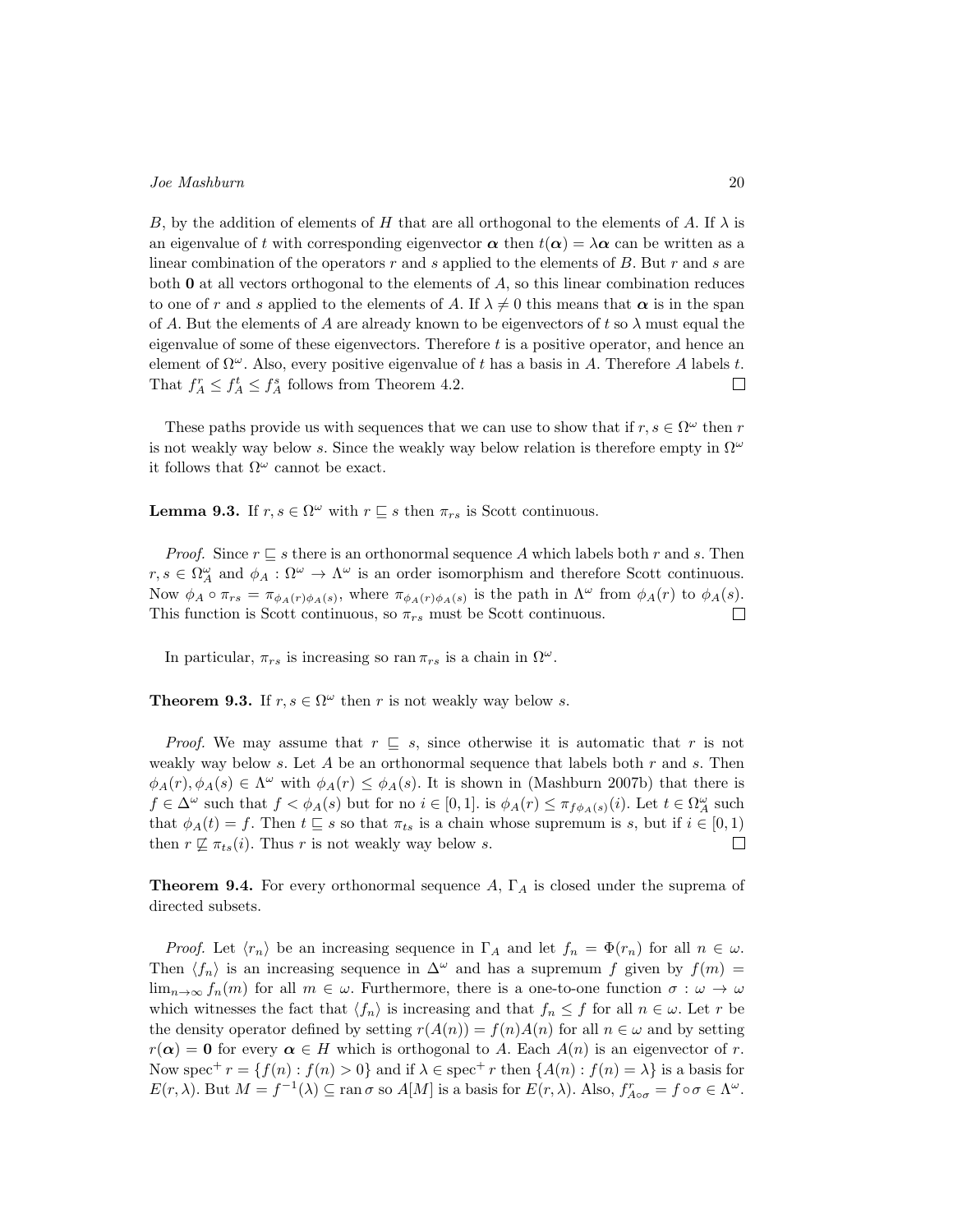Therefore  $A \circ \sigma$  labels  $r$ . For the same reasons  $A \circ \sigma$  labels  $r_n$  for every  $n \in \omega$ .

$$
r(A(\sigma(m))) = f(\sigma(m))A(\sigma(m))
$$
  
=  $\lim_{n \to \infty} f_n(\sigma(m))A(\sigma(m))$   
=  $\lim_{n \to \infty} r_n(A(\sigma(m)))$ 

Thus  $r = \sup r_n$ .

This also shows that  $\Phi^{-1}$  is an embedding of  $\Delta^{\omega}$  into  $\Omega^{\omega}$ .

**Theorem 9.5.** If *A* is an orthonormal sequence in *H* then there is  $r \in \Gamma_A$  and a directed subset *D* of  $\Omega^{\omega}$  such that  $D \cap \Gamma_A = \emptyset$  and  $r = \sup D$ .

*Proof.* Let *r* be the density operator defined by setting  $r(A(0)) = A(0)$  and  $r(\alpha) = 0$ for every  $\alpha \in H$  which is orthogonal to  $A(0)$ . Let  $\beta$  be a unit vector in *H* which is orthogonal to  $A(0)$  but is not a multiple of any  $A(n)$  for  $n > 0$ . Let B be an orthonormal sequence such that  $B(0) = A(0)$  and  $B(1) = \beta$ . For every  $n \in \omega$  let  $r_n$  be the linear operator defined by setting  $r_n(B(0)) = (1 - 2^{-n-1})B(0)$  and  $r_n(B(1)) = 2^{-n-1}B(1)$  and by setting  $r_n(\alpha) = 0$  for every  $\alpha \in H$  which is orthogonal to both  $B(0)$  and  $B(1)$ . Then *B* witnesses the fact that  $\langle r_n \rangle$  is an increasing sequence in  $\Omega^\omega$  and  $r = \sup r_n$ . Thus  $D = \{r_n : n \in \omega\}$  is a directed subset of  $\Omega^{\omega}$  and  $r = \sup D$ . But  $r \in \Gamma_A$  and for every  $n \in \omega$ ,  $r_n \notin \Gamma_A$  because there is no  $M \subseteq \omega$  such that  $A[M]$  is a basis for  $E(r_n, 2^{-n-1})$ .

## **10.** Ω *<sup>ω</sup>***, Entropy, and Measurements**

One of the goals of defining an order on the quantum states is to have a structure which reflects the change in entropy or uncertainty from one state to another. A relation among sequences of real numbers which plays an important role in the study of entropy is that of majorization, defined below.

**Definition 10.1.** Let  $p$  and  $q$  be sequences of equal length of nonnegative real numbers such that the sum of the terms of  $p$  and  $q$  are each 1. Let  $\hat{p}$  be a rearrangement of the terms of p into decreasing order and let  $\hat{q}$  be a rearrangement of the terms of q into decreasing order. Let *n* denote the length of *p* and *q*. Here *n* could be  $\omega$ . Then  $p \prec q$  if and only if  $\sum_{k=0}^{m} \hat{p}(k) \le \sum_{k=0}^{m} \hat{q}(k)$  for  $m = 0, ..., n$ .

See (Uffink 1990), Section 1.3.3, (Marshall and Olkin 1979), Chapter 1, or (Hardy, Littlewood, and Pólya 1952), Sections  $2.18-20$ , for some of the basics of majorization. See (Nielsen 1999) for an example of using majorization in the study of quantum physics. Note that majorization is a preorder and not an order. In his thesis (Uffink 1990), Uffink created a list of axioms which a reasonable measurement of the degree of certainty or predictability would satisfy. Among these axioms is the property of being Schur convex.

**Definition 10.2.** A function *f* defined on  $^n \mathbb{R}$  (or  $\omega \mathbb{R}$ ) is said to be *Schur convex* if and only if  $p \prec q$  implies  $f(p) \leq f(q)$  for all p and q.

 $\Box$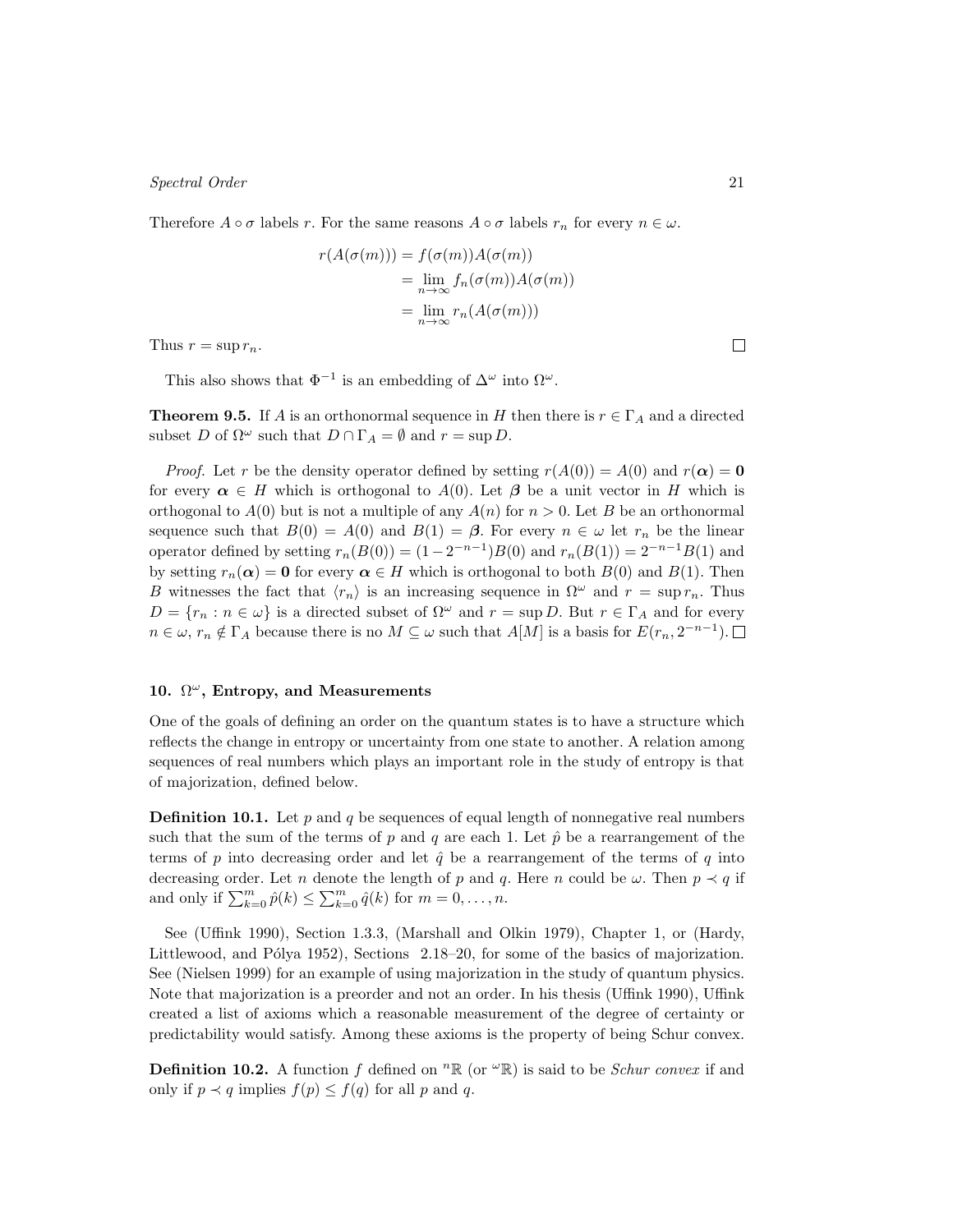One can use the reciprocal of a measurement of the degree of certainty to obtain a measurement of uncertainty. See Section 1.5.2 of (Uffink 1990) where  $M(f) = \exp \sum f \ln f$ is given as a measurement of the degree of certainty. Then Shannon entropy is  $S(f)$  =  $ln(1/M(f))$ . If a measurement of the degree of certainty must be increasing, then the entropy function obtained from it must be decreasing. We will follow the convention of (Coecke and Martin 2002) and give the reverse order to the nonnegative real numbers, so that the entropy functions will be increasing, rather than decreasing.

## **Theorem 10.1.** Let  $f, g \in \Delta^n$  for some  $n \leq \omega$ . If  $f \leq g$  then  $f \prec g$ .

*Proof.* First assume that  $f, g \in \Delta^2$ . There is a permutation  $\sigma$  of 2 such that  $\hat{f} = f \circ \sigma$ and  $\hat{g} = g \circ \sigma$  are decreasing and  $\hat{f} \leq \hat{g}$ . Then  $\hat{f}(0) \leq \hat{g}(0)$  so  $f \prec g$ . Let  $n \in \omega$  with *n* ≥ 2 and assume that if  $f, g \in \Delta^n$  with  $f \leq g$  then  $f \prec g$ . Let  $f, g \in \Delta^{n+1}$  with  $f \leq g$ . There is a permutation  $\sigma$  of  $n + 1$  such that  $\hat{f} = f \circ \sigma$  and  $\hat{g} = g \circ \sigma$  are decreasing and  $\hat{f} \leq \hat{g}$ . We know that  $\sum_{k=0}^{n-1} \hat{f}(k) > 0$  and  $\sum_{k=0}^{n-1} \hat{g}(k) > 0$  and that  $\hat{f}(n) \geq \hat{g}(n)$ . Therefore  $f' = p_n(\hat{f})$  and  $g' = p_n(\hat{g})$  are both defined and  $f' \leq g'$ . But  $f'$  and  $g'$  are both sequences of length *n*, that is, they are elements of  $\Delta^n$ , so it follows by the inductive hypothesis that  $f' \prec g'$ . Let  $m < n$ . Then

$$
\frac{\sum_{j=0}^{m} \hat{f}(j)}{\sum_{k=0}^{n-1} \hat{f}(k)} = \sum_{j=0}^{m} f'(j) \le \sum_{j=0}^{m} g'(j) = \frac{\sum_{j=0}^{m} \hat{g}(j)}{\sum_{k=0}^{n-1} \hat{g}(k)}
$$

But  $\sum_{k=0}^{n-1} \hat{f}(k) = 1 - \hat{f}(n) \leq 1 - \hat{g}(n) = \sum_{k=0}^{n-1} \hat{g}(k)$  and therefore  $\sum_{j=0}^{m} \hat{f}(j) \leq \sum_{j=0}^{m} \hat{g}(j)$ . It follows that  $f \prec g$ .

We have now established the theorem for elements of  $\Delta^n$  for all  $n \in \omega$ . We turn next to  $\Delta^{\omega}$ . Let  $f, g \in \Delta^{\omega}$  such that  $f \leq g$ . There is a one-to-one function  $\sigma : \omega \to \omega$  such that  $\hat{f} = f \circ \sigma$  and  $\hat{g} = g \circ \sigma$  are decreasing,  $f^{-1}(0, \infty) \cap g^{-1}(0, \infty) \subseteq \text{ran } \sigma$ , and  $\hat{f} \leq \hat{g}$ . By Lemma 11 of (Mashburn 2007b) there is  $n \in \omega$  such that  $\hat{f}(m) < \hat{g}(m)$  for  $m < n$ and  $\hat{g}(m) \leq \hat{f}(m)$  for  $m \geq n$ . So if  $m < n$  then  $\sum_{j=0}^{m} \hat{f}(j) < \sum_{j=0}^{m} \hat{g}(j)$ . Let  $m \geq n$ . Now  $\sum_{j=0}^{m+1} \hat{f}(j)$  and  $\sum_{j=0}^{m+1} \hat{g}(j)$  are both positive so  $f' = p_A(\hat{f})$  and  $g' = p_A(\hat{g})$  are both defined when  $A = \{0, \ldots, m+1\}$ . See Definition 4.3 and Theorem 4.5. Furthermore,  $f' \leq g'$  and we can consider  $f'$  and  $g'$  as elements of  $\Delta^{m+2}$ , so  $f' \prec g'$ . It then follows from an argument similar to that used above that  $f \prec g$ .  $\Box$ 

Therefore an entropy function arising from Uffink's axioms will be increasing as a function from  $\Delta^n$  into  $[0, \infty)^*$ .

A problem of entropy measurements on infinite dimensional states is that they are not defined over all possibilities. This was noticed by Uffink in Section 1.5.5 of his thesis. Furthermore, it seems that under reasonable definitions of convergence, there are states with finite entropy which are limits of states with infinite entropy. It was shown in Lemma 45 of (Mashburn 2007b) that the maximal elements of ∆*<sup>ω</sup>*, which have 0 Shannon entropy, are limits of elements with infinite entropy. The following theorem shows  $\Omega^{\omega}$  has the same property. The results follow immediately from similar properties of Shannon entropy under the Bayesian order. For the Shannon entropy equivalents see Section 6 of (Mashburn 2007b).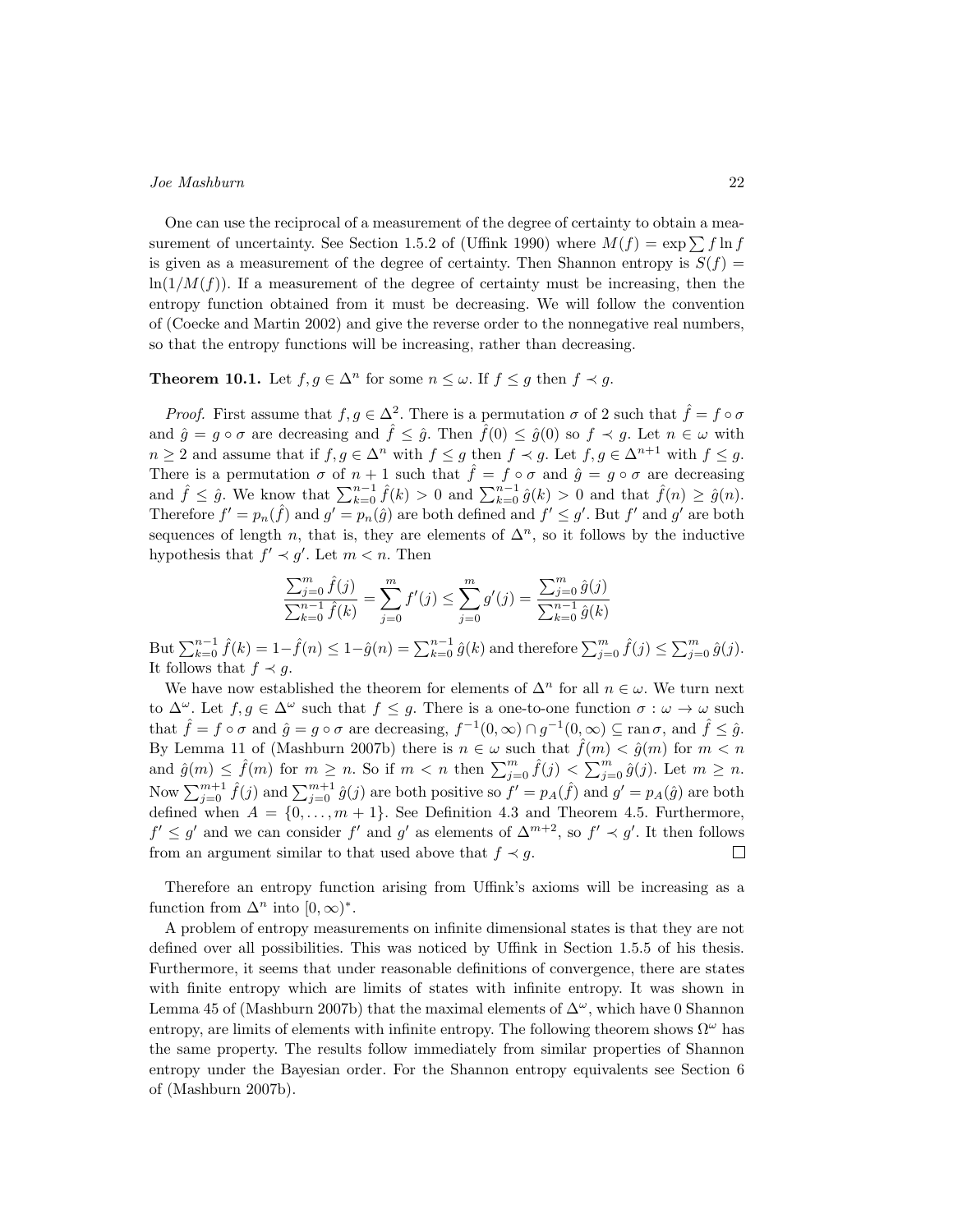## **Theorem 10.2.** Let  $r, s \in \Omega^{\omega}$ .

- 1 If *r ⊑ s* and *r* has finite von Neumann entropy then *s* has finite von Neumann entropy.
- 2 If *r* and *s* have finite von Neumann entropy and  $r \in s$  then  $V(r) > V(s)$ .
- 3 If *e* is a maximal element of  $\Omega^{\omega}$  then  $V(e) = 0$ .
- 4 If X is the set of elements of  $\Omega^{\omega}$  which have finite von Neumann entropy then V:  $X \to [0, \infty)^*$  is Scott continuous.
- 5 If  $e \in \max \Omega^\omega$  then there is an increasing sequence  $\langle r_n \rangle$  of elements of  $\Omega^\omega$  having infinite von Neumann entropy such that  $\lim_{n\to\infty} r_n = e$ .

We have seen that  $\Phi_A^{-1}$  is an embedding of  $\Delta^{\omega}$  into  $\Omega^{\omega}$  for every orthonormal sequence *A*, so if  $\varepsilon : \Omega^{\omega} \to [0, \infty)^{*}$  is an increasing Scott continuous function which is 0 exactly on the maximal elements (that is,  $\varepsilon$  looks like an entropy function) then the function  $\varepsilon \circ \Phi_A^{-1}$  has the same properties. In particular, if *S* denotes Shannon entropy then  $S = V \circ \Phi_A^{-1}$ , although we must extend the range of *V* to  $[0, \infty]^*$  and Scott continuity only holds where *V* is finite. So it seems that entropy functions on  $\Omega^{\omega}$  induce entropy functions on  $\Delta^{\omega}$ .

We next consider Martin's measurements. Definitions 3.1, 3.2, and 3.3 are given for domains, but we can apply them to  $\Omega^{\omega}$  since it has the necessary ingredients to discuss measurements: maximal elements and the Scott topology.

**Definition 10.3.** A function  $\mu$  defined on  $\Omega^{\omega}$  is symmetric if and only if  $\mu(r) = \mu(s)$ for all  $r, s \in \Omega^{\omega}$  satisfying the following two conditions.

1  $\sec r = \sec s$ 

2 There is an orthonormal sequence *A* in *H* such that  $r, s \in \Gamma_A$ .

It was shown in (Mashburn 2007b) that functions which are symmetric on ∆*<sup>ω</sup>* and whose kernel is the set of maximal elements of  $\Delta^{\omega}$  cannot be a measurements of  $\Delta^{\omega}$ . This eliminates the functions which are intuitive candidates for measurements, such as the entropy functions. The situation for  $\Omega^{\omega}$  is analogous.

**Theorem 10.3.** If  $\mu : \Omega^{\omega} \to [0, \infty)^{*}$  is symmetric and ker  $\mu = \max \Omega^{\omega}$  then  $\mu$  is not a measurement of  $\Omega^{\omega}$ .

*Proof.* We may assume that  $\mu$  is Scott continuous, since otherwise it is automatically not a measurement. Fix an orthonormal sequence *A* in *H*. For every  $k \in \omega$  let  $r_k$  be the element of  $\Omega^{\omega}$  defined as follows.

- $r_k(A(0)) = (1 2^{-k-1})A(0)$
- $2 r_k(A(1)) = 2^{-k-1}A(1)$
- 3  $r_k(\alpha) = 0$  for all  $\alpha \in H$  that are orthogonal to  $A(0)$  and  $A(1)$ .

Then  $\langle r_k : k \in \omega \rangle$  is an increasing sequence in  $\Omega^\omega$  and  $\sup_{k \in \omega} r_k = e$ , where  $e(A(0)) =$ *A*(0) and  $e(\alpha) = 0$  for all  $\alpha$  orthogonal to *A*(0). Clearly  $e \in \max \Omega^{\omega}$ .

- Define a new sequence  $\langle s_k \rangle$  as follows.
- $s_k(A(0)) = (1 2^{-k-1})A(0)$
- $2 s_k(A(k+1)) = 2^{-k-1}A(k+1)$
- 3  $s_k(\alpha) = 0$  for all  $\alpha \in H$  that are orthogonal to  $A(0)$  and  $A(k+1)$ .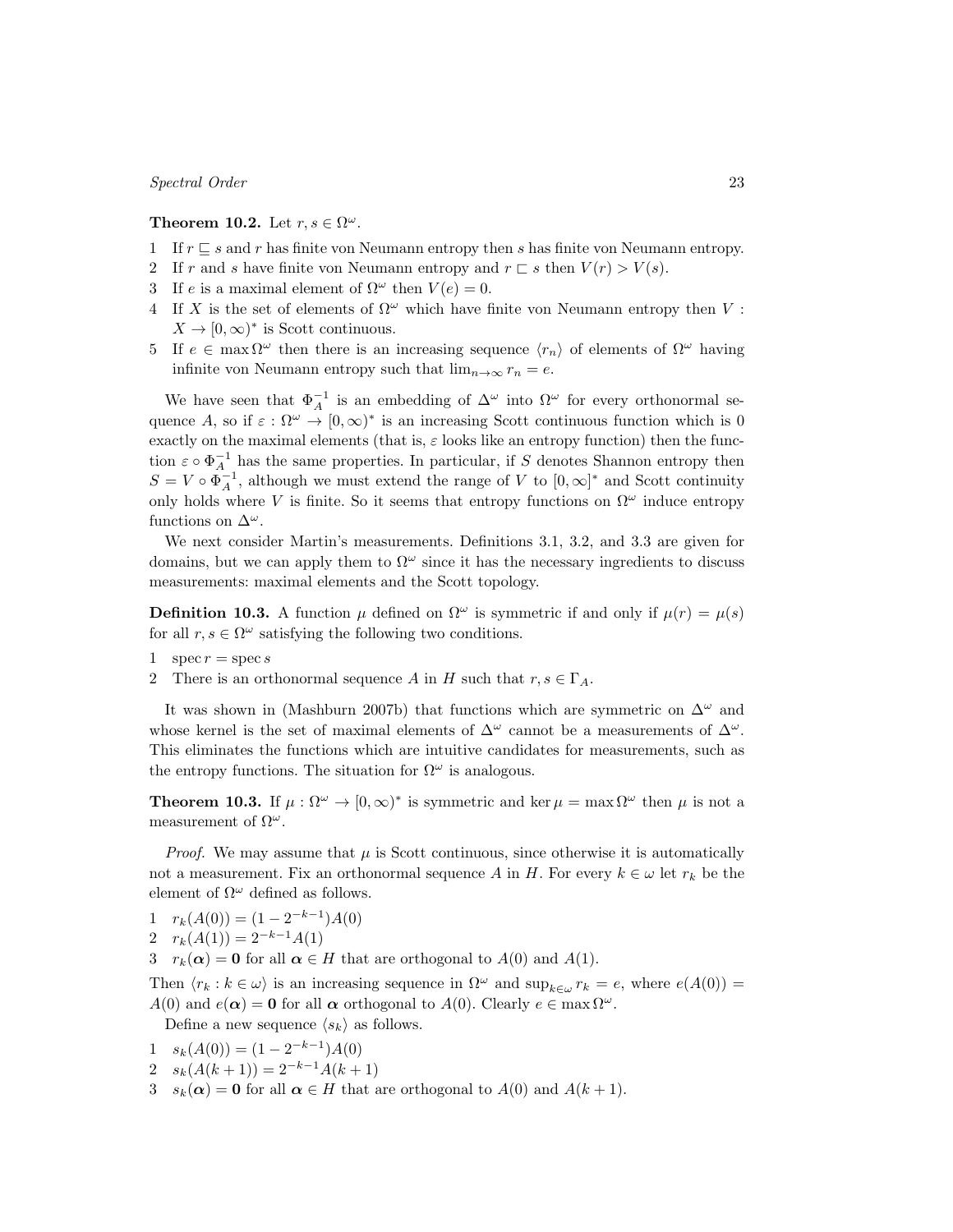Note that  $\dim E(s_k, 2^{-k-1}) = 1$  for all  $k \in \omega$  and that  $r_k, s_k \in \Gamma_A$  for all  $k \in \omega$ . Let  $K = \bigcup_{k \in \omega} \downarrow s_k$ . Then *K* is clearly decreasing. We show that *K* is Scott closed. As a first step in this proof we show that for every  $r \in \Omega^\omega$  the set  $M = \{k \in \omega : r \subseteq s_k\}$  is finite. For the sake of contradiction assume that there is  $r \in \Omega^{\omega}$  for which *M* is infinite. We can write  $M = \{k_j : j \in \omega\}$  using a one-to-one indexing. Let  $j \in \omega$  and let  $B_j$ be an orthonormal sequence that labels both *r* and  $s_{k_j}$ . Then  $B_j(1) \in E(s_{k_j}, 2^{-k_j-1})$ so  $B_j(1)$  is a nonzero multiple of  $A(k_j + 1)$ . Let  $\lambda = f_{B_j}^r(1)$ . Then  $A(k_i + 1) \in E(r, \lambda)$ for all  $i \in \omega$ . It follows that  $E(r, \lambda)$  is infinite dimensional. The only way that this can happen is for  $\lambda$  to be 0. But this is impossible because then  $f_{B_j}^r \leq f_{B_j}^{s_{k_j}}$  $f_{B_j}^{s_{k_j}}$ ,  $f_{B_j}^{r}(1) = 0$ , and  $f_R^{s_{k_j}}$  $\frac{B_j}{B_j} = 2^{-k-1} > 0.$ 

To finish the proof that *K* is Scott closed we need only show that it is closed under the suprema of increasing sequences. Let  $\langle t_n : n \in \omega \rangle$  be an increasing sequence in *K*. Then  $\{k \in \omega : \exists n \in \omega(t_n \sqsubseteq s_k)\}\$  is finite, so there is  $m \in \omega$  such that  $\{t_n : n \in \omega\} \subseteq \downarrow s_m$ . Therefore  $\sup_{n\in\omega}t_n\in\downarrow s_m\subseteq K$ .

The set  $U = \Omega^{\omega} - K$  is a Scott neighborhood of *e*. Let *W* be a Scott neighborhood of 0 in  $[0, \infty)^*$ . Since  $\mu$  is Scott continuous there is  $m \in \omega$  such that  $r_m \in \mu^{-1}[W]$  for all  $n \geq m$ . But  $\mu$  is symmetric so  $s_n \in \mu^{-1}[W]$  for all  $n \geq m$ . Therefore  $s_n \in \mu^{-1}[W] \cap \downarrow e$ for all  $n \geq m$  and so  $\mu^{-1}[W] \cap \downarrow e \nsubseteq U$ .  $\Box$ 

The reasonable entropy functions on  $\Omega^{\omega}$  are symmetric (that is one of Uffink's postulates) and equal to 0 on the maximal (pure) states, so the reasonable entropy functions cannot be measurements in the sense of Martin. But it would still be nice to know the relationship between measurements of  $\Omega^{\omega}$  and those of  $\Delta^{\omega}$ . We have seen that entropy functions on  $\Omega^{\omega}$  can induce entropy functions on  $\Delta^{\omega}$ . The situation is more complicated for measurements. We begin by considering  $\Lambda^{\omega}$ , the decreasing classical states, rather than  $\Delta^{\omega}$  and need the following lemma.

**Lemma 10.1.** For every orthonormal sequence *A* in *H* the Scott topology on  $\Omega_A^{\omega}$  is the same as the subspace topology that  $\Omega^{\omega}_A$  inherits from the Scott topology of  $\Omega^{\omega}$ .

*Proof.* Let *V* be a Scott open subset of  $\Omega^{\omega}$ . Then  $V \cap \Omega^{\omega}_A$  is increasing in  $\Omega^{\omega}_A$ . Let *D* be a directed subset of  $\Omega^{\omega}_A$  with  $\sup_{\Omega^{\omega}_A} D \in V \cap \Omega^{\omega}_A$ . Now  $\sup_{\Omega^{\omega}} D = \sup_{\Omega^{\omega}_A} D$  so  $D \cap V \neq \emptyset$ . Thus  $V \cap \Omega_A^{\omega}$  is Scott open in  $\Omega_A^{\omega}$ .

Let *U* be a Scott open subset of  $\Omega^{\omega}_A$ . We have seen in Theorem 8.3 that  $\Phi^{-1}_A[U]$  is Scott open in  $\Omega^{\omega}$  and that  $\Phi^{-1}_A[U] \cap \Omega^{\omega}_A = U$ . Thus *U* is open in the subspace topology that  $\Omega^{\omega}_A$  inherits from the Scott topology on  $\Omega^{\omega}$ .  $\Box$ 

**Theorem 10.4.** For every orthonormal sequence *A* in *H*, if  $\mu : \Omega^{\omega} \to [0,\infty)^{*}$  is a measurement of  $\Omega^{\omega}$  then  $\mu \restriction \Omega^{\omega}_A$  is a measurement of  $\Omega^{\omega}_A$ .

Since  $\Omega^{\omega}_A$  is order isomorphic to  $\Lambda^{\omega}$  by Theorem 8.1 this means that measurements of Ω*<sup>ω</sup>* induce measurements of Λ*<sup>ω</sup>*.

*Proof.* Let  $e \in \max \Omega^{\omega}_A$  and let *U* be a Scott neighborhood of *e* in  $\Omega^{\omega}_A$ . There is a Scott neighborhood *V* of *e* in  $\Omega^{\omega}$  such that  $V \cap \Omega^{\omega}_A = U$ . Since  $e \in \max \Omega^{\omega}$  there is a neighborhood *W* of  $\mu(e)$  such that  $\mu^{-1}[W] \cap \downarrow_{\Omega^{\omega}} e \subseteq V$ . Let  $\nu = \mu \upharpoonright \Omega^{\omega}_A$ . Then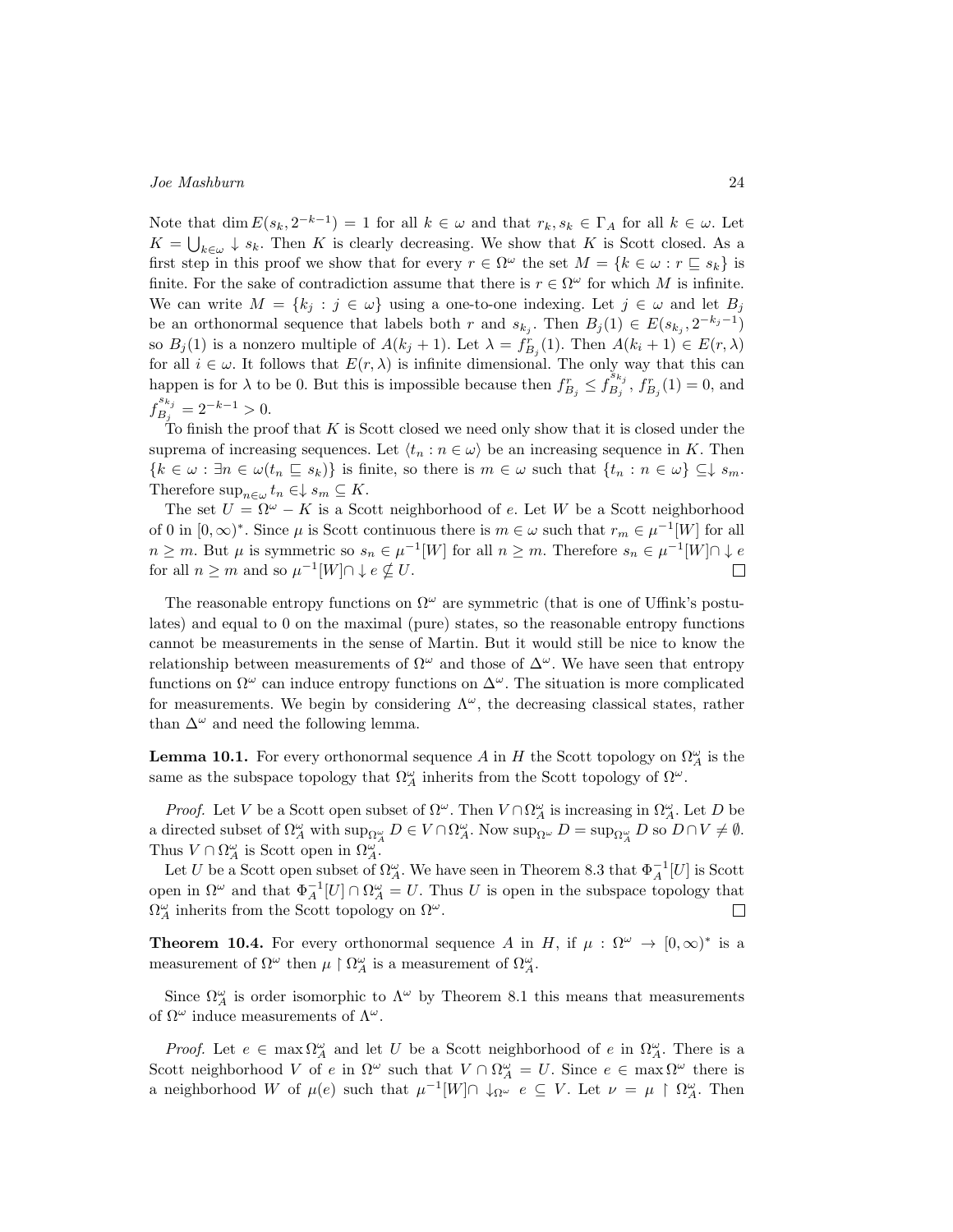$$
\nu^{-1}[W] = \mu^{-1}[W] \cap \Omega_A^{\omega}.
$$
 But  $(\downarrow_{\Omega^{\omega}} e) \cap \Omega_A^{\omega} = \downarrow_{\Omega_A^{\omega}} e$  so  $\nu^{-1}[W] \cap \downarrow_{\Omega_A^{\omega}} e = (\mu^{-1}[W] \cap \downarrow_{\Omega^{\omega}} e)$   
 $e) \cap \Omega_A^{\omega} \subseteq V \cap \Omega_A^{\omega} = U.$ 

Theorem 10.4 relied on the fact that the subspace topology on  $\Omega^{\omega}_A$  is the same as the Scott topology on  $\Omega^{\omega}_A$ . We do not know either of these for  $\Gamma_A$ , which leads to the following questions.

**Question 10.1.** Is  $\Gamma_a$  a retract of  $\Omega^{\omega}$ ?

**Question 10.2.** Does the Scott topology on  $\Gamma_A$  coincide with the subspace topology that Γ*<sup>A</sup>* inherits from the Scott topology on Ω*<sup>ω</sup>*?

**Question 10.3.** Does every measurement of  $\Omega^{\omega}$  induce a measurement of  $\Delta^{\omega}$ ?

A positive answer to Question 10.1 implies a positive answer to Question 10.2 which in turn implies a positive answer to Question 10.3.

#### **11. Projections**

For every subspace *G* of *H* let  $\Omega_G^{\omega}$  be the set of density operators on *G*. Let *P* be the projection of *H* onto *G*. We know from Luder's Rule that if  $r \in \Omega^\omega$  such that  $\text{tr}(P \circ r) \neq 0$ then  $P'(r) = \frac{P \circ r \circ P}{\text{tr}(P \circ r)}$  is a density operator on H. If  $s = P'(r)$  then s maps G to G and is zero on vectors that are orthogonal to *G*. Thus the range of *P ′* is clearly isomorphic to  $\Omega_G^{\omega}$  via the isomorphism which restricts the domain of an element of ran  $P'$  to  $G$ 

**Definition 11.1.** Let  $r \in \Omega^{\omega}$  and let *G* be a subspace of *H*. The projection  $P: H \to G$ is *admitted* by *r* if and only if *G* is spanned by a set of eigenvectors of *r*, at least one of which corresponds to a nonzero eigenvalue.

If *P* is admitted by *r* then  $tr(P \circ r) \neq 0$  and *r* is in the domain of *P'*.

**Theorem 11.1.** For all density operators *r* and *s* on *H*,  $r \sqsubseteq s$  if and only if  $P'(r) \sqsubseteq P'(s)$ for every projection *P* admitted by both *r* and *s*.

*Proof.* The eigenvectors of *r* span *H* as do the eigenvectors of *S*. So if  $P'(r) \subseteq P'(s)$ for every projection *P* admitted by both *r* and *s* then  $r = P'(r) \sqsubseteq P'(s) = s$  when *P* is the trivial projection of *H* onto itself.

Assume that *r ⊑ s* and let *P* be a projection that is admitted by both *r* and *s*. We know that such a projection exists because if  $r \subseteq s$  then there are a positive eigenvalue  $\lambda$ of *r* and a positive eigenvalue  $\mu$  of *s* such that  $E(s, \mu) \subseteq E(r, \lambda)$ . The projection of *H* onto  $E(s, \mu)$  is then admitted by both *r* and *s*. Set  $G = \text{ran } P$ . We can find an orthonormal sequence *A* in *H* such that *A* witnesses  $r \subseteq s$  and a subset *M* of  $\omega$  such that  $A[M]$  is a basis for *G*. There is also a strictly increasing function  $i : \omega \to \omega$  such that  $M \subseteq \text{ran } i = I$ and  $B = A \circ i$  labels both  $P'(r)$  and  $P'(s)$ . This means that if  $A(n)$  corresponds to a positive eigenvector of  $P'(r)$  or of  $P'(s)$  and  $n \notin M$  then  $n \notin I$ . Thus B is created from *A* by skipping those eigenvectors corresponding to positive eigenvalues which are not included in *G*. These are the ones whose probabilities are being set equal to 0. We take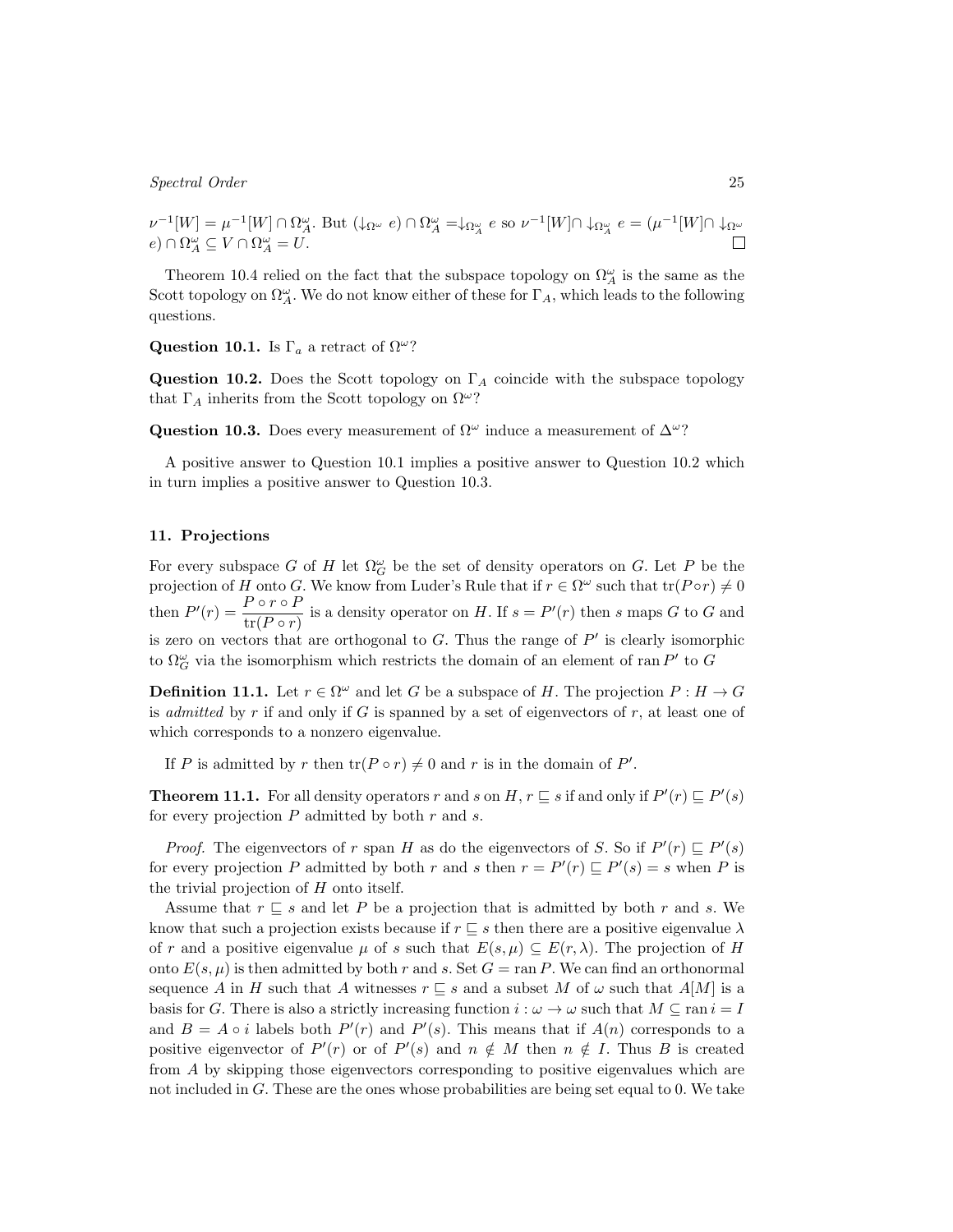$M \subseteq I$  rather than  $M = I$  because G could be finite dimensional. To simplify notation set  $u = P'(r)$  and  $v = P'(s)$ . We show that  $f_B^u = p_M(f_A^r) \circ i$  and  $f_B^v = p_M(f_A^s) \circ i$ . First consider  $tr(P \circ r)$ . If  $n \notin M$  then  $A(n)$  is orthogonal to *G*.

$$
\operatorname{tr}(P \circ r) = \sum_{n \in \omega} \langle A(n) | P(r(A(n))) \rangle = \sum_{n \in M} \langle A(n) | r(A(n)) \rangle = \sum_{n \in M} f_A^r(n)
$$

If  $i(n) \notin M$  then  $A(i(n))$  is orthogonal to *G* so  $P(A(i(n))) = 0$  and  $f_B^u(n)$  equals  $\langle B(n)|u(B(n))\rangle = 0 = p_M(f_M^r)(i(n))$ . If  $i(n) \in M$  then  $P(A(i(n))) = A(i(n))$  so  $u(B(n))$ equals  $r(A(i(n))) / tr(P \circ r) = r(A(i(n))) / \sum_{m \in M} f_A^r(m)$ .

$$
f_B^u(n) = \langle B(n)|u(B(n))\rangle
$$
  
= 
$$
\frac{1}{\sum_{m\in M} f_A^r(m)} \langle A(i(n))|r(A(i(n)))\rangle
$$
  
= 
$$
\frac{f_A^r(i(n))}{\sum_{m\in M} f_A^r(m)}
$$
  
= 
$$
p_M(f_a^r)(i(n))
$$

The same argument shows that  $f_B^v = p_M(f_A^s) \circ i$ .

Now  $f_A^r \leq f_A^s$  so  $p_M(f_A^r) \leq p_M(f_A^s)$ . Since *i* is strictly increasing it follows that  $p_M(f_A^r) \circ i \leq P_M(f_A^s) \circ i$ . Therefore  $f_B^u \leq f_B^v$  and B witnesses  $P'(r) \sqsubseteq P'(s)$ .  $\Box$ 

#### **12. Lattices of Birkhoff and von Neumann**

In (Birkhoff and von Neumann 1936) Birkhoff and von Neumann show that propositions about physical characteristics of a classical or quantum system correspond to subspaces of a mathematical space. For classical physics these are subspaces of the phase space while for quantum physics these are subspaces of the underlying Hilbert space. The geometric and algebraic structure of these subspaces in turn give a logical structure to the propositional calculus of the physical propositions. The lattices derived from these subspaces capture one of the main differences between classical and quantum physics: the lattice of the classical space is distributive and the lattice of the quantum space is not. In (Coecke and Martin 2002) this relationship is shown to arise in a natural manner from the Bayesian and spectral orders of  $\Delta^n$  and  $\Omega^n$  respectively. There are subsets of ∆*<sup>n</sup>* and Ω*<sup>n</sup>* which, under the order they inherit, are order isomorphic to the lattices of Birkhoff and von Neumann. We show that a similar correspondence exists for the infinite dimensional classical and quantum states as long as the proposition under consideration results in a finite dimensional subspace of *H*.

A physical proposition essentially states that the value of an observable should fall within a given range of values. In a classical system, which uses *ω* as a fixed frame of reference, this restriction on the values of the observable selects a number of elements of *ω* on which the observable obtains those values. For a subset *A* of an ordered set *X* we use ∧ *A* to denote the join or greatest lower bound of *A* in *X*.

**Definition 12.1.** An element *a* of an ordered set *X* is said to be *irreducible* if and only if  $\Lambda[(\uparrow a) \cap \max X] = a$ .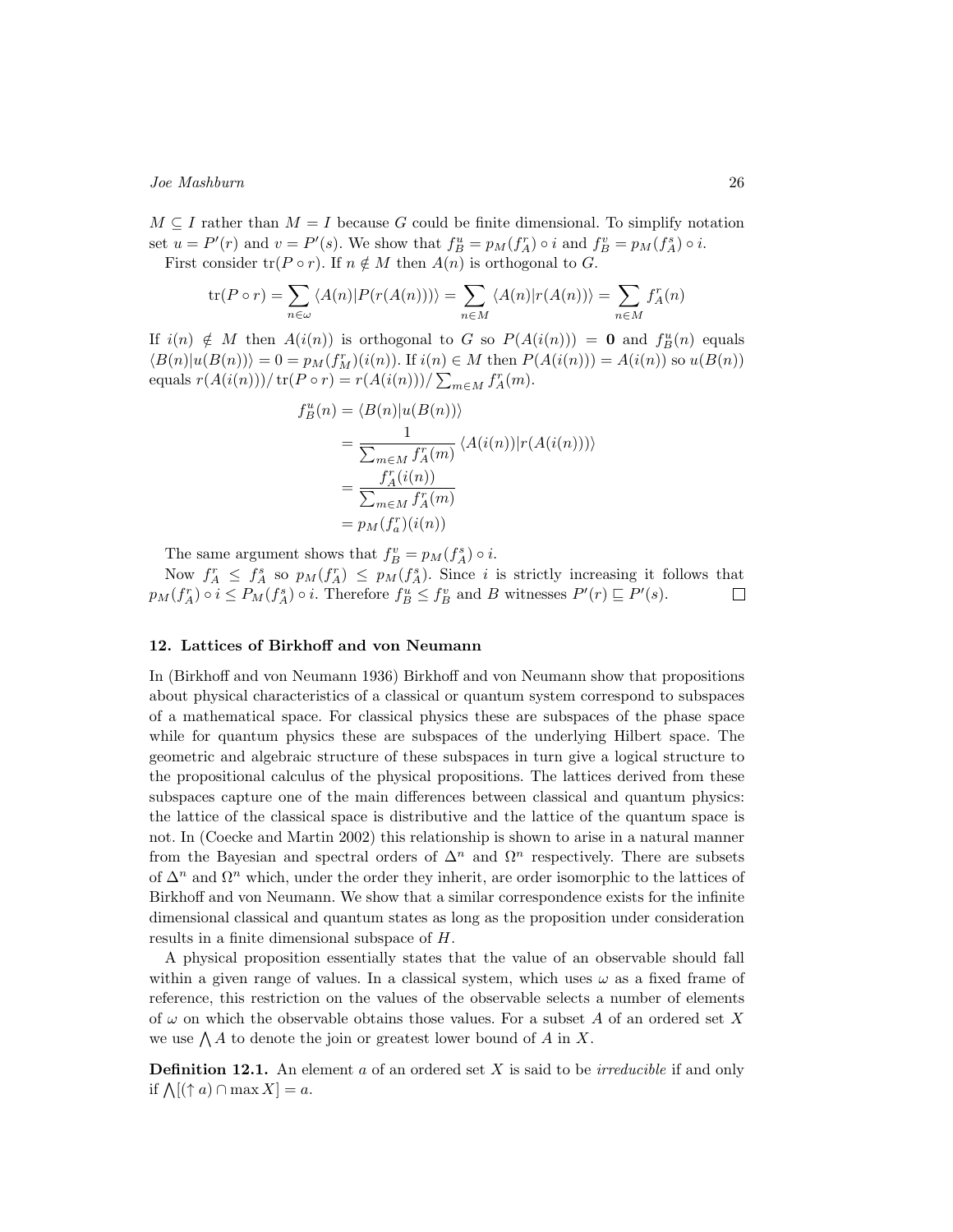The set of irreducible elements of  $X$  is denoted  $\text{Ir}(X)$ .

**Theorem 12.1.** For  $f \in \Delta^\omega$  the following statements are equivalent.

- 1 *f* is irreducible.
- 2 There is a nonempty finite subset F of  $\omega$  such that  $f(n) = f(m)$  for all  $m, n \in F$  and  $f(n) = 0$  for all  $n \in \omega - F$ .
- 3 There is a finite subset *X* of max  $\Delta^{\omega}$  such that  $f = \bigwedge X$ .

*Proof.* First assume that *f* is irreducible. Let  $F = \{n \in \omega : f \leq e_n\}$ . *F* must be finite and nonempty by Theorem 16 of (Mashburn 2007b). Also,  $f(n) = f^+$  for all  $n \in F$ . Now  $(\uparrow f) \cap \max \Delta^{\omega} = \{e_n : n \in F\}.$  Define g by  $g(n) = 1/|F|$  for all  $n \in F$  and  $g(n) = 0$  if  $n \notin F$ . Then  $g \in \Delta^{\omega}$  and  $g \leq e_n$  for all  $n \in F$ . Therefore  $g \leq f$  and so  $f(n) = 0$  for all  $n \notin F$ .

Now assume that there is a nonempty finite subset *F* of  $\omega$  such that  $f(n) = f(m)$ for all  $m, n \in F$  and  $f(n) = 0$  for all  $n \in \omega - F$ . Then  $f(n) = f^+$  for all  $n \in F$  so  $f \leq e_n$  for all  $n \in F$ . Let  $g \in \Delta^\omega$  such that  $g \leq e_n$  for all  $n \in F$ . Let  $\sigma$  be a one-to-one function from  $\omega$  into  $\omega$  such that  $g \circ \sigma$  is decreasing and the only coordinates of *g* that are missing from  $g \circ \sigma$  are some of those whose values are 0. Then  $\sigma(n) \in F$  for all  $n < |F|$ . If  $n+1 < |F|$  then  $(g \circ \sigma)(n) = (g \circ \sigma)(n+1)$  and  $(f \circ \sigma)(n) = (f \circ \sigma)(n+1)$  so  $(g \circ \sigma)(n)(f \circ \sigma)(n+1) = (g \circ \sigma)(n+1)(f \circ \sigma)(n)$ . If  $n+1 > |F|$  then  $(f \circ \sigma)(n+1) = 0$ so  $(g \circ \sigma)(n)(f \circ \sigma)(n+1) = 0 \le (g \circ \sigma)(n+1)(f \circ \sigma)(n)$ . Therefore  $g \le f$ . It follows that  $f = \Lambda\{e_n : n \in F\}.$ 

Finally, assume that there is a nonempty finite subset *X* of max  $\Delta^{\omega}$  such that  $f = \bigwedge X$ . Obviously  $X \subseteq (\uparrow f) \cap \max \Delta^{\omega}$ . Let  $F = \{n \in \omega : e_n \in X\}$  and let g be the element of  $\Delta^{\omega}$  defined by  $g(n) = 1/|F|$  if  $n \in \omega$  and  $g(n) = 0$  if  $n \in \omega - F$ . Then  $g \le e$  for all  $e \in X$  so  $g \leq f$ . Therefore  $f(n) = 0$  when  $n \notin F$  and it follows that  $X = (f \nmid f) \cap \max \Delta^{\omega}$ . Thus *f* is irreducible.  $\Box$ 

It is possible to recover  $P(n)$ , the power set or set of all subsets of *n*, from the irreducible elements of  $\Delta^n$ . We are not able to recover  $\mathcal{P}(\omega)$  from the irreducible elements of  $\omega$ , but we can recover the lattice of nonempty finite subsets of  $\omega$ . Let  $\text{Fin}(\omega)$  be the set of nonempty finite subsets of  $\omega$ . We order Fin $(\omega)$  by  $X \leq Y$  if and only if  $X \subseteq Y$ . This preserves the idea of Birkhoff and von Neumann that the subset relation should reflect implication in physical propositions. But if  $f, g \in \text{Ir } \Delta^{\omega}$ ,  $F = (\uparrow f) \cap \max \Delta^{\omega}$  and  $G = (\uparrow g) \cap \max \Delta^{\omega}$ , then  $f \leq g$  if and only if  $G \subseteq F$ . We therefore need to reverse the order that Ir  $\Delta^{\omega}$ inherits from  $\Delta^{\omega}$  to make it match the order we wish to impose on Fin $(\omega)$ .

**Theorem 12.2.** Ir( $\Delta^{\omega}$ )<sup>\*</sup> is order isomorphic to Fin( $\omega$ ).

*Proof.* Define  $i: \text{Ir}(\Delta^{\omega})^* \to \text{Fin}(\omega)$  by  $i(f) = \{n \in \omega : f \leq e_n\}$  for all  $f \in \text{Ir} \Delta^{\omega}$ . It is easy to see that *i* is an order isomorphism.  $\Box$ 

The ordered sets  $\text{Ir}(\Delta^{\omega})^*$  and  $\text{Fin}(\omega)$  are not quite lattices because by omitting  $\emptyset$  we have omitted what would have been the join of many pairs of nonempty finite subsets of *ω*. We can rectify this by including *∅* in Fin(*ω*) and introducing a new element *⊥* into Ir( $\Delta^{\omega}$ )<sup>\*</sup> which is declared to be less than all elements of Ir( $\Delta^{\omega}$ )<sup>\*</sup>. There is no element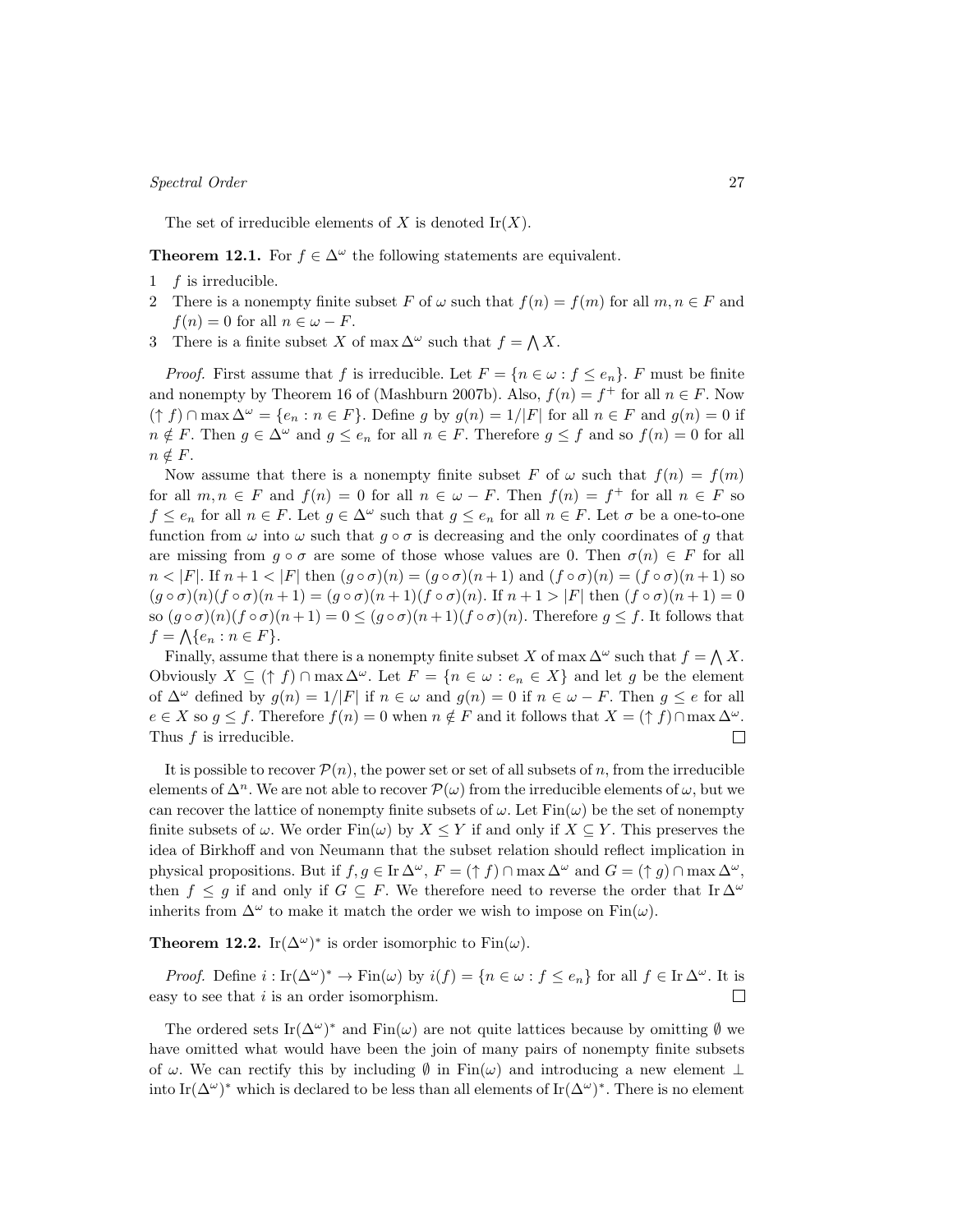of ∆*<sup>ω</sup>* corresponding to this new element, for any such element of ∆*<sup>ω</sup>* which is larger than all elements of Ir  $\Delta^{\omega}$  (in the order of  $\Delta^{\omega}$ , not the reverse order we use in Ir $(\Delta^{\omega})^*$ ) could not be smaller than any maximal element of  $\Delta^{\omega}$ , an impossible situation.

We cannot obtain the full lattice  $\mathcal{P}(\omega)$  in this way. The infinite subsets of  $\omega$  would have to correspond to elements of  $\Delta^{\omega}$  which lie below infinitely many maximal elements of  $\Delta^{\omega}$ . If *f* were such an element then *f* would be constant on an infinite subset of  $\omega$ , which is impossible.

The next theorem shows that there is a strong and natural connection between the irreducible elements of  $\Omega^{\omega}$  and those of  $\Delta^{\omega}$ .

**Theorem 12.3.** A state *r* in  $\Omega^{\omega}$  is irreducible if and only if  $f_A^r \in \text{Ir}\Delta^{\omega}$  for every orthonormal sequence *A* that labels *r*.

*Proof.* Assume that  $r \in \text{Ir } \Omega^{\omega}$  and let A be an orthonormal sequence that labels *r*. Let  $F = \{n \in \omega : f_A^r(n) = \max \operatorname{spec} r\}$ . Then  $f_A^r(m) = f_A^r(n)$  for all  $m, n \in F$ . Let s be the element of  $\Delta^{\omega}$  defined by setting  $s(A(n)) = (1/|F|)A(n)$  for all  $n \in F$  and  $s(\alpha) = 0$  for all  $\alpha$  orthogonal to  $\{A(n): n \in F\}$ . Let  $e \in (\uparrow r) \cap \max \Omega^{\omega}$ . There is  $n \in \omega$  such that *A*(*n*)  $∈$  *E*(*e*, 1). The comments at the end of Section 5 show that  $s \subseteq e$ . Thus  $s \subseteq r$  since *r* is irreducible.

Let *B* be an orthonormal sequence that witnesses  $s \subseteq r$ . Since  $f_B^s$  is decreasing we know that  $f_B^s(n) = \max \operatorname{spec} s = 1/|F|$  for  $n < |F|$  and  $f_B^s(n) = 0$  for  $n \geq |F|$  and that *f*<sub>B</sub> has the same property. But  $f_B^s \leq f_B^r$  so  $f_B^r(n) = 0$  for  $n \geq |F|$ . By Theorem 5.3  $f_A^r(n) = f_B^r(n) = 0$  for  $n \geq |F|$ . Thus  $f_A^r \in \text{Ir } \Delta^{\omega}$ .

Let  $r \in \Omega^{\omega}$  and let *A* be an orthonormal sequence that labels *r* with  $f_A^r \in \text{Ir }\Delta^{\omega}$ . There is a nonempty finite subset *F* of  $\omega$  such that  $f_A^r(m) = f_A^r(n)$  for all  $m, n \in F$  and  $f_A^r(n) = 0$  for  $n \in \omega - F$ . Thus spec  $r = \{0, \lambda\}$  for some  $\lambda > 0$ . Let  $s \in \Omega^{\omega}$  such that  $s < e$ for all  $e \in (\uparrow r) \cap \max \Omega^\omega$ . If  $n \in F$  then  $A(n)$  is an eigenvector of *s* corresponding to its maximum eigenvalue. We can therefore find an orthonormal sequence *B* that labels *s* such that  $B(n) = A(n)$  for all  $n \in F$ . Therefore *B* labels *r* as well and  $f_B^s \le e_n$  for all  $n \in F$ . But  $f_B^r = f_A^r = \bigwedge [(\uparrow f_A^r) \cap \max \Delta^{\omega}] = \bigwedge \{e_n : n \in F\}$  so  $f_B^s \leq f_B^r$ . So  $s \sqsubseteq r$  and *r* is irreducible in  $\Omega^{\omega}$ .  $\Box$ 

Let F be the nontrivial finite dimensional subspaces of *H*.

**Theorem 12.4.** Ir $(\Omega^{\omega})^*$  is order isomorphic to **F**.

*Proof.* For every  $r \in \text{Ir}(\Omega^{\omega})^*$  let  $\lambda_r = \max \text{spec } r$ . It is easy to show that the function  $i: \text{Ir}(\Omega^{\omega})^* \to \mathbb{F}$  given by  $i(r) = E(r, \lambda_r)$  is an order isomorphism.  $\Box$ 

We can make these ordered sets lattices by adding the trivial subspace  $\{0\}$  to F and a least element to Ir $(\Omega^{\omega})^*$ . Our ordered set again fails to capture all possible physical propositions. Those which allow an infinite number of possible values, for example those which claim that the value of some observable is less than a given value, cannot be represented by one of our irreducibles because that proposition is associated with an infinite dimensional subspace. No density operator can lie below an infinite number of pure states in the spectral order on  $\Omega^{\omega}$  for then the operator would have to take on a value of a nonzero constant on an infinite orthogonal subset of *H*.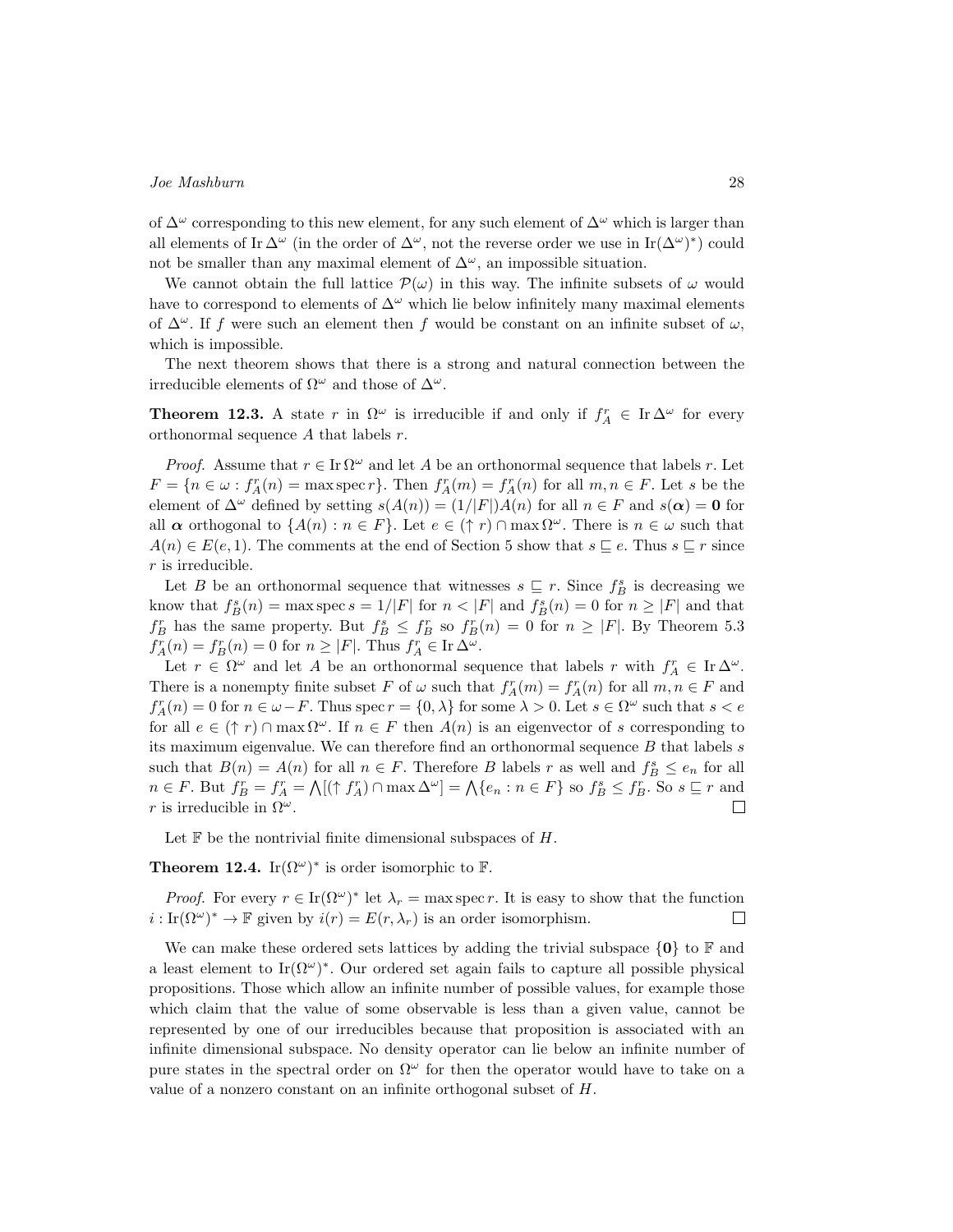#### **13. Conclusion**

The spectral order defined here for infinite dimensional quantum states retains many of the desirable characteristics of the spectral order defined by Coecke and Martin in (Coecke and Martin 2002) for finite dimensional quantum states, but it fails to provide a true domain-like structure. Also, the reasonable entropy functions fail to be measurements in the sense of Martin. This leaves us with the following question.

**Question 13.1.** Is there an order structure for the infinite dimensional quantum states which will provide a domain or weak domain setting, will provide a meaningful model of the quantum states, and in which reasonable entropy functions will be measurements in the sense of Martin?

The spectral order does seem to be the natural extension of Coecke and Martin's order, so something very different may be needed.

#### **References**

- Abramsky, S. and Jung, A.(1994) Domain Theory. In S. Abramsky, D. M. Gabbay, T. S. E. Maibaum, editors, *Handbook of Logic in Computer Science*, volume III, Oxford University Press.
- Birkhoff, G. and von Neumann, J. (1936) The logic of quantum mechanics. *Annals of Mathematics* **37**, 823–843.
- Brukner, C. and Zeilinger, A. (1999) Operationally Invariant Information in Quantum Measurements. *Physical Review Letters* **83** (17), 3354.
- Brukner, C. and Zeilinger, A. (2001) Conceptual inadequacy of the Shannon information in quantum measurements. *Physical Review A* **63** 022113.
- Bub, J. (2005)Quantum theory is about quantum information. *Foundations of Physics* **35** (4), 541–560.
- Clifton, R., Bub, J., and Halvorson, H. (2003) Characterizing Quantum Theory in terms of Information-Theoretic Constraints. *Foundations of Physics* **33**, 1561–1591, arXive:quantph/0211089.
- Coecke, B. and Martin, K. (2002) A partial order on classical and quantum states. *Oxford University Computing Laboratory, Research Report PRG-RR-02-07, August 2002,* http://web.comlab.ox.ac.uk/oucl/publications/tr/rr-02-07.html.
- Coecke, B. and Martin, K. (2004) Partiality in Physics. Invited paper in *Quantum theory: reconsideration of the foundations 2*, Vaxjo, Sweden, Vaxjo University Press.
- van Enk, S.J. (2007) A Toy Model for Quantum Mechanics. *Foundations of Physics* **37**, 1447– 1460.
- Fano, G. (1971) *Mathematical Methods of Quantum Mechanics*, New York, McGraw Hill.
- Fuchs, C. *Quantum Mechanics as Quantum Information (and only a little more)*, arXive:quantph/0205039, 2002.
- Hagar, A. and Hemmo, M. (2006) Explaining the Unobserved Why Quantum Mechanics Ain't Only About Information. *Foundations of Physics* **36** (9), 1295–1324.
- Hardy, G.H., Littlewood, J.E., and Pólya, G. (1952) *Inequalities*, Second Edition, Cambridge University Press, London and New York.
- Marshall, A.W. and Olkin, I. (1979) Inequalities: Theory of Majorization and Its Applications. *Mathematics in Science and Engineering* Volume 143, Academic Press, New York.